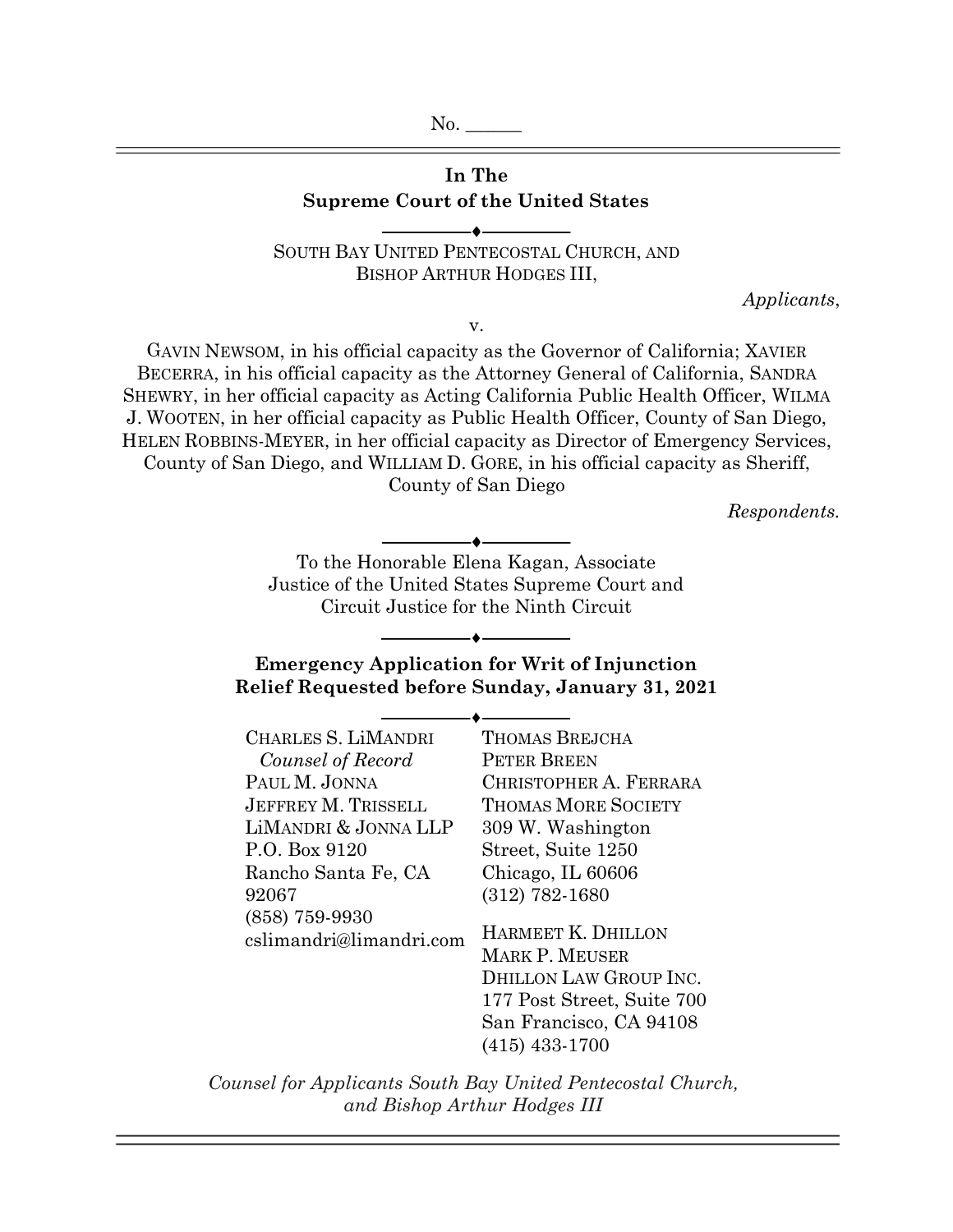#### **QUESTION PRESENTED**

Once again, Applicants South Bay United Pentecostal Church and Bishop Arthur Hodges III (collectively "South Bay") must seek relief from this Court. Despite this Court's decisions in *Brooklyn Diocese* and *Harvest Rock II*, the Ninth Circuit has just found that *a total ban on worship in churches for 99.9% of Californians*, while favored businesses continue to operate at full or other substantial capacities, is a "narrowly tailored" approach to containing COVID-19.

For the 0.01% of Californians who may enter their churches—those living in counties not subject to the "Purple Tier" of California's "Blueprint for a Safer Economy" or the "Regional Order"—doing so comes with the lower tiers' ban on singing praise to God. Those lower tiers of the Blueprint also impose limits on houses of worship far stricter than those on favored businesses.

Without emergency relief, worship in the State of California generally and in San Diego County in particular is currently prohibited under threat of civil and criminal penalties unless churches meet outdoors in violation of their theological commitments. Moreover, according to the District Court and the Ninth Circuit, any practical impossibility in worshipping outdoors is irrelevant. California's shoppers are entitled to indoor, climate-controlled spaces, but not California's worshipers.

The Question Presented is: Whether California's and San Diego County's COVID-19 pandemic regulations, which impose strict limitations on indoor worship not imposed on indoor secular businesses—including total closure and a ban on singing—violate South's Bay's First Amendment right to the Free Exercise of Religion.

i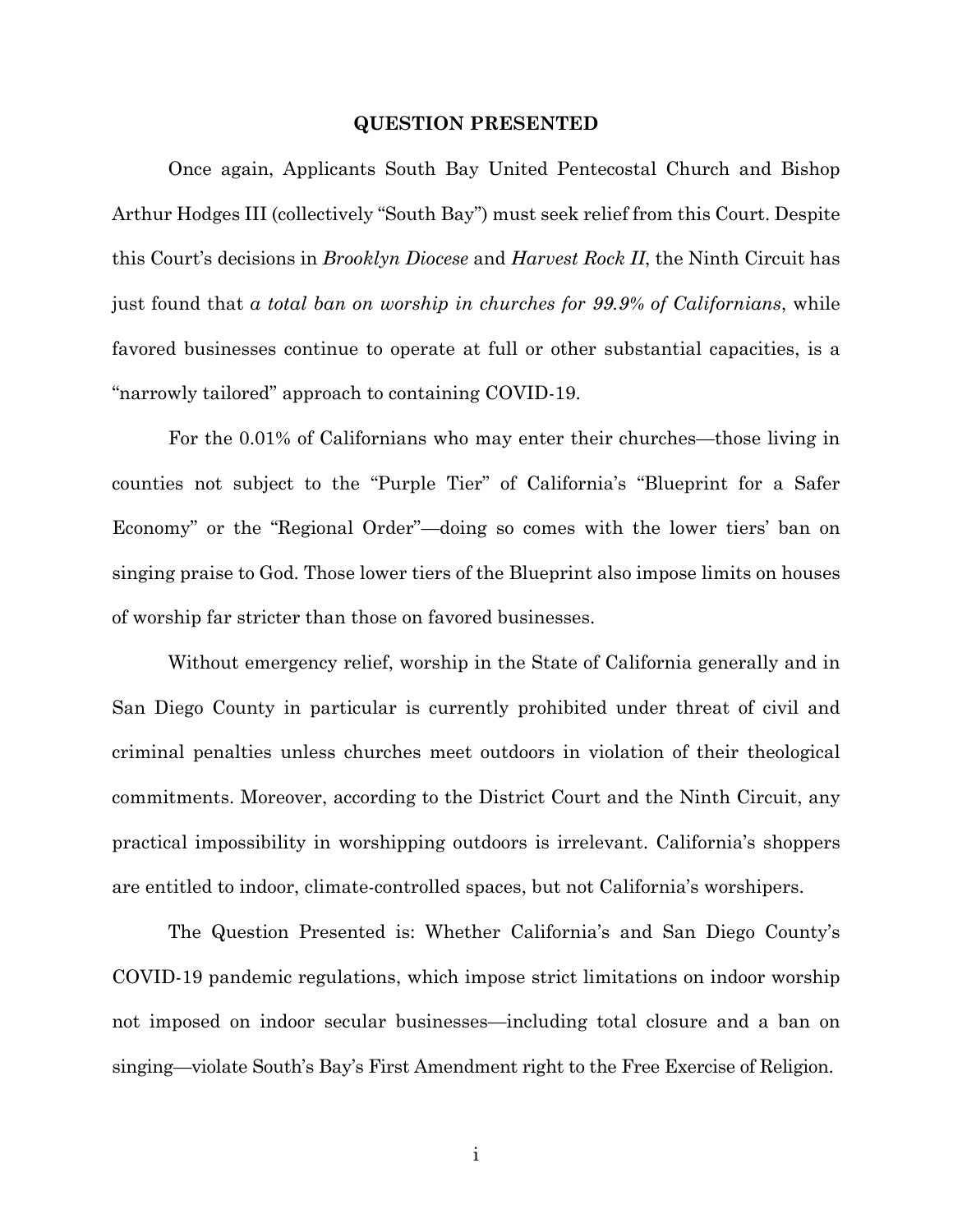#### **PARTIES AND RULE 29.6 STATEMENT**

The following list provides the names of all parties to the present Emergency Application for Writ of Injunction and the proceedings below:

Applicants are SOUTH BAY UNITED PENTECOSTAL CHURCH and BISHOP ARTHUR HODGES III. Both are Plaintiffs in the U.S. District Court for the Southern District of California and Appellants in the U.S. Court of Appeals for the Ninth Circuit. Applicant South Bay United Pentecostal Church is a non-profit corporation with no parent company or stockholders.

Respondents are GAVIN NEWSOM, in his official capacity as the Governor of California, XAVIER BECERRA, in his official capacity as the Attorney General of California, SANDRA SHEWRY, in her official capacity as Acting California Public Health Officer,<sup>[1](#page-2-0)</sup> WILMA J. WOOTEN, in her official capacity as Public Health Officer, County of San Diego, HELEN ROBBINS-MEYER, in her official capacity as Director of Emergency Services, County of San Diego, and WILLIAM D. GORE, in his official capacity as Sheriff of the County of San Diego. All are Defendants in the U.S. District Court for the Southern District of California and Appellees in the U.S. Court of Appeals for the Ninth Circuit.

#### **LIST OF ALL PROCEEDINGS**

U.S. Supreme Court, No. 19A1044, *South Bay United Pentecostal Church v. Newsom*, application for an emergency writ of injunction denied May 29, 2020. U.S.

 $\overline{a}$ 

<span id="page-2-0"></span><sup>1</sup> Effective January 4, 2021, Dr. Shewry has been replaced as California Public Health Officer by Dr. TOMÁS J. ARAGÓN.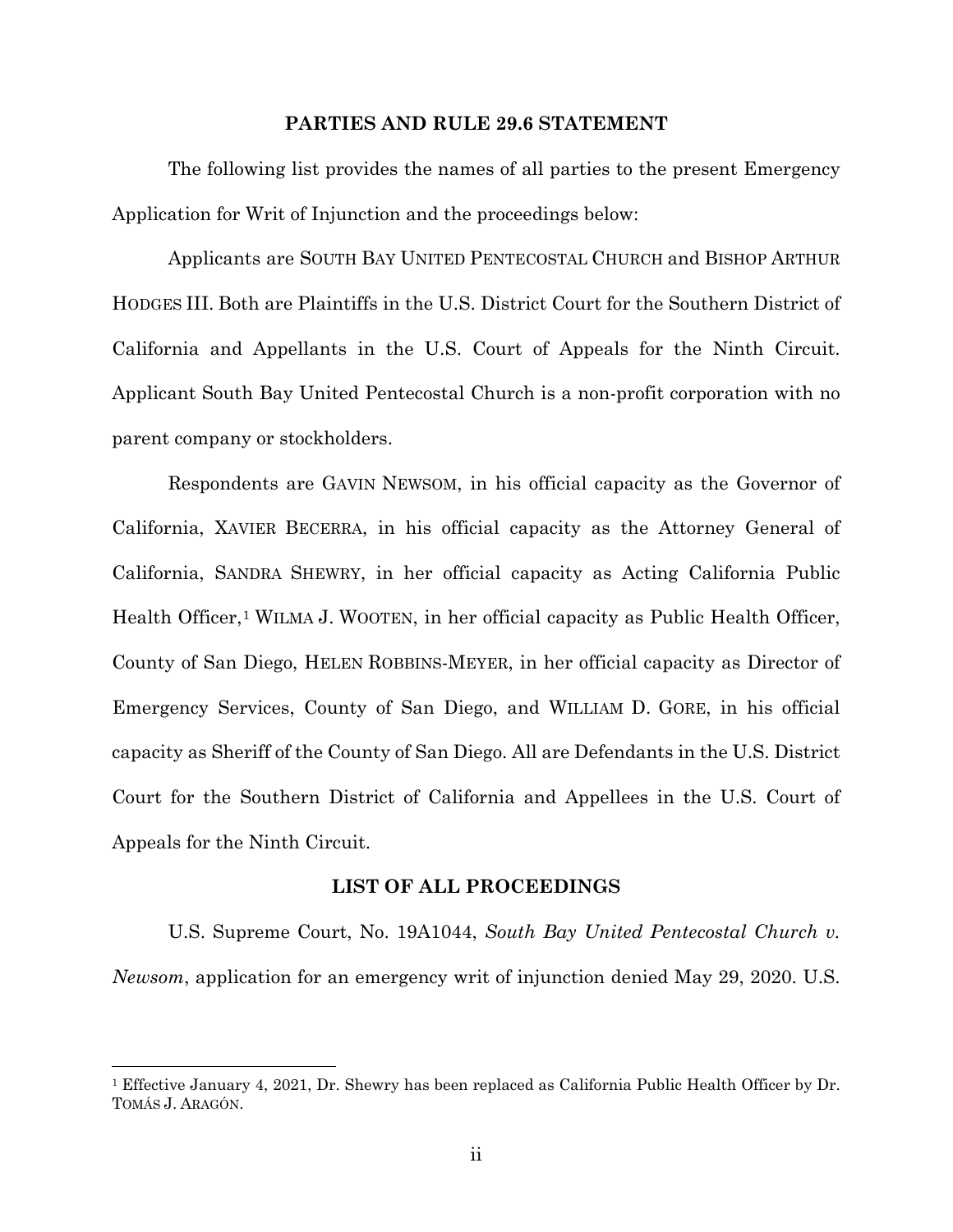Supreme Court No. 20-746, petition for a writ of certiorari before judgment filed November 24, 2020.

U.S. Court of Appeals for the Ninth Circuit, No. 20-56358, *South Bay United Pentecostal Church v. Newsom*, motion for an injunction pending appeal denied December 24, 2020, and district court's denial of preliminary injunctive relief affirmed on the merits on January 22, 2021.

U.S. Court of Appeals for the Ninth Circuit, No. 20-55533, *South Bay United Pentecostal Church v. Newsom*, motion for an injunction pending appeal denied May 22, 2020, and district court order vacated and appeal remanded December 8, 2020.

U.S. District Court for the Southern District of California, No. 3:20-cv-00865, *South Bay United Pentecostal Church v. Newsom*, motion for temporary restraining order and order to show cause re: preliminary injunction, and for injunction pending appeal, denied May 15 and 18, 2020, respectively; renewed motion for temporary restraining order or preliminary injunction on limited remand, and for injunction pending appeal, denied October 15, 2020; and re-renewed motion for temporary restraining order or preliminary injunction following vacatur and full remand denied December 21, 2020.

#### **DECISIONS BELOW**

All decisions in this case in the lower courts are styled *South Bay United Pentecostal Church v. Newsom*. The published October 15, 2020 district court order denying South Bay's renewed motion for a preliminary injunction on limited remand is currently available at 2020 WL 6081733. It is submitted here as Appendix F. The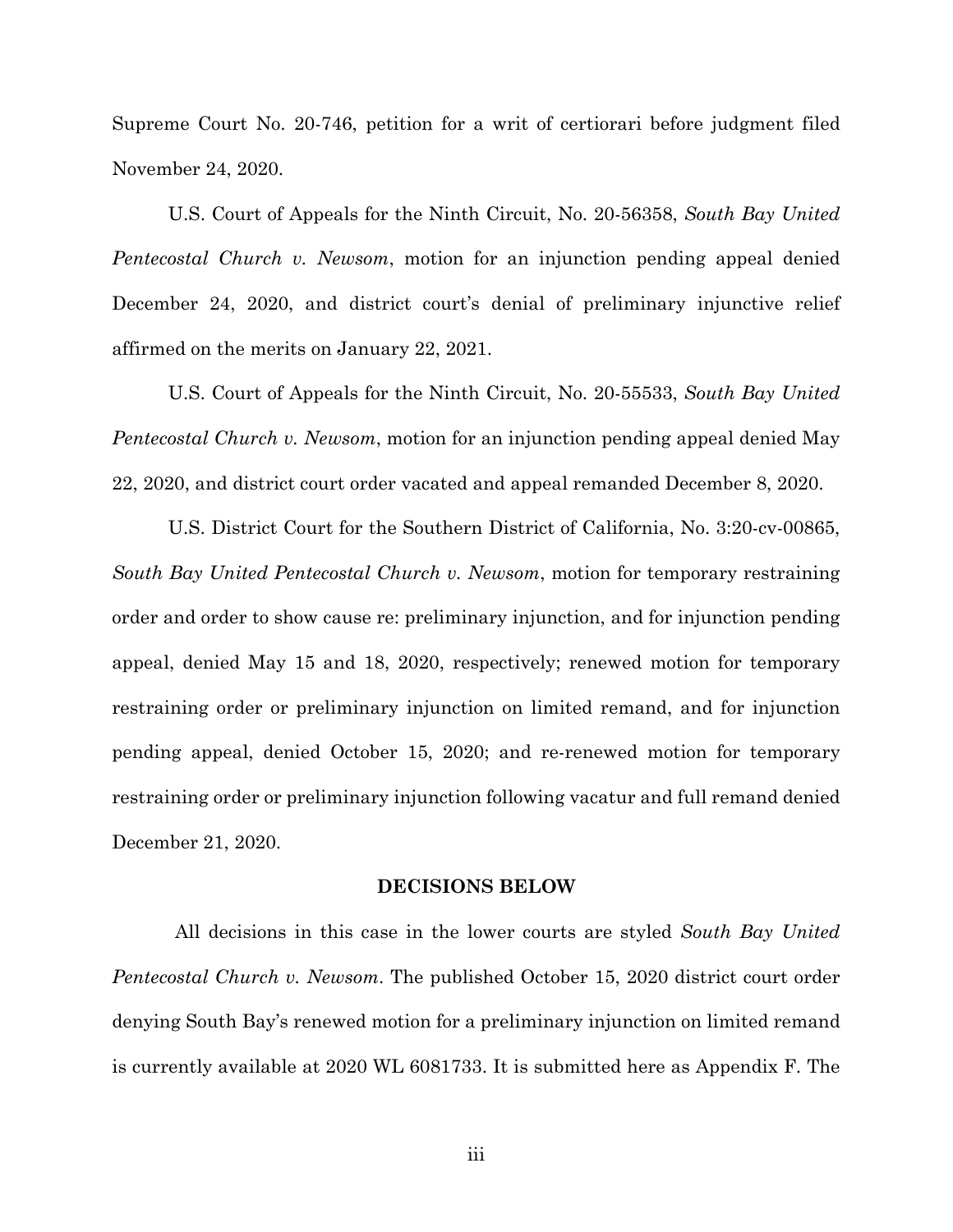published December 8, 2020 Ninth Circuit order vacating the district court order, and remanding for further consideration, is available at 981 F.3d 765. It is submitted here as Appendix E. The published December 21 district court order reimposing its order denying South Bay's renewed motion for a preliminary injunction is currently available at 2020 WL 7488974. It is submitted here as Appendix D-1, and the corresponding hearing transcript is submitted as Appendix D-2.

The December 23, 2020 published Ninth Circuit order expediting South Bay's appeal is available at 982 F.3d 1239. It is submitted here as Appendix C. The December 24, 2020, published Ninth Circuit order denying South Bay's motion for an injunction pending appeal is available at 983 F.3d 383. It is submitted here as Appendix B. The January 22, 2021 published Ninth Circuit order affirming the district court's denial of preliminary injunctive relief on the merits is currently available at 2021 WL 222814. It is submitted here as Appendix A. The video recording of the oral argument is available at https://youtu.be/fTigF7mzhiI.

## **JURISDICTION**

South Bay filed its original complaint challenging California's restrictions on churches under the First Amendment's Free Exercise Clause on May 8, 2020, and filed amended complaints on May 11 and July 17, 2020. The United States District Court for the Southern District of California had jurisdiction under 28 U.S.C. §§ 1331 and 1343, and authority to issue South Bay's requested declaratory and injunctive relief under 28 U.S.C. §§ 1343 and 2201–02.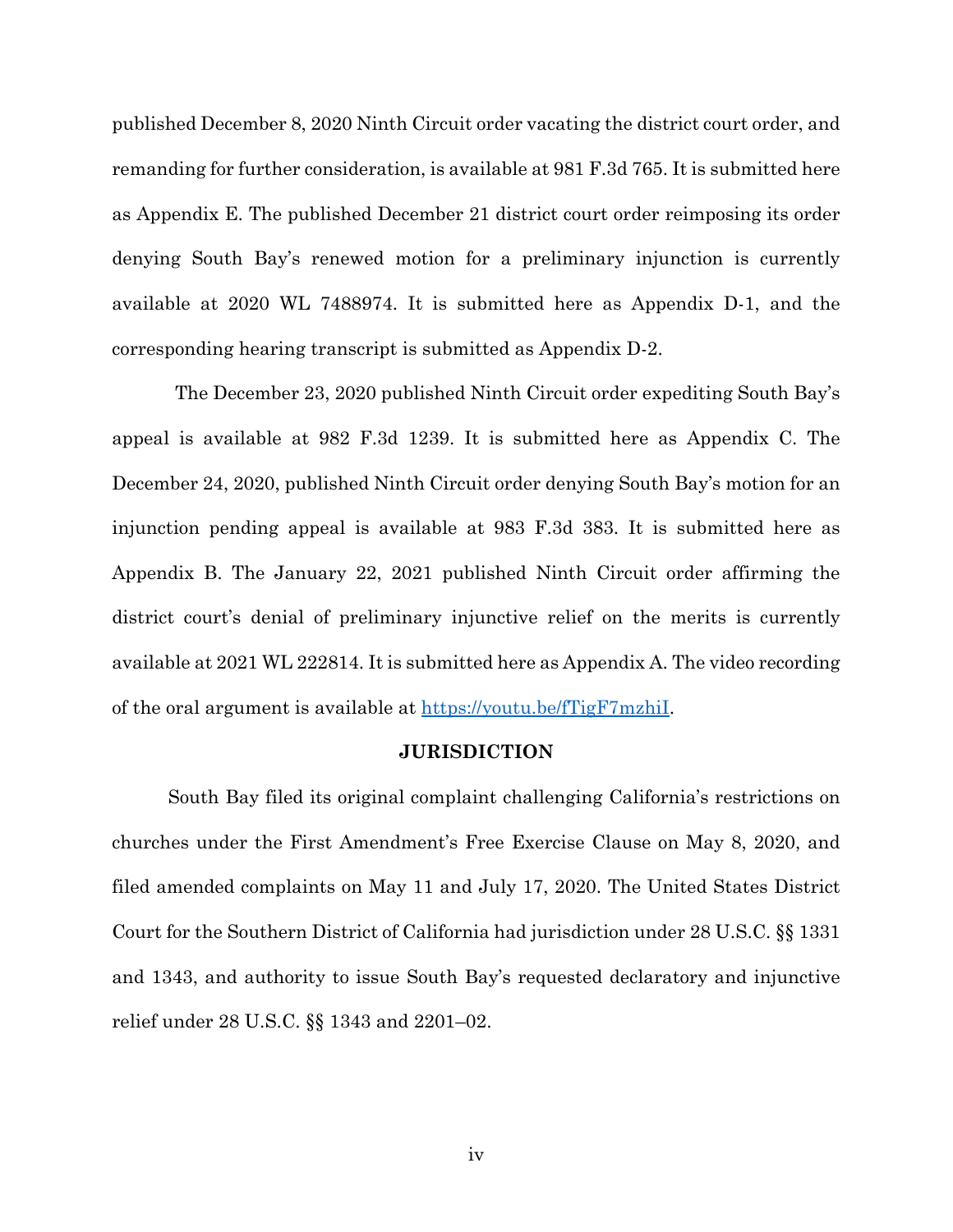Following this Court's decisions in *Brooklyn Diocese* and *Harvest Rock II*, the Ninth Circuit remanded South Bay's then-pending appeal. App. E. The district court denied South Bay's re-renewed motion for a preliminary injunction on December 21, 2020. App. D. That same day, South Bay filed a timely notice of appeal, and the next day filed a motion for an injunction pending appeal with the Ninth Circuit. The United States Court of Appeals for the Ninth Circuit had jurisdiction over South Bay's interlocutory appeal under 28 U.S.C. § 1292(a)(1).

On December 23 and 24, the Ninth Circuit denied South Bay's motion for an injunction pending appeal, but set an expedited briefing schedule on the merits of the appeal, with oral argument set for January 15, 2021. App. B; App. C. On January 22, 2021, the Ninth Circuit affirmed in large part the district court's denial of preliminary injunctive relief, calling into question only the hard caps that may, in the future, become at issue. App. A. This Court's jurisdiction is invoked under 28 U.S.C. § 1651.

### **CONSTITUTIONAL PROVISIONS**

The First Amendment provides in pertinent part:

Congress shall make no law respecting an establishment of religion, or prohibiting the free exercise thereof, or abridging the freedom of speech, or of the press; or the right of the people peaceably to assemble, and to petition the Government for a redress of grievances.

U.S. Const. amend. I.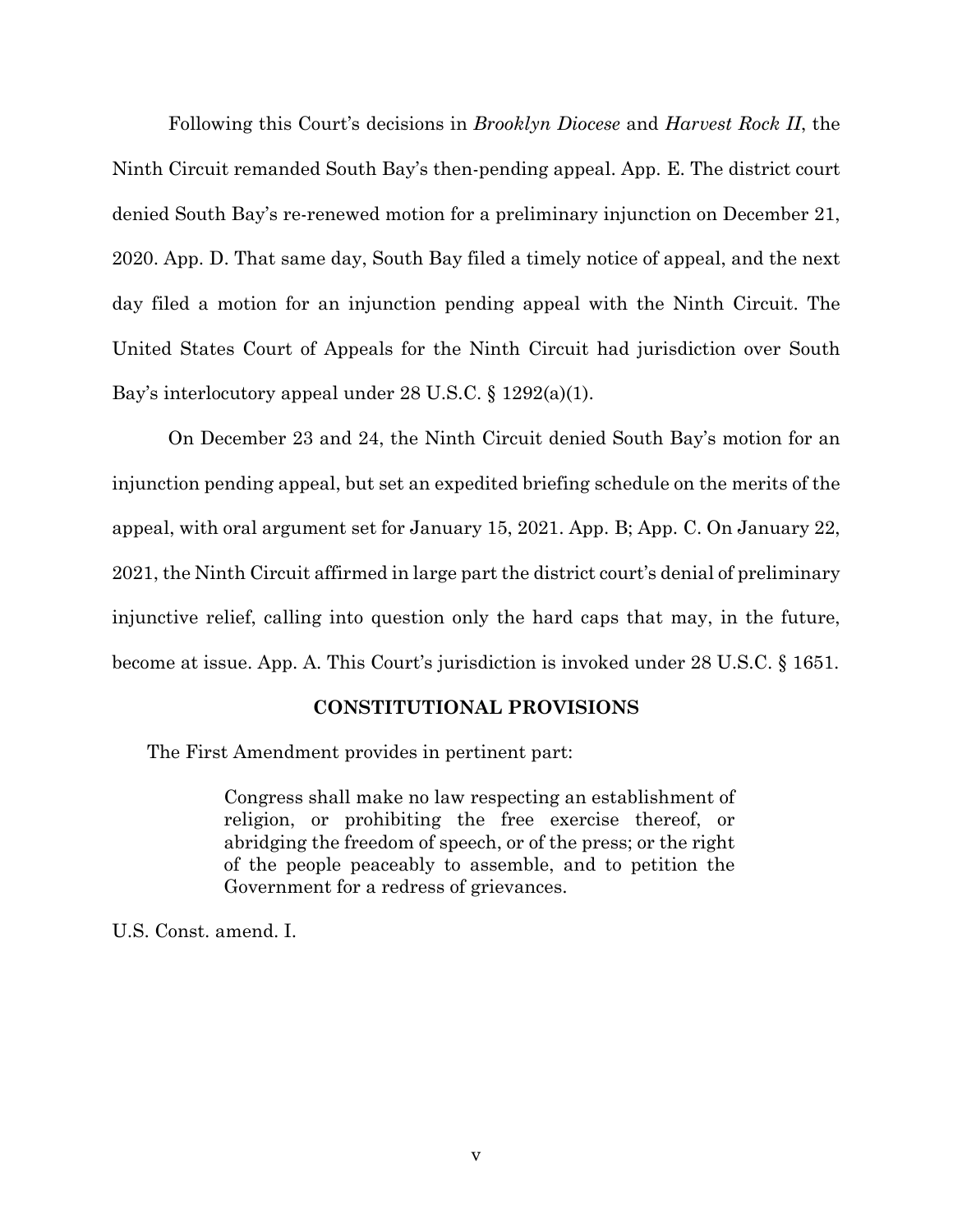# **TABLE OF CONTENTS**

|           | TO THE HONORABLE ELENA KAGAN, ASSOCIATE JUSTICE OF<br>THE SUPREME COURT AND CIRCUIT JUSTICE FOR THE NINTH                                                                       |  |
|-----------|---------------------------------------------------------------------------------------------------------------------------------------------------------------------------------|--|
|           |                                                                                                                                                                                 |  |
|           |                                                                                                                                                                                 |  |
| A.        | California's and San Diego's Original "Stay-at-Home"                                                                                                                            |  |
| <b>B.</b> |                                                                                                                                                                                 |  |
| $C$ .     | Plaintiffs Bishop Hodges and South Bay Pentecostal                                                                                                                              |  |
| D.        |                                                                                                                                                                                 |  |
| Ε.        | The Second Round of Litigation Under the "Blueprint for                                                                                                                         |  |
| F.        | The Third Round of Litigation Under the "Regional Stay                                                                                                                          |  |
|           |                                                                                                                                                                                 |  |
| 1.        | There is a "Significant Possibility" that this Court would<br>Grant Certiorari and Reverse Because the Violation of<br>South Bay's—and all Californians' rights—is Indisputably |  |
|           | 1.1.<br>The Worship Restrictions Are Subject to Strict                                                                                                                          |  |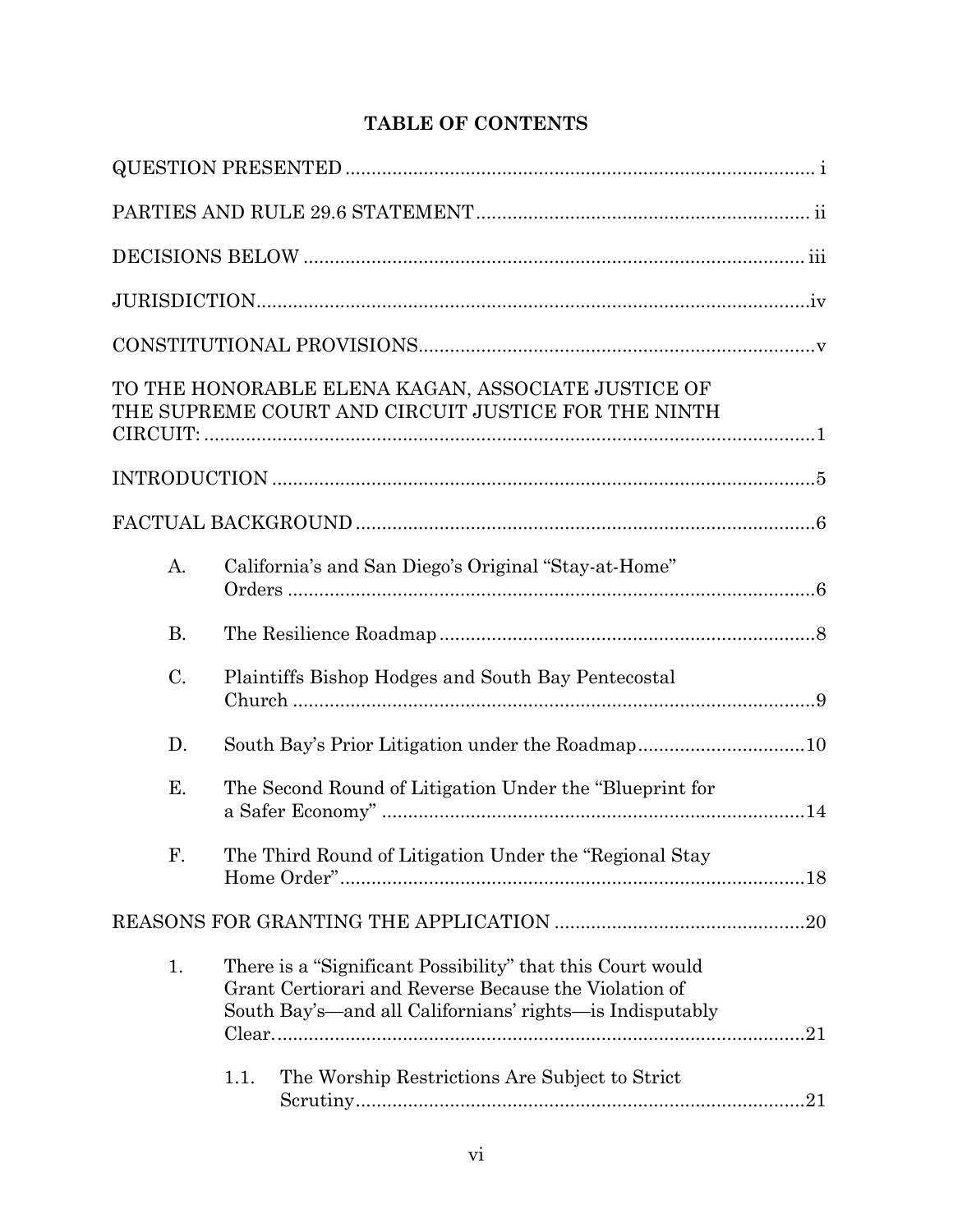# **TABLE OF CONTENTS—Continued**

|    | The Worship Restrictions Cannot Satisfy Strict<br>1.2.    |
|----|-----------------------------------------------------------|
|    | 1.2.1. The Ban on Worship in Churches is                  |
|    | 1.2.2. The Ban on Worship in Churches is                  |
|    | 1.2.3. The Singing Ban is Not Narrowly Tailored36         |
| 2. | The Other Preliminary Injunction Factors Favor South      |
|    | $\text{CONCLUSION}.\textcolor{blue}{\text{10}} \text{10}$ |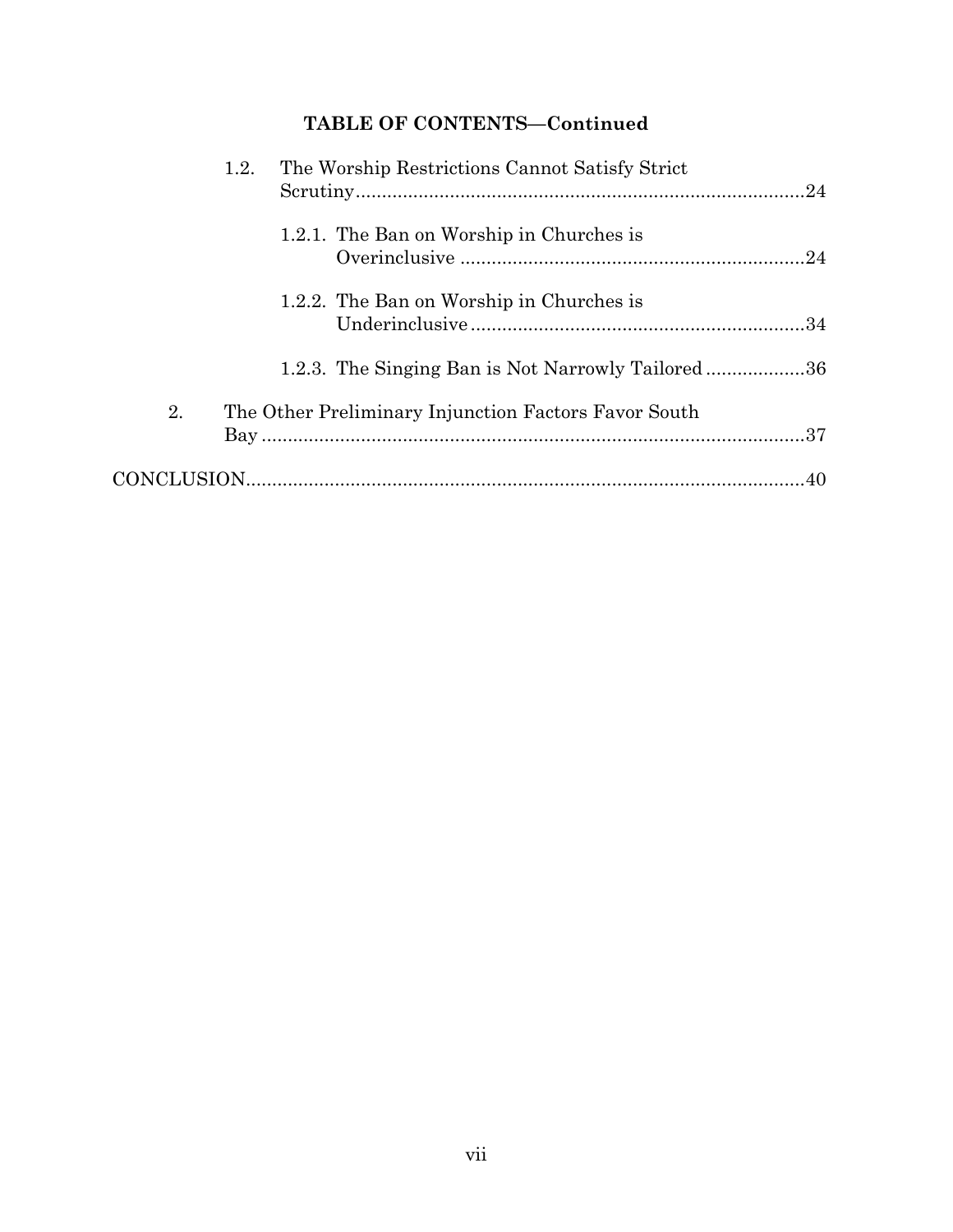# **TABLE OF AUTHORITIES**

## CASES

| 983 F.3d 620 (2d Cir. 2020)                                                                                                                                                                                                                                                                  |    |
|----------------------------------------------------------------------------------------------------------------------------------------------------------------------------------------------------------------------------------------------------------------------------------------------|----|
| 483 U.S. 1306 (1987)                                                                                                                                                                                                                                                                         |    |
| 97 F.3d 689 (2d Cir. 1996)                                                                                                                                                                                                                                                                   |    |
| 466 U.S. 485 (1984)                                                                                                                                                                                                                                                                          |    |
| 506 U.S. 263 (1993)                                                                                                                                                                                                                                                                          | 26 |
| 564 U.S. 786 (2011)                                                                                                                                                                                                                                                                          |    |
| No. BCV-20-102267 (Cal. Super. 2020)                                                                                                                                                                                                                                                         |    |
| No. 20STCP03881 (Cal. Super. 2020)                                                                                                                                                                                                                                                           |    |
| 140 S. Ct. 2603 (2020)                                                                                                                                                                                                                                                                       |    |
| 982 F.3d 1228 (9th Cir. 2020)                                                                                                                                                                                                                                                                |    |
| Capitol Hill Baptist Church v. Bowser, <i>manufacture and the capitol Hill Baptist Church v. Bowser</i> , <i>manufacture and the capitol Hill Baptist Church v. Bowser</i> , <i>manufacture and the capitol Hill Baptist</i><br>No. 20-CV-02710 (TNM), 2020 WL 5995126 (D.D.C. Oct. 9, 2020) |    |
| Child Evangelism Fellowship of New Jersey Inc. v. Stafford Twp. Sch. Dist., 21<br>386 F.3d 514 (3d Cir. 2004)                                                                                                                                                                                |    |
| 508 U.S. 520 (1993)                                                                                                                                                                                                                                                                          |    |
| 534 F.3d 1245 (10th Cir. 2008)                                                                                                                                                                                                                                                               |    |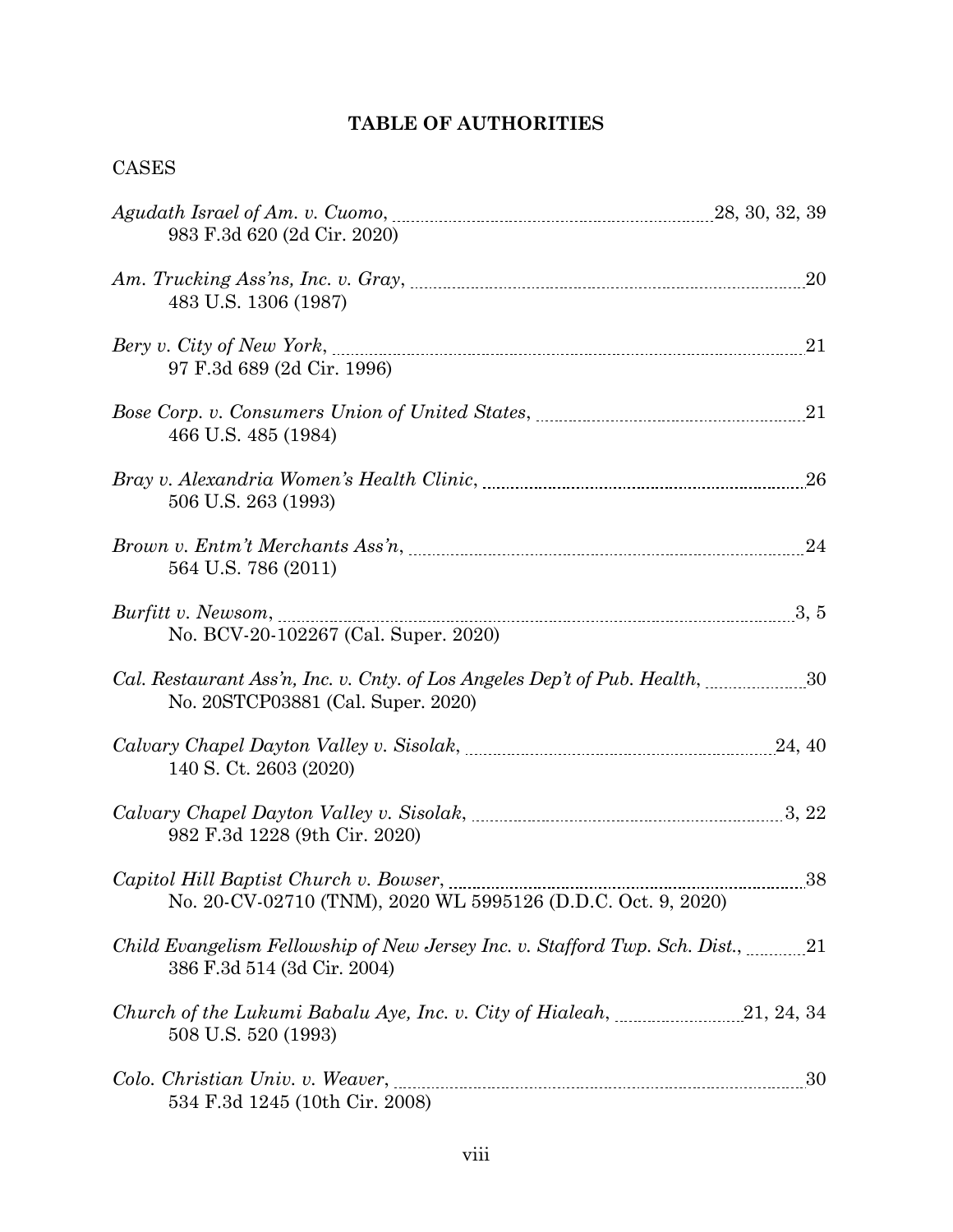## CASES

| 509 U.S. 579 (1993)                                                                                                                                                                                                                                                                                        |    |
|------------------------------------------------------------------------------------------------------------------------------------------------------------------------------------------------------------------------------------------------------------------------------------------------------------|----|
| Denver Bible Church v. Azar, <i>manual communication</i> contract the contract of the contract of the contract of the contract of the contract of the contract of the contract of the contract of the contract of the contract of t<br>No. 1:20-cv-02362-DDD-NRN, 2020 WL 6128994 (D. Colo. Oct. 15, 2020) | 39 |
| 929 F.3d 657 (9th Cir. 2019)                                                                                                                                                                                                                                                                               | 21 |
| 71 U.S. 2 (1866)                                                                                                                                                                                                                                                                                           |    |
| First Pentecostal Church of Holly Springs v. City of Holly Springs, Mississippi, 33, 34<br>959 F.3d 669 (5th Cir. 2020)                                                                                                                                                                                    |    |
| 170 F.3d 359 (3d Cir. 1999)                                                                                                                                                                                                                                                                                |    |
| $\_\_$ S. Ct. $\_\_$ , 2020 WL 7061630 (2020)                                                                                                                                                                                                                                                              |    |
| 977 F.3d 728 (9th Cir. 2020)                                                                                                                                                                                                                                                                               |    |
| 982 F.3d 1240 (9th Cir. 2020)                                                                                                                                                                                                                                                                              |    |
| 141 S. Ct. 527 (2020)                                                                                                                                                                                                                                                                                      |    |
| 515 U.S. 557 (1995)                                                                                                                                                                                                                                                                                        |    |
| 140 S. Ct. 2103 (2020)                                                                                                                                                                                                                                                                                     |    |
| 571 U.S. 1171 (2014)                                                                                                                                                                                                                                                                                       |    |
| 957 F.3d 610 (6th Cir. 2020)                                                                                                                                                                                                                                                                               |    |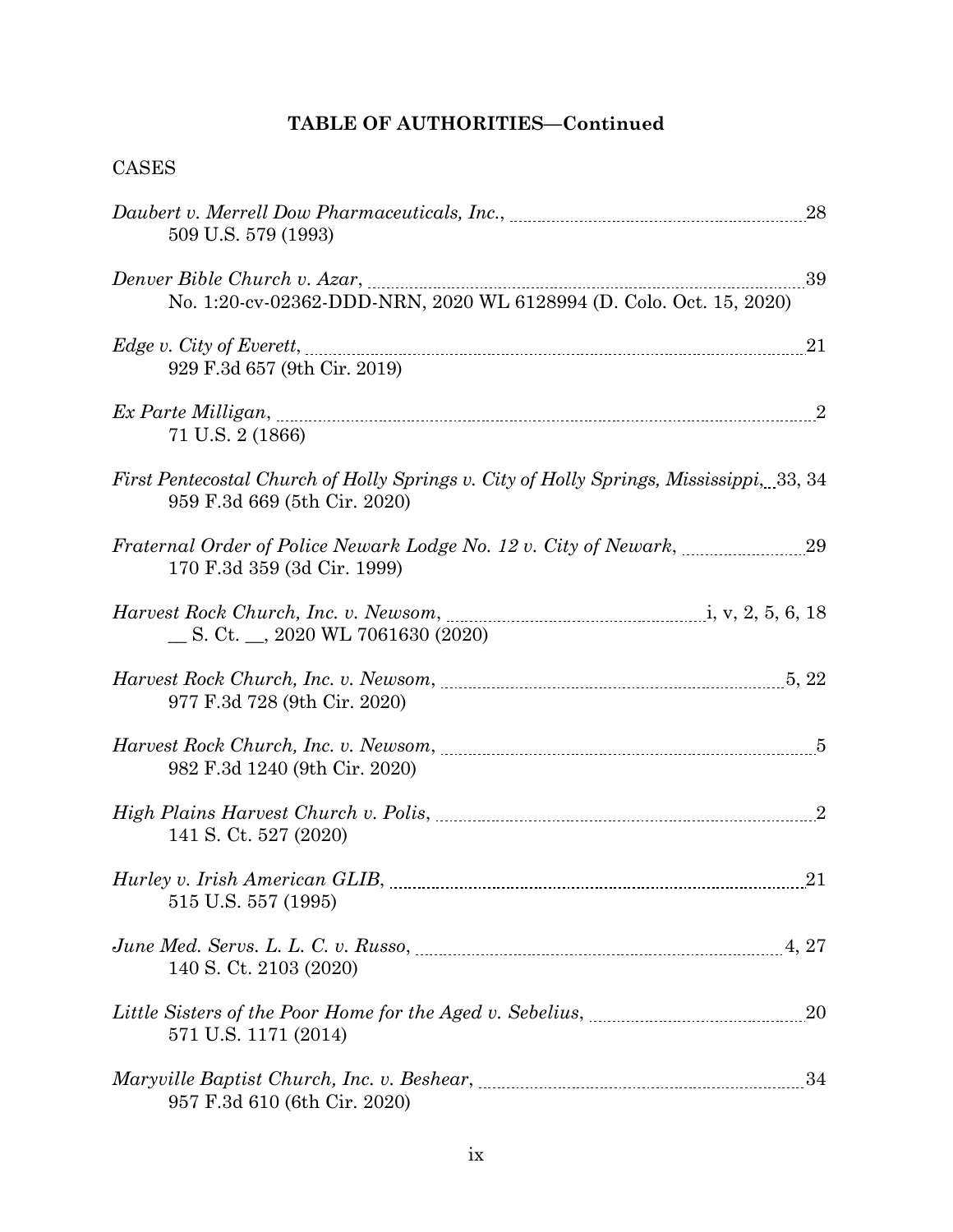# CASES

| 545 U.S. 844 (2005)                             |                |
|-------------------------------------------------|----------------|
| F.3d _, 2020 WL 7778170 (6th Cir. 2020)         |                |
| 458 U.S. 886 (1982)                             | 21             |
| 479 U.S. 1312 (1986)                            |                |
| 418 U.S. 264 (1974)                             |                |
| 453 F. Supp. 3d 901 (W.D. Ky. 2020)             |                |
| $\_$ S. Ct $\_$ , 2020 WL 7346601 (2020)        |                |
| 141 S. Ct. 63 (2020)                            |                |
| 140 S. Ct. 1613 (2020)                          |                |
| 959 F.3d 938 (9th Cir. 2020)                    |                |
| 981 F.3d 765 (9th Cir. 2020)                    |                |
| 982 F.3d 1239 (9th Cir. 2020)                   |                |
| 983 F.3d 383 (9th Cir. 2020)                    |                |
| $\_$ F.3d $\_$ , 2021 WL 222814 (9th Cir. 2021) | 1 <sub>V</sub> |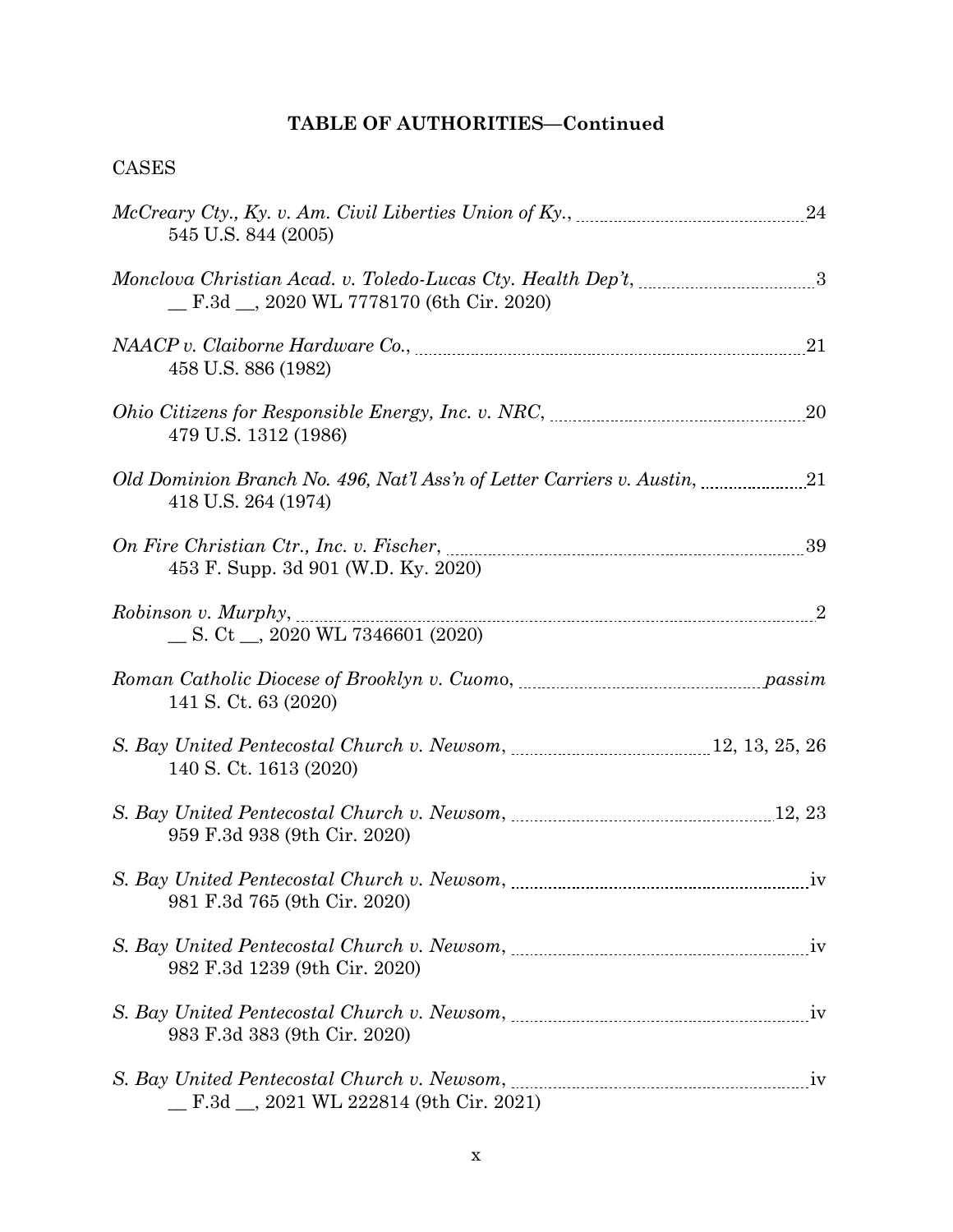## CASES

| <u>iii</u>                                                         |        |
|--------------------------------------------------------------------|--------|
| No. 20-CV-00865-BAS-AHG, 2020 WL 6081733 (S.D. Cal. Oct. 15, 2020) |        |
|                                                                    | 1V     |
| No. 20-CV-00865-BAS-AHG, 2020 WL 7488974 (S.D. Cal. Dec. 21, 2020) |        |
| Soos v. Cuomo, $\ldots$                                            | 24     |
| 470 F.Supp.3d 268 (N.D.N.Y. 2020)                                  |        |
|                                                                    |        |
| 962 F.3d 175 (5th Cir. 2020)                                       |        |
|                                                                    | 30     |
| 518 U.S. 515 (1996)                                                |        |
|                                                                    | 20     |
| 555 U.S. 7 (2008)                                                  |        |
|                                                                    | 24, 36 |
| 741 F.3d 48 (10th Cir. 2014)                                       |        |

# FEDERAL STATUTES

| $28 \text{ U.S.C.} \, \S \, 1651 \!\!\! \ldots \!\!\! \ldots \!\!\! \ldots \!\!\! \ldots \!\!\! \ldots \!\!\! \ldots \!\!\! \ldots \!\!\! \ldots \!\!\! \ldots \!\!\! \ldots \!\!\! \ldots \!\!\! \ldots \!\!\! \ldots \!\!\! \ldots \!\!\! \ldots \!\!\! \ldots \!\!\! \ldots \!\!\! \ldots \!\!\! \ldots \!\!\! \ldots \!\!\! \ldots \!\!\! \ldots \!\!\! \ldots \!\!\! \ldots \!\!\! \ldots \!\!\! \ldots \!\!\! \ldots \!\!\! \ldots \!\!\$ |  |
|-------------------------------------------------------------------------------------------------------------------------------------------------------------------------------------------------------------------------------------------------------------------------------------------------------------------------------------------------------------------------------------------------------------------------------------------------|--|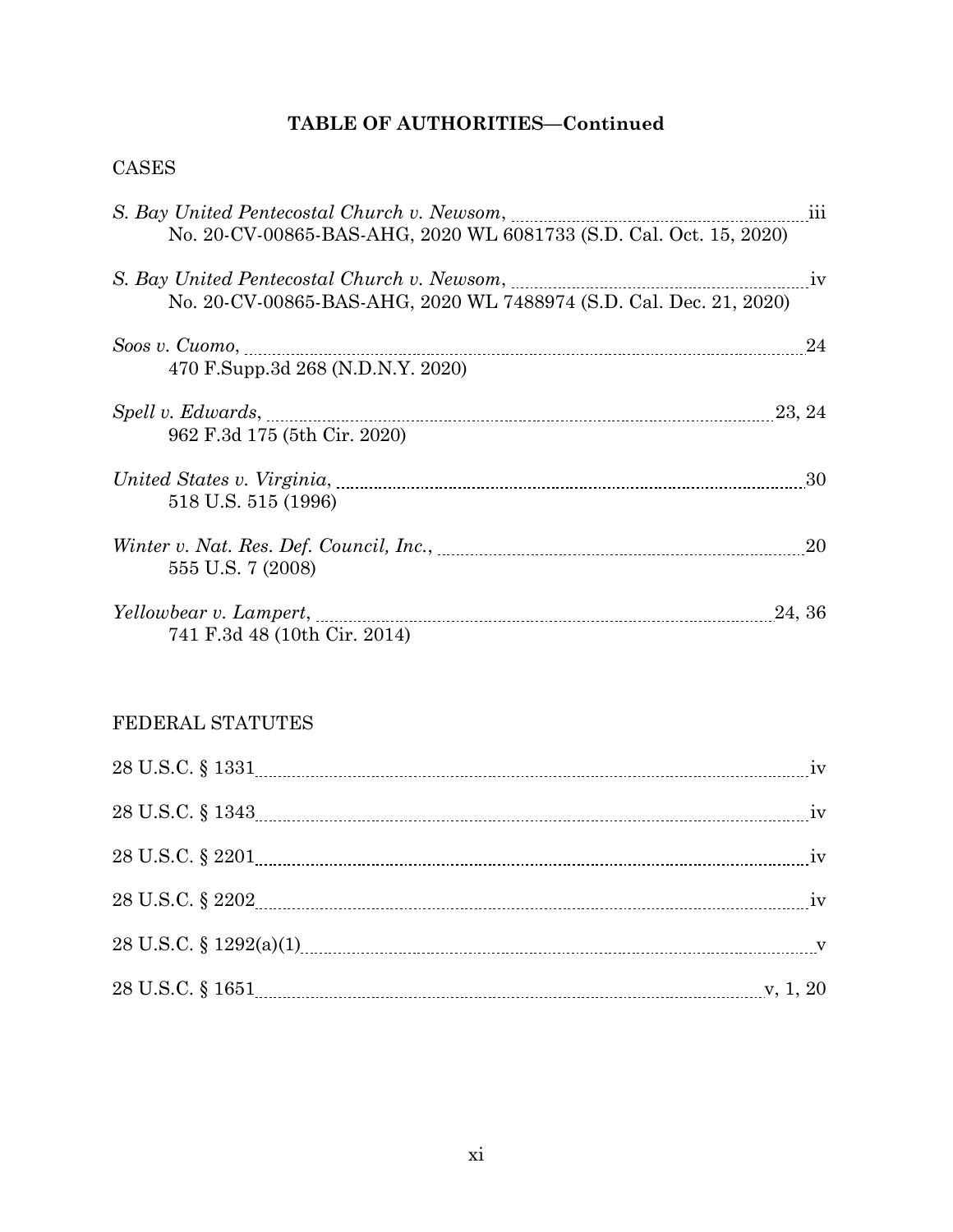## FEDERAL RULES

| 28 |
|----|
|    |
|    |
|    |
|    |

# CONSTITUTIONAL PROVISIONS

| $\mathbf{r}$<br>T.<br>$\sqrt{2}$<br>.<br>. |  |  |
|--------------------------------------------|--|--|
|--------------------------------------------|--|--|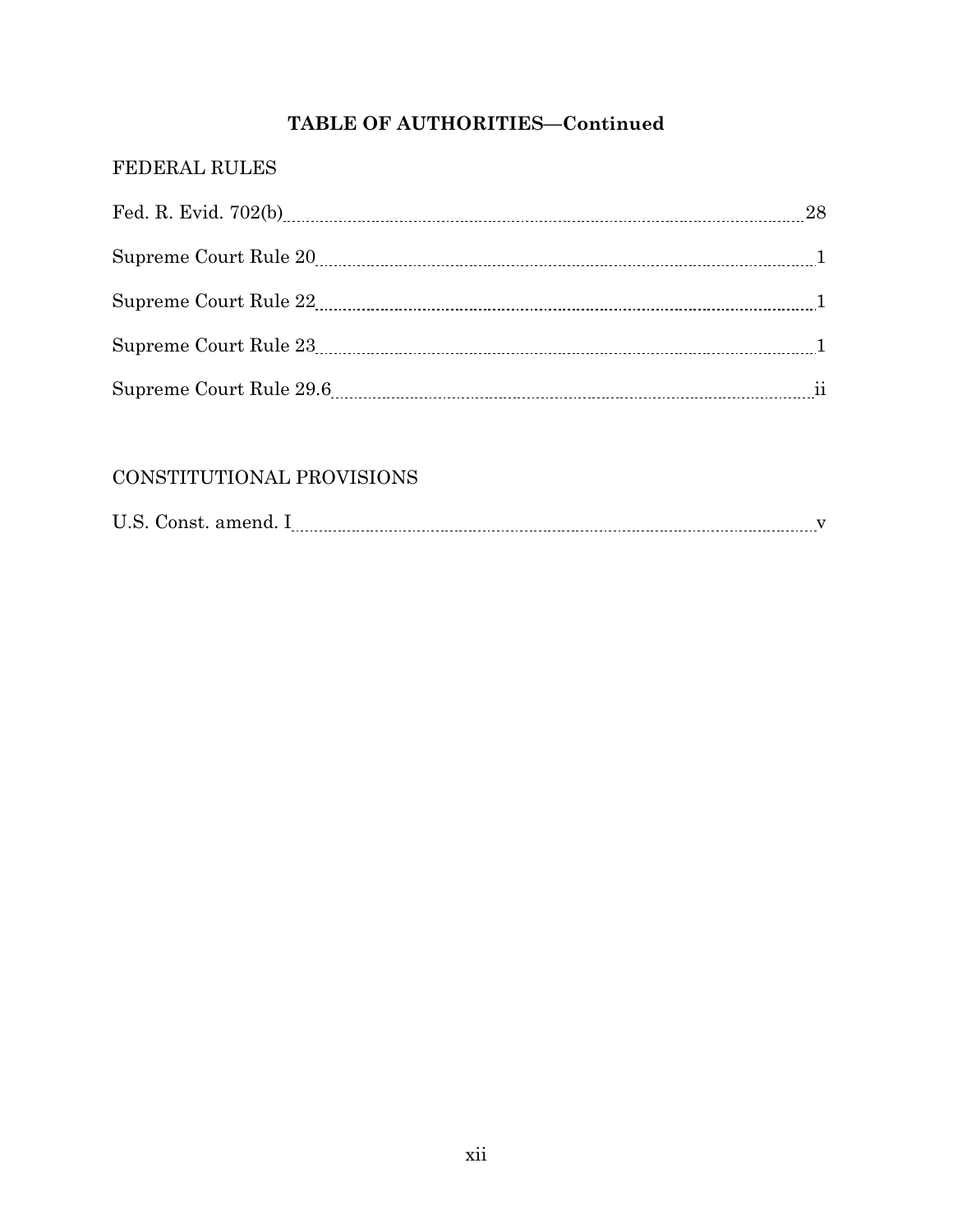## **TO THE HONORABLE ELENA KAGAN, ASSOCIATE JUSTICE OF THE SUPREME COURT AND CIRCUIT JUSTICE FOR THE NINTH CIRCUIT:**

Pursuant to Rules 20, 22 and 23 of the Rules of this Court, and 28 U.S.C. § 1651, Applicants South Bay United Pentecostal Church and Bishop Arthur Hodges III ("South Bay") respectfully request a writ of injunction precluding enforcement against them of Governor Newsom's and San Diego's two latest and parallel iterations of COVID-19 restrictions, known as the "Regional Stay At Home Order" and the "Blueprint for a Safer Economy." These restrictions are issued by the State of California and enforced by the County of San Diego, with the County also issuing its own order, incorporating by reference and enforcing California's order.

In *Roman Catholic Diocese of Brooklyn v. Cuom*o, 141 S. Ct. 63 (2020) ("*Brooklyn Diocese*"), this Court issued an extraordinary writ enjoining enforcement of New York Governor Andrew Cuomo's draconian 10- and 25-person occupancy caps on houses of worship under the "Red" and "Orange" zones, respectively, of his COVID-19-related "Cluster Action Initiative," encompassing most of Brooklyn and the immediately surrounding areas at that time.

This Court found these restrictions neither neutral nor narrowly tailored under the strict scrutiny mandated by the Free Exercise Clause, given that numerous secular businesses were not so restricted. *Id.* at 66–67. The gist of this Court's seminal decision is that "even in a pandemic, the Constitution cannot be put away and forgotten. The restrictions at issue here, by effectively barring many from attending religious services, strike at the very heart of the First Amendment's guarantee of religious liberty." *Id.* at 68. This Court thus admonished the lower courts that it is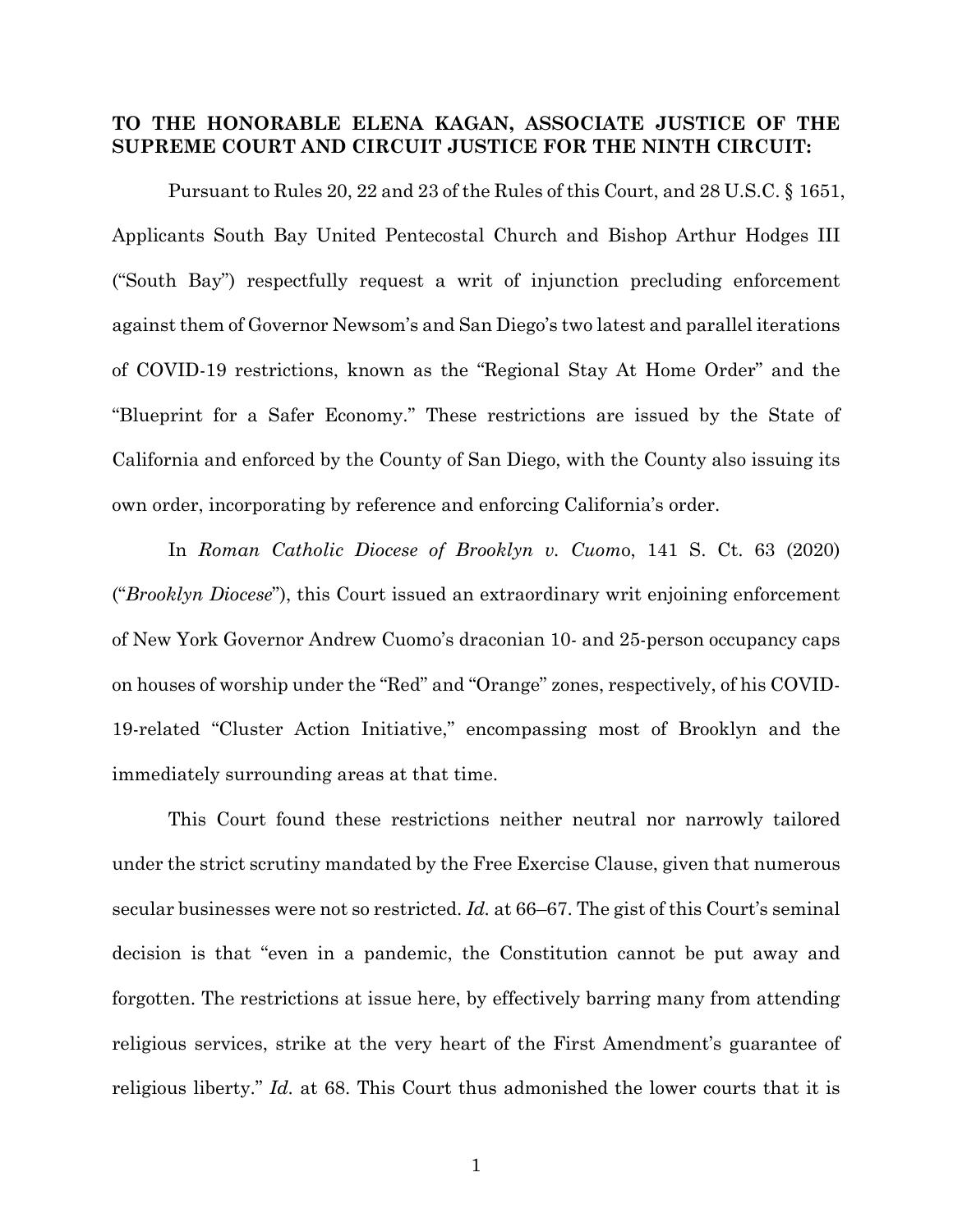*especially* during a pandemic—not *despite* a pandemic—that courts should stand strong in protecting constitutional rights. For as this Court noted in the aftermath of the Civil War, "it could be well said that a country, preserved at the sacrifice of all the cardinal principles of liberty, is not worth the cost of preservation." *Ex Parte Milligan*, 71 U.S. 2, 126 (1866).

Eight days after its decision in *Brooklyn Diocese*, this Court issued an order in *Harvest Rock Church, Inc. v. Newsom*, \_\_ S. Ct. \_\_, 2020 WL 7061630 (2020) ("*Harvest Rock II*"), granting certiorari on three questions challenging the *entire scheme* of California's even more draconian restrictions on worship, vacating the district court's denial of an injunction prohibiting the scheme's enforcement, and instructing the district court to reconsider its decision in light of *Brooklyn Diocese*. In applying *Brooklyn Diocese*, this Court has been very consistent: every application for injunctive relief is resulting in the vacatur of lower court opinions denying injunctive relief. *See Harvest Rock II*, 2020 WL 7061630 (9th Circuit/California); *Robinson v. Murphy*, \_\_ S. Ct \_\_, 2020 WL 7346601 (2020) (3d Circuit/New Jersey); *High Plains Harvest Church v. Polis*, 141 S. Ct. 527 (2020) (10th Circuit/Colorado).

Responding to this Court's loud and clear signal, in early December 2020, Colorado lifted its restrictions on churches. *High Plains*, 141 S. Ct. 527 (Kagan, J., dissenting). Similarly, in late December 2020, Los Angeles County lifted its own restrictions on churches to "align with recent Supreme Court rulings for places of worship"—imposing only neutral requirements of social distancing and maskwearing. App. J. Finally, also in December, a California Superior Court held that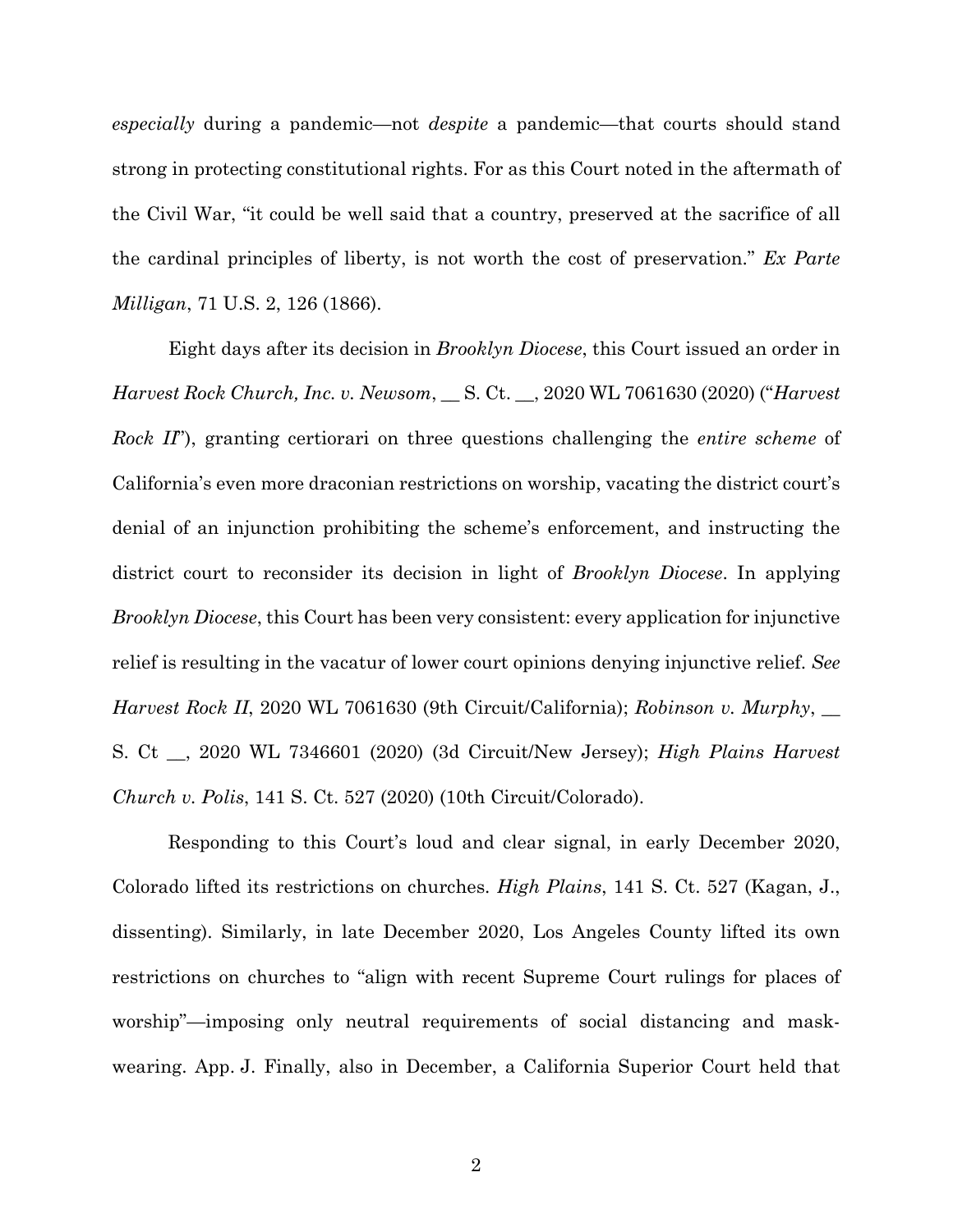Governor Newsom's and San Diego County's orders violated the Free Exercise clause of the California Constitution, and enjoined them as applied to a Catholic priest and the five churches he oversees—permitting only neutral requirements of social distancing and mask-wearing. *Burfitt v. Newsom*, No. BCV-20-102267, \*2 (Cal. Super. Dec. 10, 2020) (App. K). The Ninth Circuit also struck down Nevada's 50-person occupancy cap on churches, *Calvary Chapel Dayton Valley v. Sisolak*, 982 F.3d 1228 (9th Cir. 2020) ("*Calvary Chapel II*"), and the Sixth Circuit struck down an Ohio county's closure of religious schools. *Monclova Christian Acad. v. Toledo-Lucas Cty. Health Dep't*, \_\_ F.3d \_\_, 2020 WL 7778170 (6th Cir. 2020).

Nevertheless, neither the Southern District of California nor the Ninth Circuit detected any meaningful change in the law following this Court's decision in *Brooklyn Diocese*. Instead of granting South Bay relief from California's *current total ban* on worship in churches, on the eve of Christmas, and then on the eve of what is likely Southern California's largest winter storm, both lower courts adhered to the absurd proposition that banning worship in churches for over 99.9%[2](#page-15-0) of Californians, and every San Diegan, is "narrowly tailored." App. A, p. 43; App. D, p. 21.

As the lower courts here have refused to recognize *Brooklyn Diocese's* "seismic shift" in COVID-19 jurisprudence, *Calvary Chapel II*, 982 F.3d at 1232, they should be compelled to do so by this Court. Amazingly, the only relief granted by the Ninth Circuit was to strike down the hard caps on attendance at worship in the Red and Orange Tiers of the Blueprint, which do not yet apply to San Diego, and which

<u>.</u>

<span id="page-15-0"></span><sup>2</sup> https://covid19.ca.gov/safer-economy/#county-status (Jan. 24, 2021).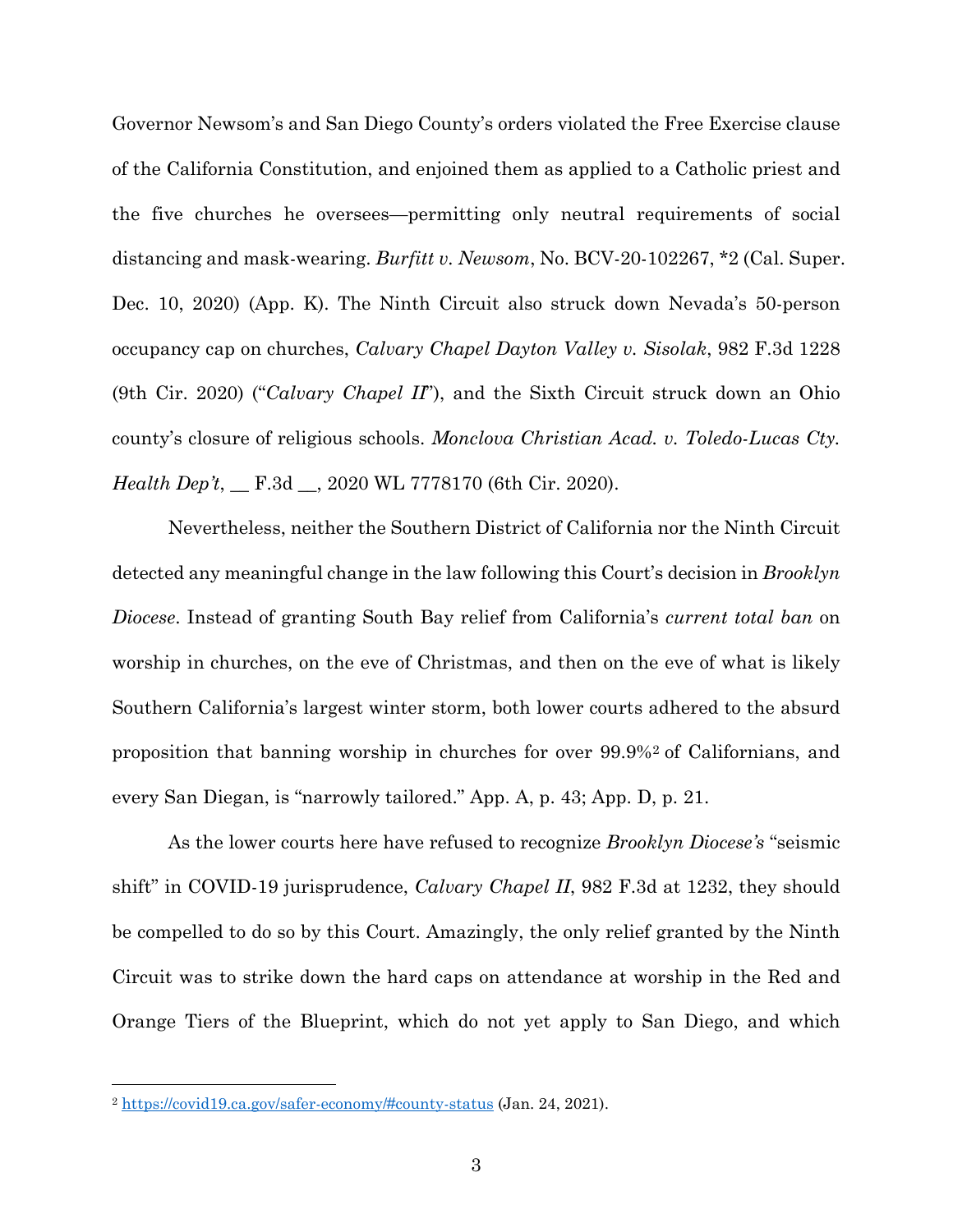currently only apply to 0.1% of California's population. App. A, pp. 47–49. According to the Ninth Circuit, this Court simply got it wrong when it found that percentage caps are more narrowly tailored than a complete ban on worship in churches. App. A, pp. 41–42 ("The Court's suggestion that the 'maximum attendance at a religious service *could* be tied to the size of the church or synagogue,' [citation], does not appear to be supported").

This cannot stand. Importantly, "[t]he question today [] is not whether [*Brooklyn Diocese*] was right or wrong, but whether to adhere to it in deciding the present case." *See June Med. Servs. L. L. C. v. Russo*, 140 S. Ct. 2103, 2133–35 (2020) (Roberts, C.J., concurring). In light of this Court's precedents, South Bay's extensive safety precautions and perfect results, and California's favored treatment of other industries, South Bay should be entitled to be treated at least equal to those industries.

Therefore, South Bay respectfully requests that this Court issue an emergency writ of injunction, enjoining California and San Diego County from enforcing, trying to enforce, threatening to enforce, or otherwise requiring compliance with:

- 1. any industry-specific standards for Places of Worship that do not apply with equal or greater force to other industries, including specifically:
	- a. no percentage cap of 25% or 50% of occupancy (red tier, and orange and yellow tiers),
	- b. permitting only neutral requirements such as regular disinfecting, mask-wearing, and six-foot social distancing per household, as recommended by CDC guidelines;

4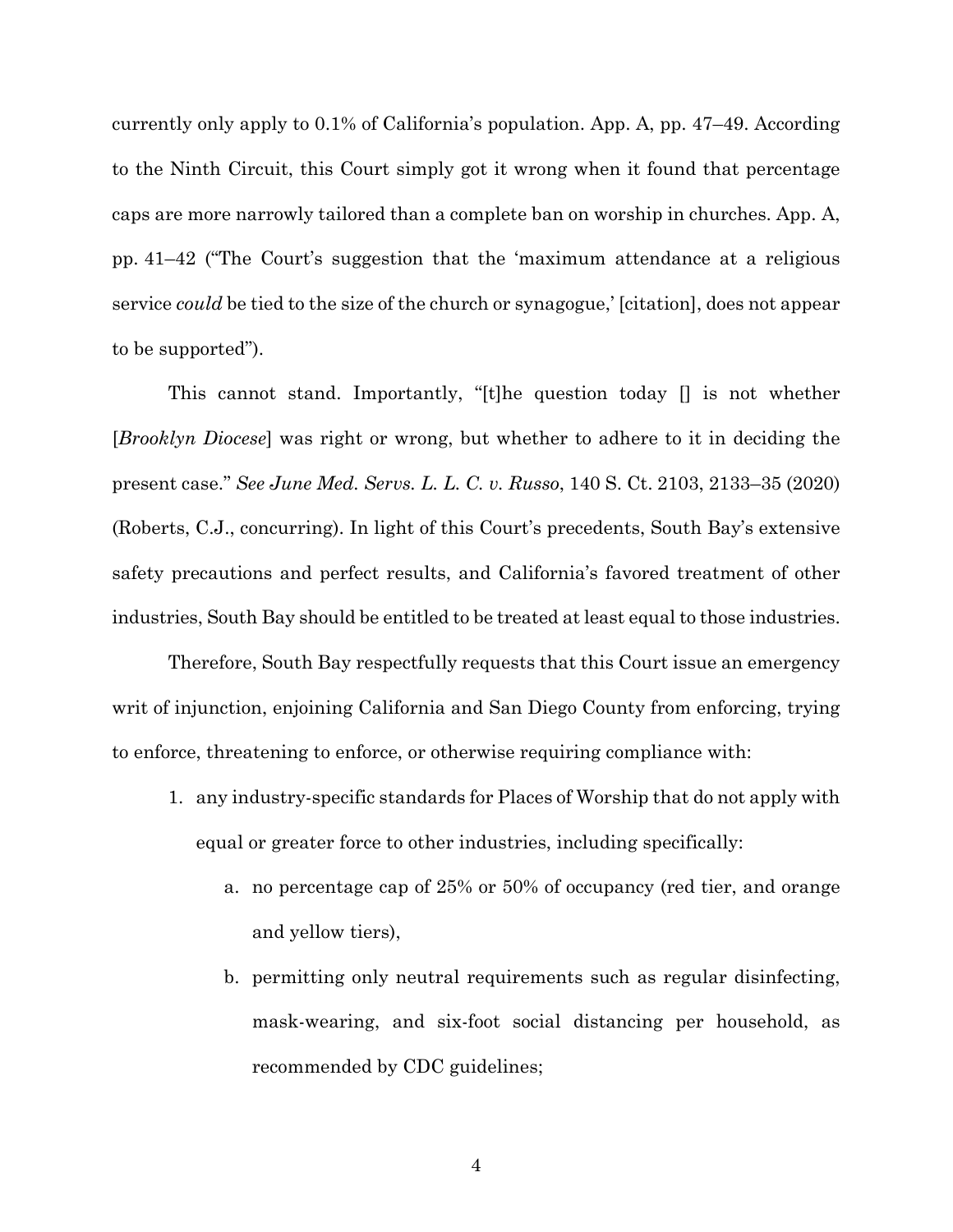- 2. any outright prohibition on indoor worship services because worshipping inside the sanctuary with the use of the altar and baptistery is a necessary part of Pentecostal worship services and restricting it is not narrowly tailored; and
- 3. any outright prohibition on singing or chanting during indoor worship services because singing is at the heart of Pentecostal worship services and, in light of the church's intention to take measures to safely sing, restricting it is not narrowly tailored.

### **INTRODUCTION**

This Court's binding precedent in *Brooklyn Diocese* and *Harvest Rock II* unequivocally dictate that California's ban on religious worship cannot stand. As stated by Ninth Circuit Judge O'Scannlain in his non-majority opinions both before and after this Court ruled, and by Superior Court Judge Pulskamp in his preliminary injunction, and Los Angeles County in issuing its modified health order, California's ban on worship in churches—under either the Blueprint or the Regional Order—is not neutral, not narrowly tailored, and not constitutional. *Harvest Rock Church, Inc. v. Newsom*, 977 F.3d 728, 731–37 (9th Cir. 2020) (O'Scannlain, J., dissenting) ("*Harvest Rock I*"); *Harvest Rock Church, Inc. v. Newsom*, 982 F.3d 1240, 1240–41 (9th Cir. 2020) (O'Scannlain, J., concurring in part and dissenting in part) ("*Harvest Rock III*"); *Burfitt v. Newsom*, No. BCV-20-102267 (Cal. Super. 2020) (Pulskamp, J.) (App. K).

Nevertheless, despite the Holy Season of Christmas, and despite winter storms ravaging Southern California, the lower courts ignored binding precedent and refused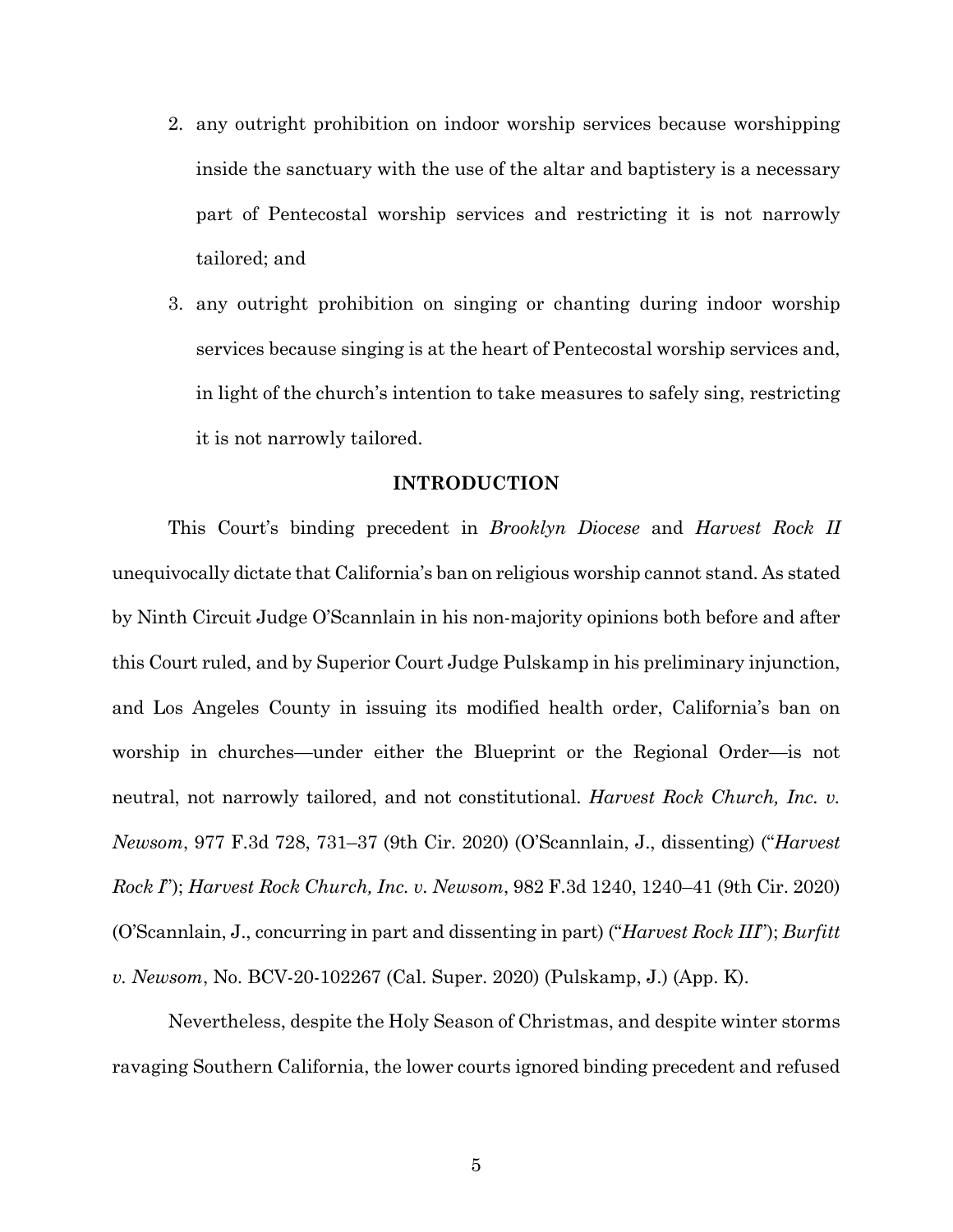to grant South Bay relief, reimposing orders that are essentially the same as the orders vacated by this Court. *Harvest Rock II*, 2020 WL 7061630.[3](#page-18-0) The lower courts' orders directly contradict the above precedents and explicitly endorse the standard set forth in the *Brooklyn Diocese* dissenting opinions. In light of the fundamental constitutional rights at issue, and given the lower courts' unmistakable departure from the clear and binding precedent on these issues, this Court should immediately issue an emergency writ of injunction "before another Sabbath passes," *Brooklyn Diocese*, 141 S. Ct. at 68—*i.e.*, before Sunday, January 31, 2021.

### **FACTUAL BACKGROUND**

### **A. California's and San Diego's Original "Stay-at-Home" Orders**

On March 4, 2020, California Governor Gavin Newsom proclaimed a State of Emergency as a result of the threat of COVID-19. 5-ER-1114.[4](#page-18-1) Two weeks later, on March 19, 2020, Governor Newsom issued Executive Order N-33-20, which ordered all Californians "to immediately heed the current State public health directives" by staying home or at their place of residence. 5-ER-1116–17, 1167–68.

Executive Order N-33-20 gave some Californians the right to leave their residence as "needed to maintain continuity of operations of the federal critical infrastructure sectors." 5-ER-1116–17, 1167–92. The Executive Order, which quoted

-

<span id="page-18-0"></span><sup>3</sup> *See* Gary Robbins, *Series of winter storms could slash San Diego's 3.5-inch rain deficit*, THE SAN DIEGO UNION TRIBUNE (Jan. 22, 2021), http://bit.ly/2NvPvqL.

<span id="page-18-1"></span><sup>4</sup> Submitted herewith as Appendices are the lower court orders and the governmental orders at issue. Citations to evidentiary material—primarily expert declarations and motions for judicial notice—are made via citation to the Ninth Circuit Excerpts of Record, located at 9th Cir. Dkt. Nos. 18, 27, and 38. The Ninth Circuit Appellants' Opening Brief ("AOB"), Respondents' Brief ("RB"), and Appellants' Reply Brief ("ARB"), are available at 9th Cir. Dkt. Nos. 20, 28, and 37, respectively.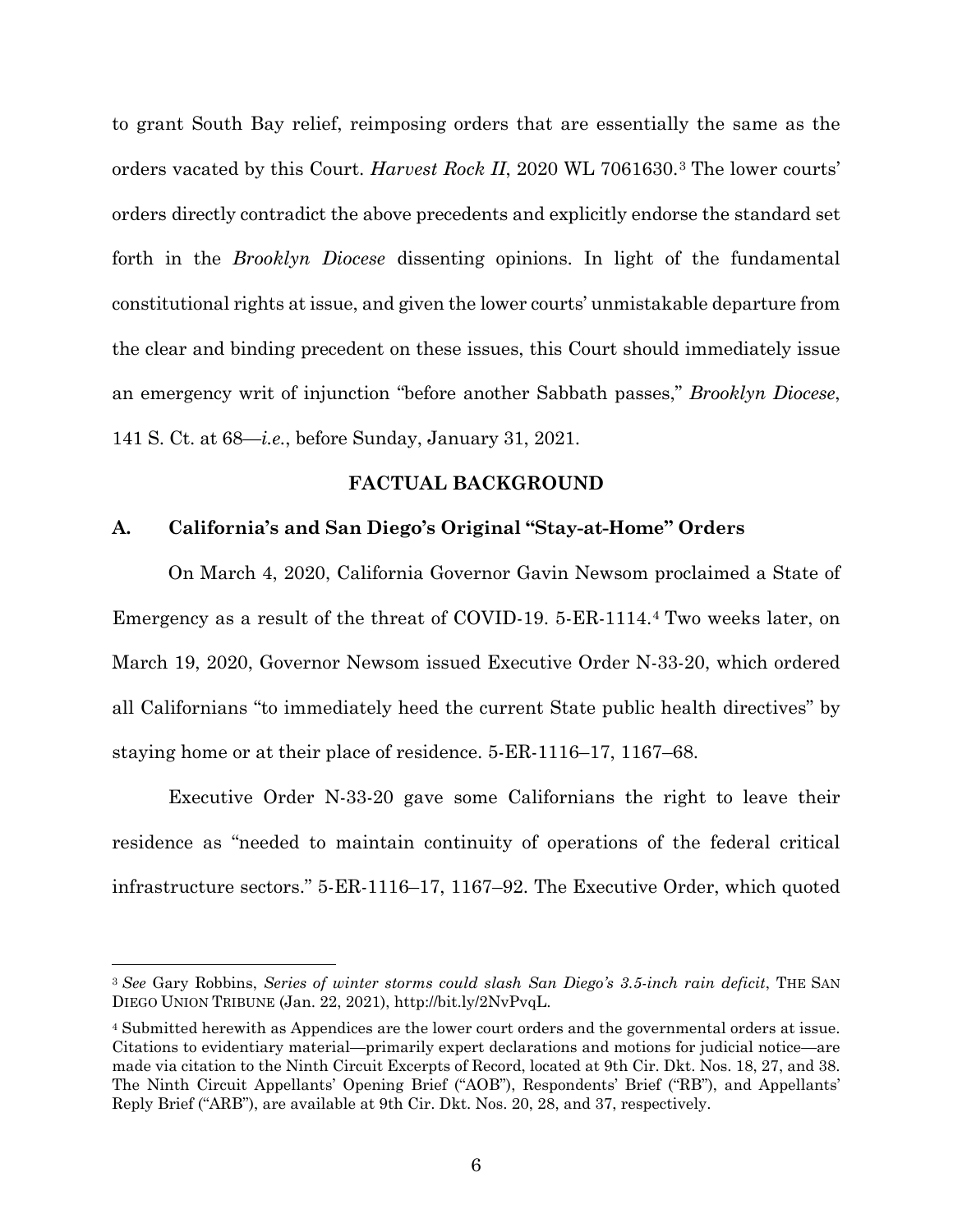a Statewide Public Health Officer Order, did not designate certain industries as essential based on the transmission risk of COVID-19 in those industries. Rather, it "identified 16 critical infrastructure sectors" that are "so vital to the United States that their incapacitation or destruction would have a debilitating effect on security, economic security, public health or safety, or any combination thereof." 5-ER-1167– 68. In other words, "[t]he supply chain must continue, and Californians must have access to such necessities as food, prescriptions, and health care." 5-ER-1168.

"Critical infrastructure" included the following:

| markets                   | purposes                                                                                                                                               |
|---------------------------|--------------------------------------------------------------------------------------------------------------------------------------------------------|
|                           |                                                                                                                                                        |
|                           |                                                                                                                                                        |
| Banks, investment firms,  |                                                                                                                                                        |
|                           | o The entertainment                                                                                                                                    |
|                           | industries, including film                                                                                                                             |
| o Essential manufacturing | studios, and                                                                                                                                           |
| and warehousing           |                                                                                                                                                        |
|                           | o Worship services via live-                                                                                                                           |
| o Laundromats             | streaming. App. $H-3$ .                                                                                                                                |
|                           | o Grocery stores / Farmer's o Transit for essential<br>o Liquor stores / Marijuana<br>o Essential offices such as o Childcare,<br>government functions |

Thus, from the beginning of the pandemic, California's COVID-19, regulations targeted indoor worship for suppression, regardless of the measures taken to reduce or eliminate the risk of viral spread. The inclusion of Hollywood on the "critical infrastructure" list made the whole scheme constitutionally suspect from the outset because it revealed that California was not categorizing businesses solely on the basis of whether they were needed to protect health and safety. Nevertheless, initially South Bay decided to do its part by voluntarily adhering to these requirements.

The County of San Diego issued orders alongside California, sometimes more restrictive than Executive Order N-33-20, but never less so. *See* 5-ER-1117, 6-ER-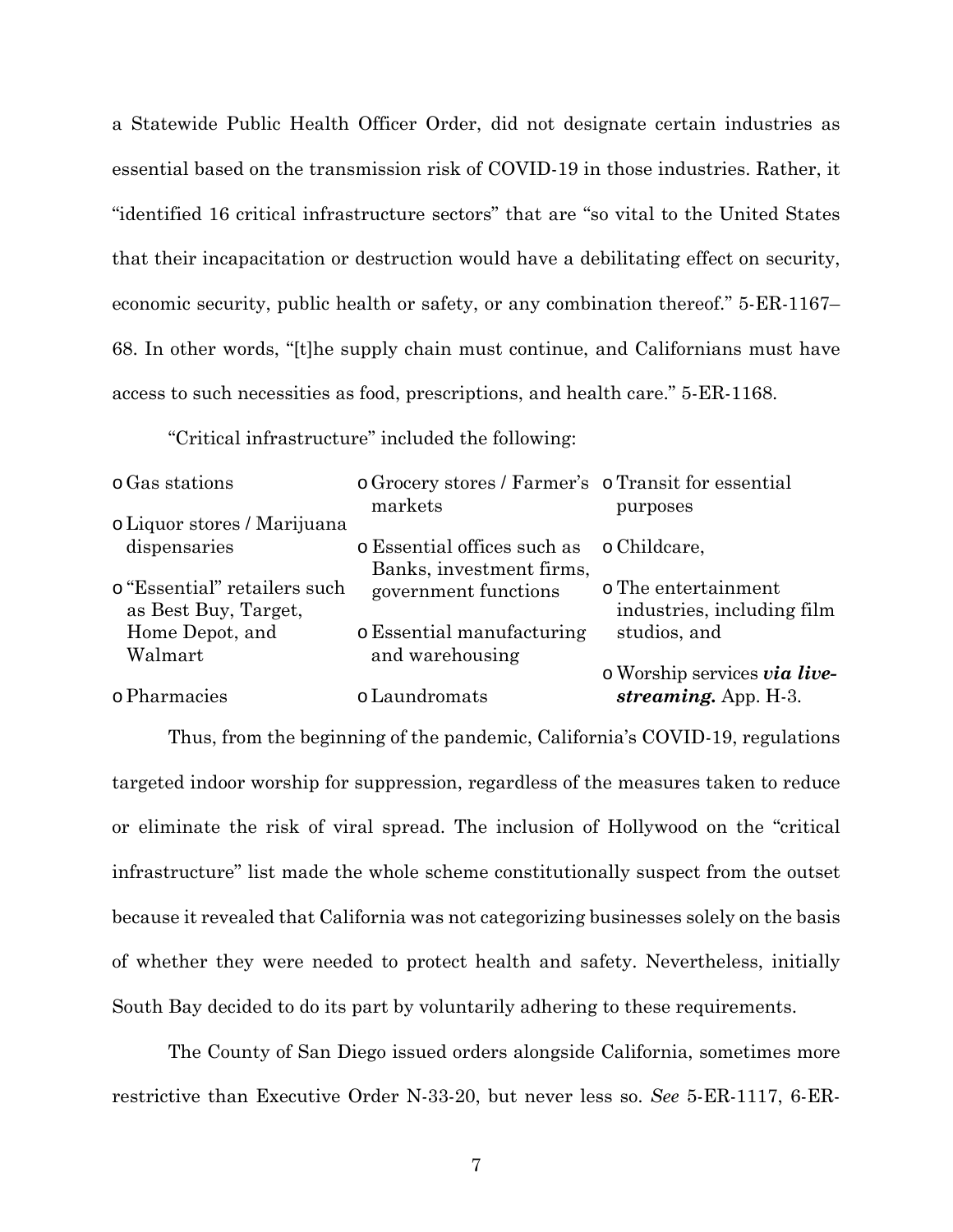1310–40. For example, San Diego even banned the drive-in worship services that California permitted—a ban the District Court here enforced. *See* 4-ER-821:17–22:12.

### **B. The Resilience Roadmap**

By late April 2020, according to Governor Newsom, the coronavirus "curve" had flattened. 5-ER-1117. Californians began anticipating the day when their constitutional liberties would be restored. Instead, on April 28, 2020, Governor Newsom announced the "Resilience Roadmap" (Roadmap). 5-ER-1118. The Roadmap introduced a new scheme of secular value judgments categorizing businesses by their "transmission risk" and societal "reward," permitting "low risk-high reward" industries to open. 5-ER-1194–1206.

Houses of worship did not make the revised winners' list of "low risk-high reward" businesses allowed to operate under the emerging Stage 2 of the Roadmap. When asked why reopening of houses of worship had been deferred to the hazy future of Stage 3, Governor Newsom admitted that a secular risk-reward value judgment was at work: "Yeah, we're, we're looking at the science, epidemiology, looking again at frequency, duration, time, and *looking at low risk-high reward, low risk-low reward*, looking at a series of conditions and criteria, as well as best practices from other states and nations." 5-ER-1121 (citing http://bit.ly/375aC99, at 50:36). In other words, according to Governor Newsom, places of worship offered only a "low reward" for the risk involved. That discriminatory value judgment against religion has been the mainspring of California's COVID-19 pandemic regulatory regime in all its variations.

On May 7, 2020, Governor Newsom published his Roadmap online, identifying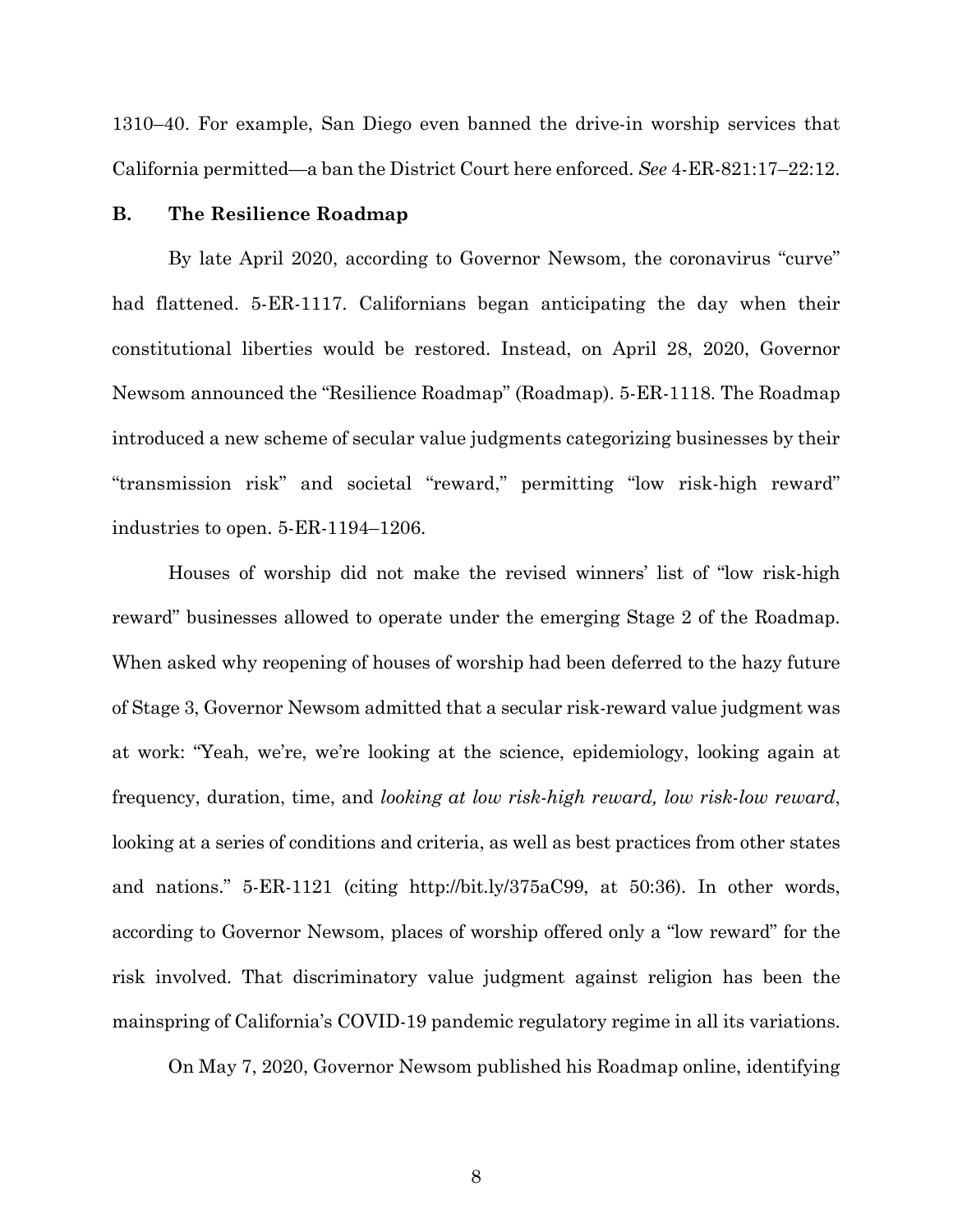the new industries that could open immediately (*i.e.*, Stage 2a), those that could open in a few weeks (*i.e.*, Stage 2b), and those that could not open for several months, until Stage 3 was announced. 4-ER-918–21, 5-ER-1121, 1194–1203. For each industry that was allowed to open in Stage 2, the Roadmap also linked to industry-specific guidance with which the industry was required to comply. 5-ER-1121, 1205–06; *see* 3-ER-392– 433, 449–84, 4-ER-757–803, 839–84.

Between May 8–21, 2020, the County of San Diego issued a series of Orders of the County Health Officer. 5-ER-1121–22, 6-ER-1346–95. These promulgated the County's own "Safe Reopening Plan" for all businesses reopening in Stage 2. 5-ER-1121–22, 6-ER-1397–99. Here, too, houses of worship failed to make the cut.

## **C. Plaintiffs Bishop Hodges and South Bay Pentecostal Church**

South Bay Pentecostal Church, a member of the United Pentecostal Church International, is a reflection of the Chula Vista community in San Diego County. The majority of its members are Hispanic, with the balance consisting of Filipino, Caucasian, African-American, and other ethnic groups representing a cross-section of society, from rich to poor, and people of all ages. 7-ER-1740, 8-ER-1852, 1855.

In addition to his capacities in the United Pentecostal Church International, Bishop Hodges has served as Senior Pastor and Bishop of South Bay for thirty-five years. 7-ER-1740, 8-ER-1852. South Bay's model is the New Testament church described in the Acts of the Apostles: "And when the day of Pentecost was fully come, they were all with one accord in one place." Acts 2:1. South Bay believes that "all" being gathered in "one place" is fundamental to fulfillment of Christ's divine commission to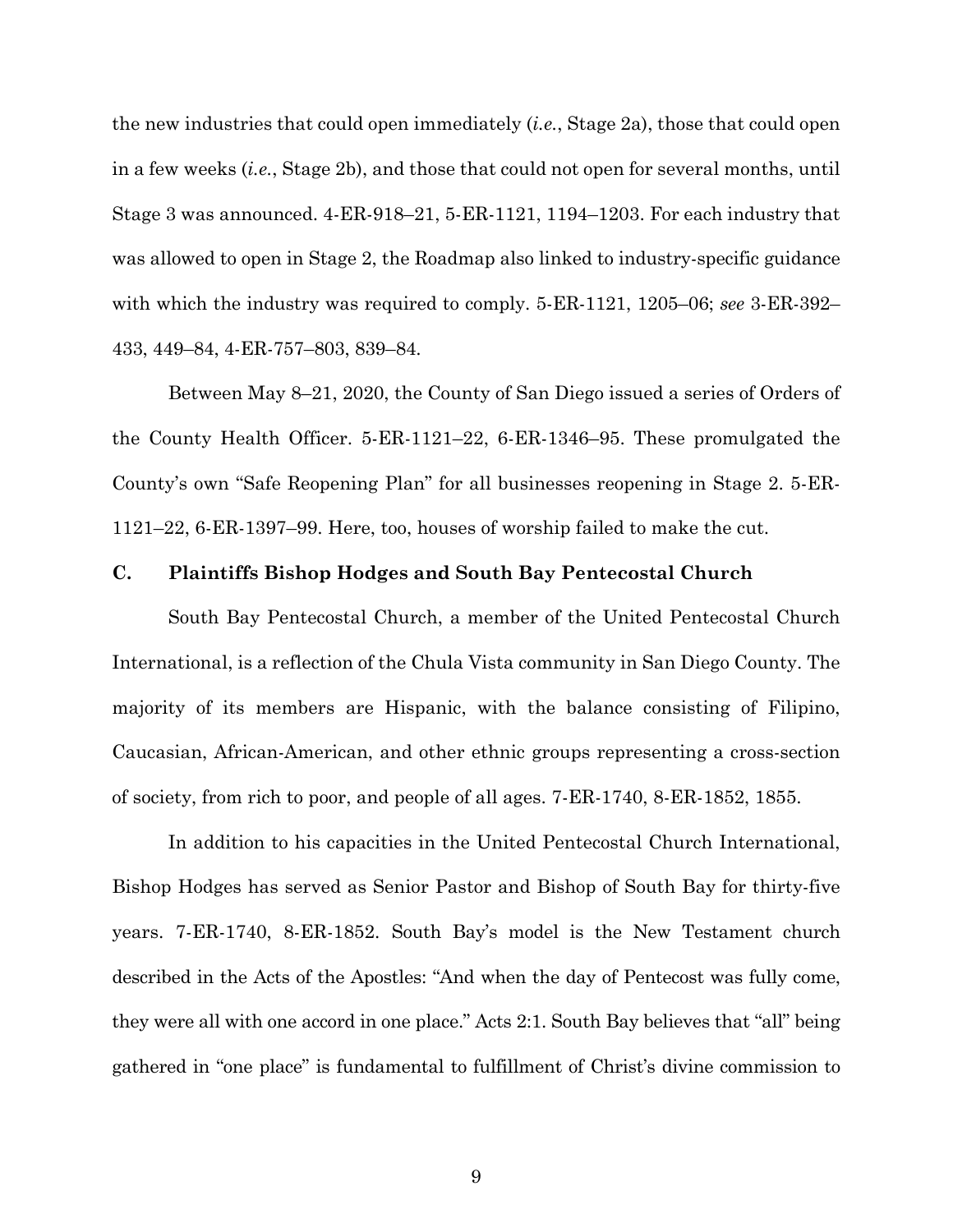His church. Acts 1:8. The Book of Acts, which chronicles the founding of the Church, uses the word "together" thirty-one times. This experience of worshipping together occurs *both* "*in the temple*, and breaking bread from house to house." Acts 2:46–47 (emphasis added). 8-ER-1854.

Accordingly, South Bay holds between three and five services each Sunday. Prepandemic, the average attendance at these services was between two-hundred and three-hundred congregants. South Bay's sanctuary can normally seat up to sixhundred people. Thus, it is normally only a third-filled or half-filled. Its fire-code capacity is 731. 8-ER-1854.

South Bay's services begin with Bible classes spread across different ages and groups. Each class may have between ten and one-hundred participants. When these classes conclude, congregants gather together with one accord for praise and worship. Those with special needs or sickness come forward and stand around the altar, where hands are laid upon them and they are then anointed. This sacrament observes the Scriptural charge to "let them pray over him, anointing him with oil in the name of the LORD." James 5:14. South Bay's services conclude with preaching followed by a challenge to physical action, where the congregation is challenged to approach the altar to "come believing, come praying." 8-ER-1854–55.

### **D. South Bay's Prior Litigation under the Roadmap**

Almost as soon as various state governors began issuing executive orders intended to curb the COVID-19 pandemic, various groups began challenging them. While South Bay did not join in these early lawsuits, by late April, when Governor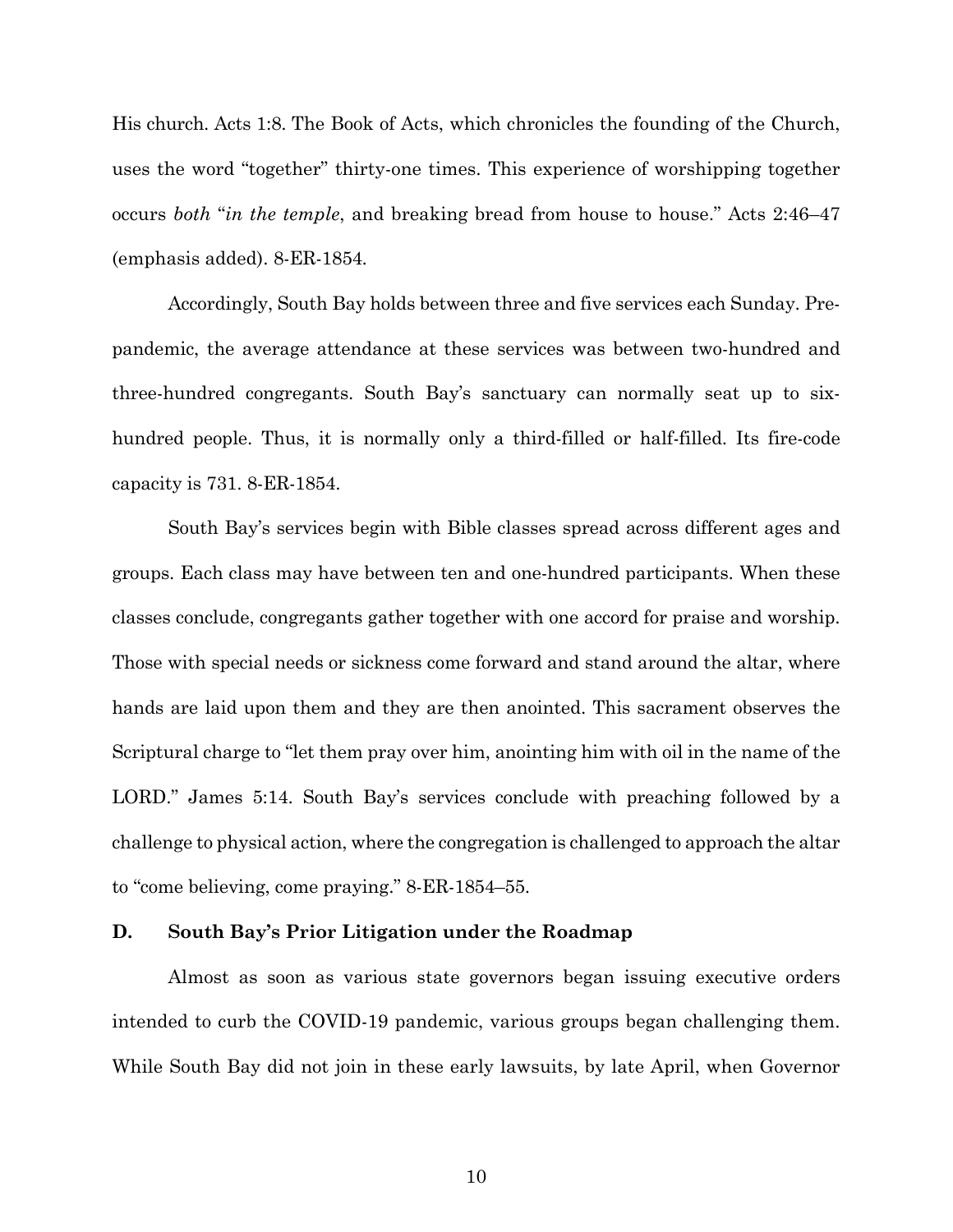Newsom announced the Roadmap, South Bay determined that there was no reason it should be relegated to Stage 3, while Stage 2 permitted numerous indoor business activities to continue or reopen.

South Bay had previously demonstrated its ability to adopt and enforce suitable safety precautions as the largest food distributor to needy people in the South Bay region of San Diego County. Every week, South Bay distributed between three and twelve tons of food. 7-ER-1744, 8-ER-1858. South Bay believed that since it was capable of adopting *and enforcing* proper safety precautions for the purposes of food distribution, it was clearly capable of adopting and enforcing similar protocols for Scripturally mandated indoor worship. 8-ER-1858.

South Bay is able to integrate masks, gloves, screens, veils, temperature checks, and other mechanisms to inhibit the spread of COVID-19 during services. And South Bay can also require anyone who is sick or has symptoms to stay at home. In other words, South Bay can abide by any necessary COVID-19 health guidelines as readily as the many secular businesses on California's and the County's winners' lists. 8-ER-1857–58. South Bay's sanctuary is also large enough to accommodate six feet of social distancing. 7-ER-1741, 8-ER-1857 (photos).

Given these facts, on May 8, 2020, the day California entered into Stage 2 of the Roadmap, South Bay filed suit in the U.S. District Court for the Southern District of California. South Bay contended that permitting various industries to open in Stage 2, but relegating churches to Stage 3, was an unconstitutional violation of its right to the Free Exercise of religion.

11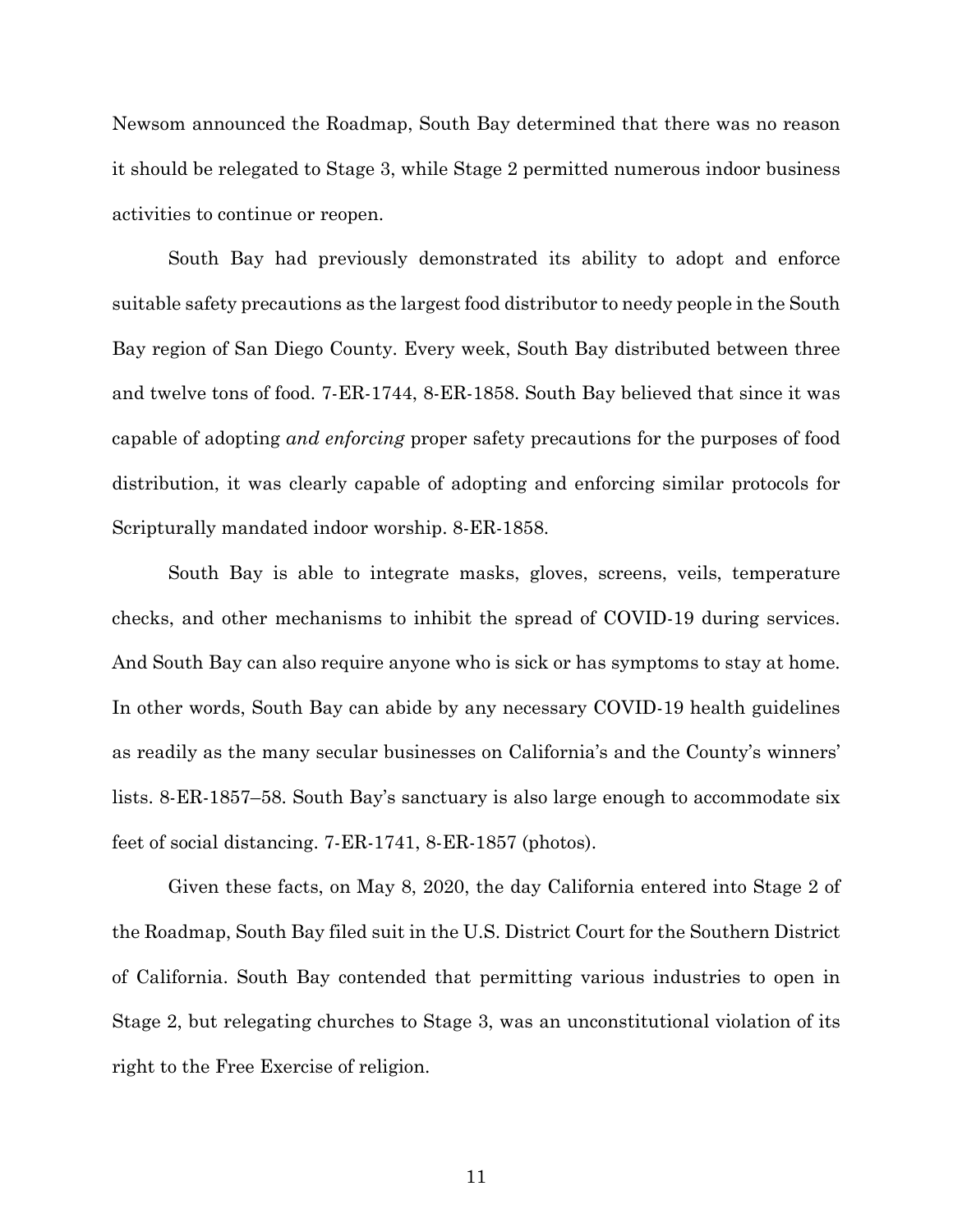On Friday, May 15, 2020, the District Court denied South Bay's motion for a preliminary injunction without a written opinion, 8-ER-1818–19, but only an oral opinion from the bench. 8-ER-1820–50. A week later, on Friday, May 22, 2020, the majority of the Ninth Circuit's motions panel denied South Bay's motion for an injunction pending. *S. Bay United Pentecostal Church v. Newsom*, 959 F.3d 938 (9th Cir. 2020) ("*S. Bay I*"). Anticipating what is now the state of the law post-*Brooklyn Diocese*, Circuit Judge Collins published an eighteen-page dissent in which he concluded that Governor Newsom's Roadmap was neither neutral nor generally applicable, that it failed strict scrutiny, and that the balance of equities favored a grant of preliminary injunctive relief. *Id.* at 944–47 (Collins, J., dissenting).

On May 23, 2020, South Bay submitted an emergency application for a writ of injunction pending appellate review to Justice Elena Kagan. Apparently in response, on Monday, May 25, 2020, Governor Newsom announced changes to the Roadmap permitting individual counties to apply for 21-day licenses during which worship and political protests would be permitted so long as the gathering did not exceed 25% of "building capacity" or "the relevant area's maximum occupancy," but with a hard cap of no more than 100 persons, provided the county satisfied certain statistical benchmarks. 5-ER-1124–25, 6-ER-1209–31. Two days later, San Diego received its first 21-day license, and issued a series of orders granting permission to worship. 5- ER-1124, 6-ER-1401–45. Then, on May 29, 2020, this Court, by a vote of 5-to-4, denied South Bay's emergency application for a writ of injunction. *S. Bay United Pentecostal Church v. Newsom*, 140 S. Ct. 1613 (2020) ("*S. Bay II*").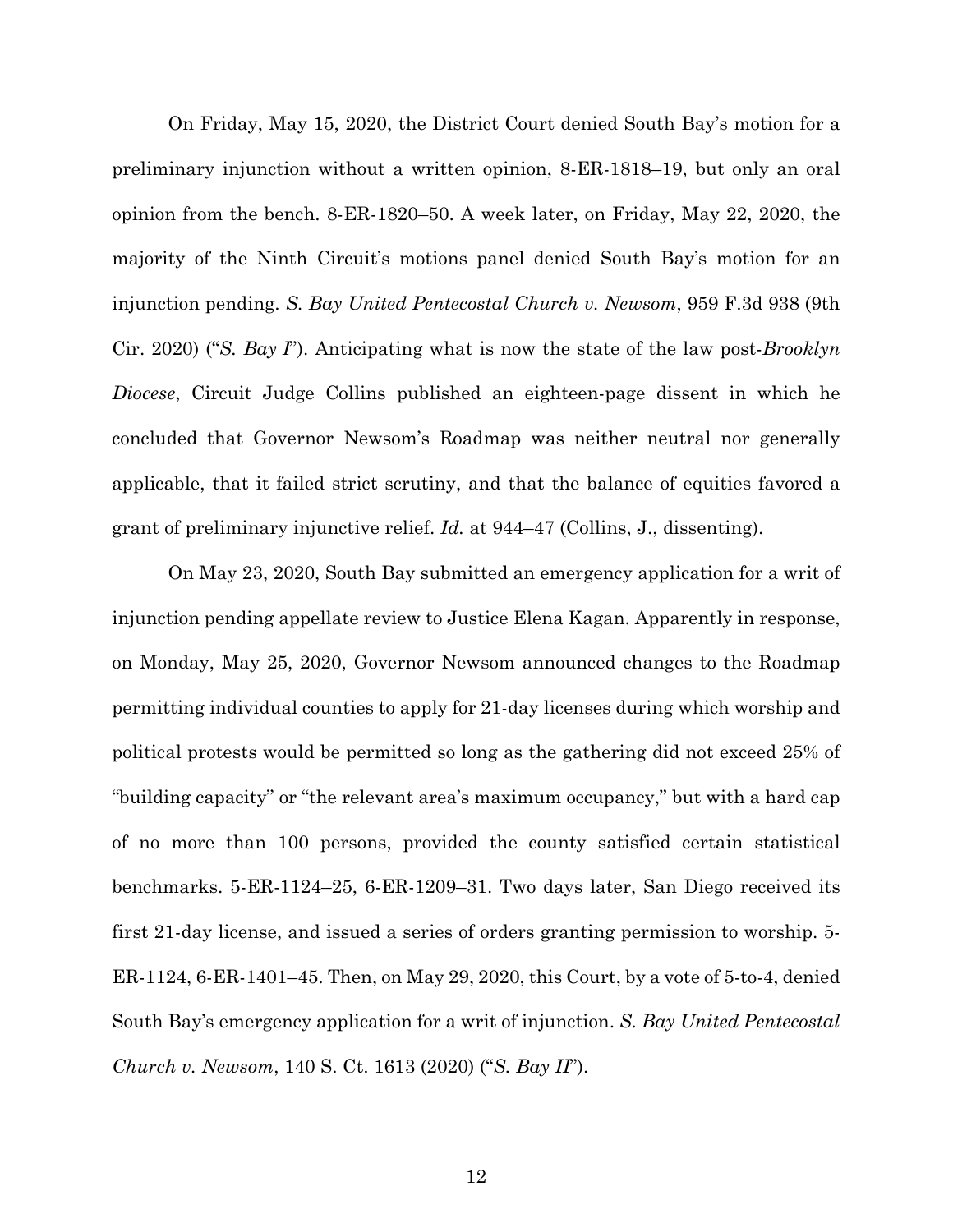Chief Justice Roberts wrote a concurrence in which he held that California's restrictions on worship were constitutional in light of the deference which should be given to the government in emergencies. *Id*. at 1613. Justice Kavanaugh wrote a dissenting opinion joined by Justices Thomas and Gorsuch. In another anticipation of what would become the majority opinion in *Brooklyn Diocese*, the three Justices concluded that "California's latest safety guidelines discriminate against places of worship" because "comparable secular businesses are not subject to a 25% occupancy cap, including factories, offices, supermarkets, restaurants, retail stores, pharmacies, shopping malls, pet grooming shops, bookstores, florists, hair salons, and cannabis dispensaries." *Id*. at 1614. "California," said the Justices, had failed to justify "distinguishing between (i) religious worship services and (ii) the litany of other secular businesses that are not subject to an occupancy cap." *Id*. at 1615.

On Sunday, May 31, 2020—Pentecost Sunday—South Bay held worship services that complied with Governor Newsom's newest orders, *i.e.*, a 100-person cap. To ensure social distancing, South Bay removed every other church pew. South Bay also had to turn away congregants who wished to attend after the arbitrary cap was reached. This despite the fact that there was ample room for more than 100 congregants practicing social distancing. 7-ER-1742–43 (photos)

On June 12, 2020, California modified its uniform treatment of "protests" and "worship." Under the June 12 regulations, there are no restrictions on either protest or worship, so long as they occur outdoors. 5-ER-1125, 6-ER-1233–55, 1447–68. But this did not help South Bay, which has no adequate outdoor venue and is in any event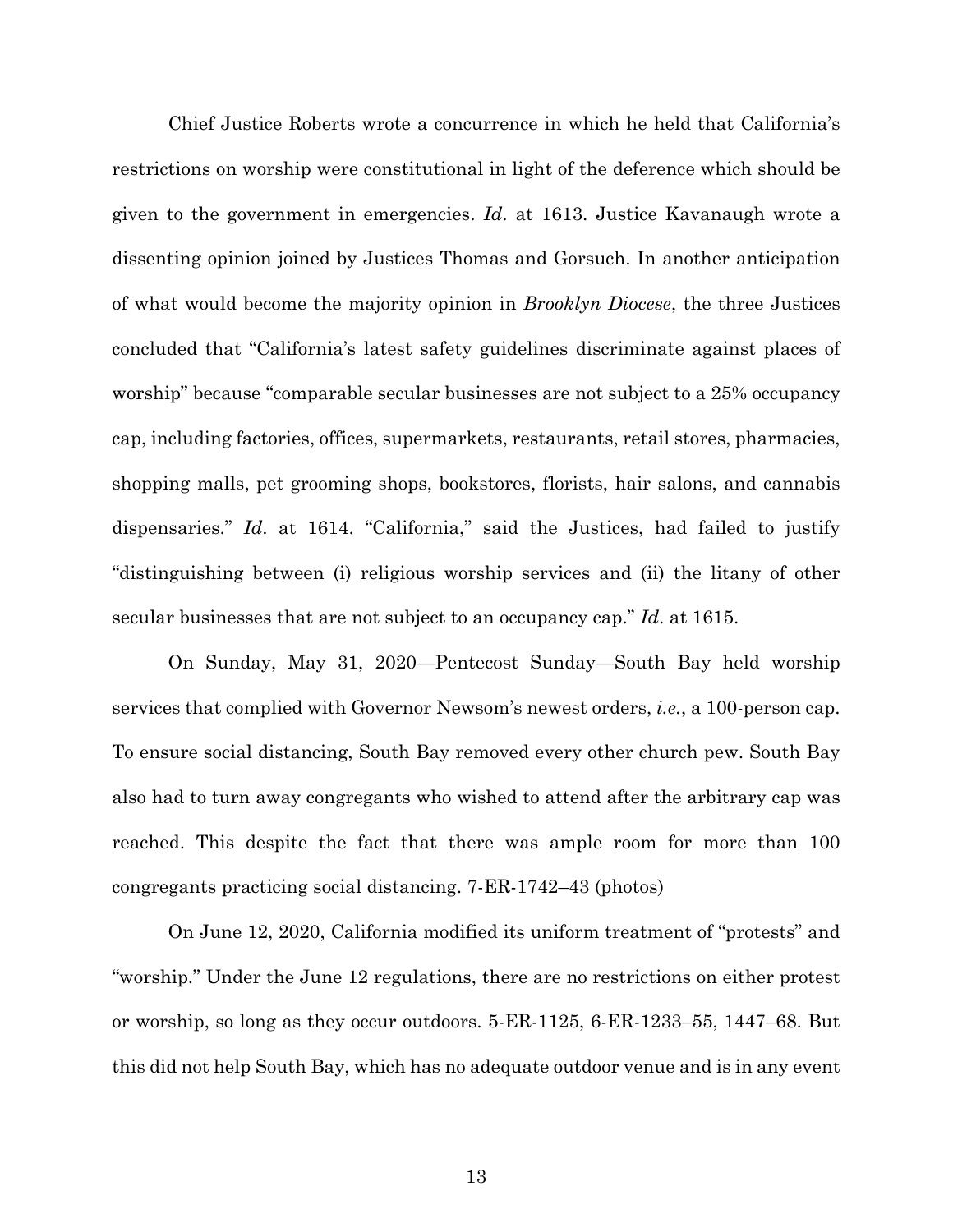theologically bound to worship in the temple with its altar, altar calls and baptismal font. 7-ER-1744. Also around this date, Hollywood began taking more meaningful advantage of the exceptions granted back in March. *See* 3-ER-497, 5-ER-1117.

On July 1, 2020—despite loosening restrictions for other industries, 5-ER-1125:1–3—California only further tightened its restrictions on indoor worship with a ban on "indoor singing and chanting activities" at churches. 6-ER-1259. Singing is at the very heart of Pentecostal worship services, and banning it essentially acts as a ban on those services. 4-ER-906–07, 7-ER-1744. Singing comprises 25–50% of a typical Pentecostal worship gathering. 4-ER-906. At South Bay, everyone is instructed and expected to sing praise to God, just as everyone is instructed and expected to pray to God. 4-ER-907.

In light of these developments, on July 10, 2020, South Bay moved the Ninth Circuit to order limited remand to the District Court. South Bay argued that the District Court should determine in the first instance whether California's preferential treatment of political protestors, as well as the singing ban, were constitutional. On July 29, 2020, the Ninth Circuit granted limited remand.

## **E. The Second Round of Litigation Under the "Blueprint for a Safer Economy"**

On August 10, 2020, having filed a Verified Second Amended Complaint, 5-ER-1108–65, South Bay renewed its motion for a preliminary injunction. The motion included declarations from esteemed experts, including new declarations from George Delgado, M.D., of COVID Planning Tools, 5-ER-975–89, *see also* 2-ER-185–258, 3-ER-606–09, 4-ER-672–87, 7-ER-1860–66, and declarations from Jayanta Bhattacharya,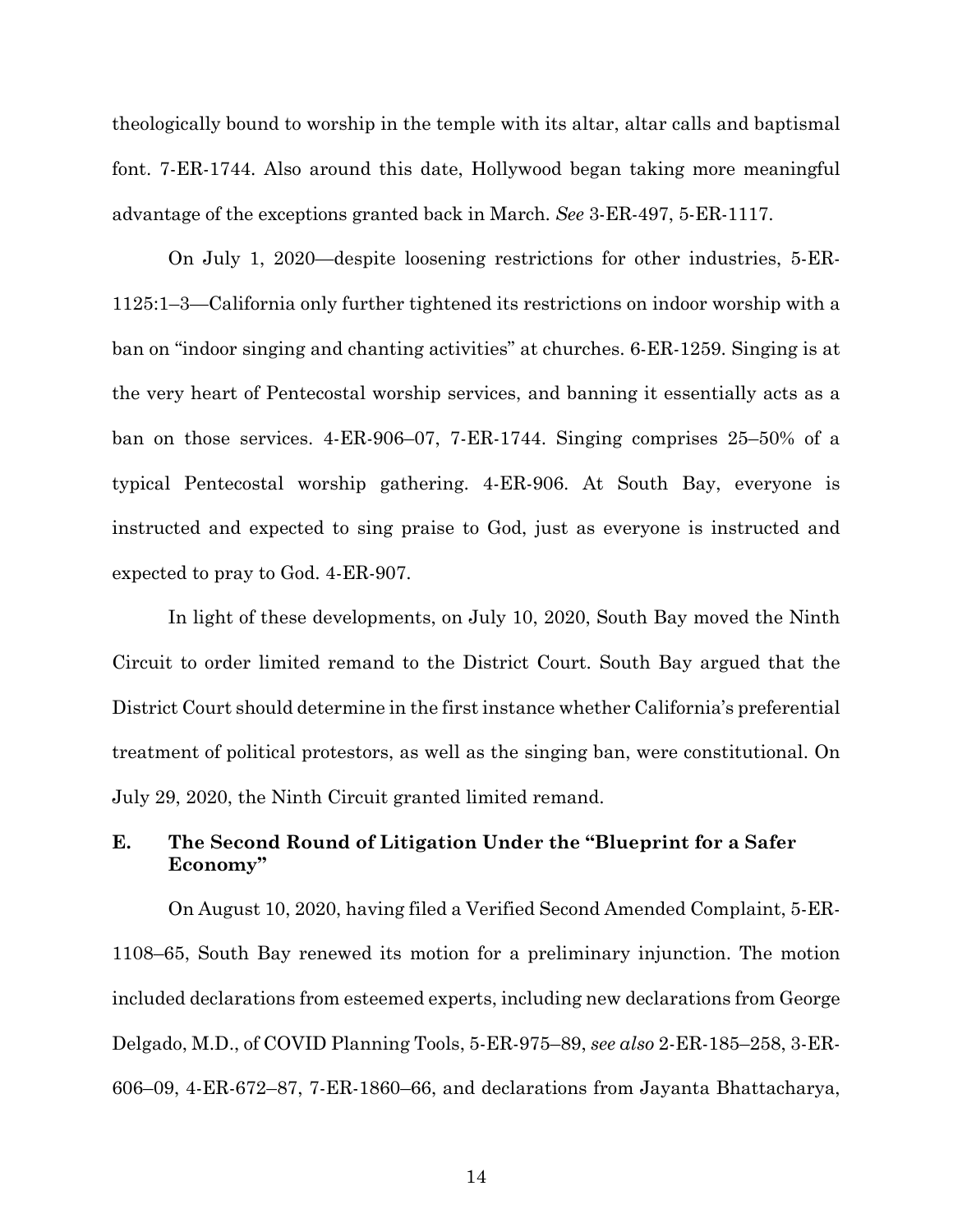M.D., Ph.D., a Stanford University medical professor and author of the Great Barrington Declaration,[5](#page-27-0) 4-ER-890–904, *see also* 2-ER-259–87, 4-ER-657–71, Sean Kaufman, CPH, an infectious disease specialist formerly of the CDC, 5-ER-1054–61, *see also* 2-ER-288–301, James Lyons-Weiler, Ph.D., a Bioinformatics research scientist, 5-ER-1062–74, and Charles Cicchetti, Ph.D., a former economics professor, 5-ER-990–98. Later, South Bay added a declaration from Robert F. Onder, M.D., J.D., a medical professor. 2-ER-302–32.

Three weeks later, on September 1, 2020, both California and San Diego filed their respective opposition briefs, and California submitted expert declarations to respond to South Bay's experts. On September 9, 2020, South Bay submitted its reply briefs, as well as rebuttal declarations from two of its experts, as well as Bishop Hodges. In its opposition brief, California—having failed to produce any evidence of viral spread at South Bay—resorted to citing a YouTube recording of a sermon at South Bay asking for prayers for two individuals infected with COVID-19. As Bishop Hodges attested in his rebuttal declaration, neither person contracted the virus at his church. One contracted it in a hospital and had not been back to worship services since February, while the other was only the relative of a congregant. 4-ER-689.

-

<span id="page-27-0"></span><sup>5</sup> The Great Barrington Declaration is a statement authored by Stanford Professor Jayanta Bhattacharya, Harvard Professor Dr. Martin Kulldorff, and Oxford Professor Dr. Sunetra Gupta in Great Barrington, Massachusetts. The Declaration promotes an approach to the pandemic called Focused Protection, which contends that the most compassionate approach is one that spends resources to protect the most vulnerable while eschewing lockdowns that harm less vulnerable populations more than the risk of COVID-19 infection. Since writing the Declaration, Professors Bhattacharya, Kulldorff, and Gupta, have been joined by 40+ esteemed colleagues who co-signed the Declaration in early October. The Declaration has also been co-signed by 10,000+ medical and public health scientists, and 30,000+ medical practitioners. 2-ER-264–65, 279–87, 4-ER-657–68. South Bay does not contend that "Focused Protection" is necessarily the only way to go, just that the theory shows that Governor Newsom's restrictions are not narrowly tailored.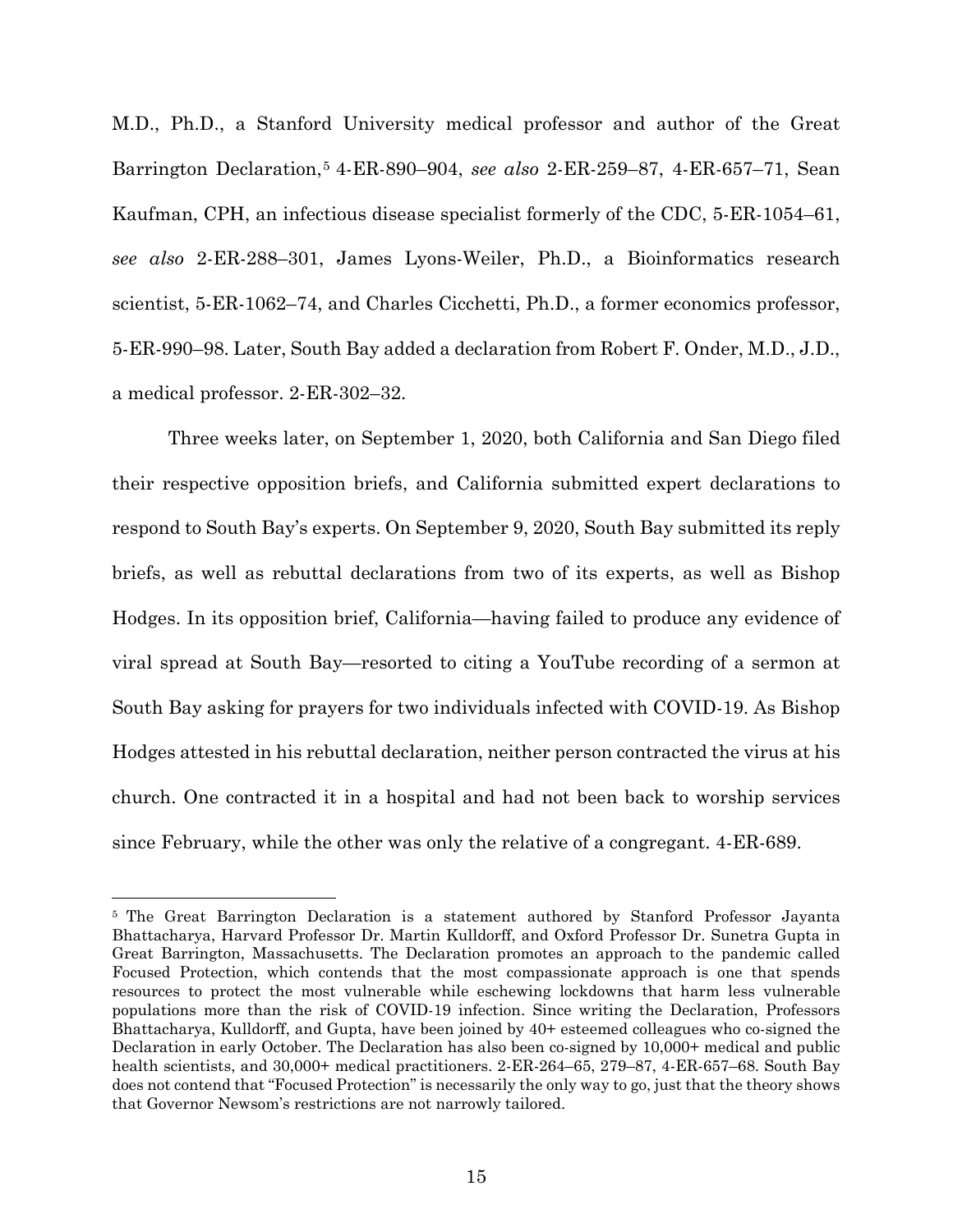Bishop Hodges concluded his declaration with a statement that California has never challenged: "To date, we are unaware of any instance of a coronavirus infection tied to our worship services. We have a perfect record and we are committed to acting safely in order to maintain that perfect record." 4-ER-689.

During limited remand, on August 28, 2020, California announced an entirely new bureaucratic scheme: the "Blueprint for a Safer Economy," which superseded the Resilience Roadmap. The Blueprint assigns counties to four color-coded "tiers" of "risk"—Purple, Red, Orange, and Yellow—depending on the positive rate of COVID-19 testing. App. G. In each tier, California has imposed a labyrinthine set of regulations concerning which businesses may open, and under what conditions, conveniently placed into a color-coded chart. App. G-3.

The Blueprint does not apply to the essential businesses originally designated by Governor Newsom as "critical infrastructure," and later as Stage 1 of the Roadmap. Under the Blueprint, they are simply "open with modifications." App G-3, p. 1. But with every other industry, the Blueprint is an even more arbitrary list of winners and losers based on secular value judgments than was the situation with the Roadmap.

Thus, in the most restrictive Purple Tier, in addition to "critical infrastructure," salons and barbershops can open, as well as personal care services (tattoo and massage parlors, electrology, etc.), hotels (even for non-essential travel), and retail at 25% capacity. In the Red Tier, numerous activities are allowed to open indoors with capacity caps, such as private gatherings (three households), retail (50%), museums / zoos, (25%), theaters / restaurants (25% / 100 people), gyms (10%). In the Orange Tier, the

16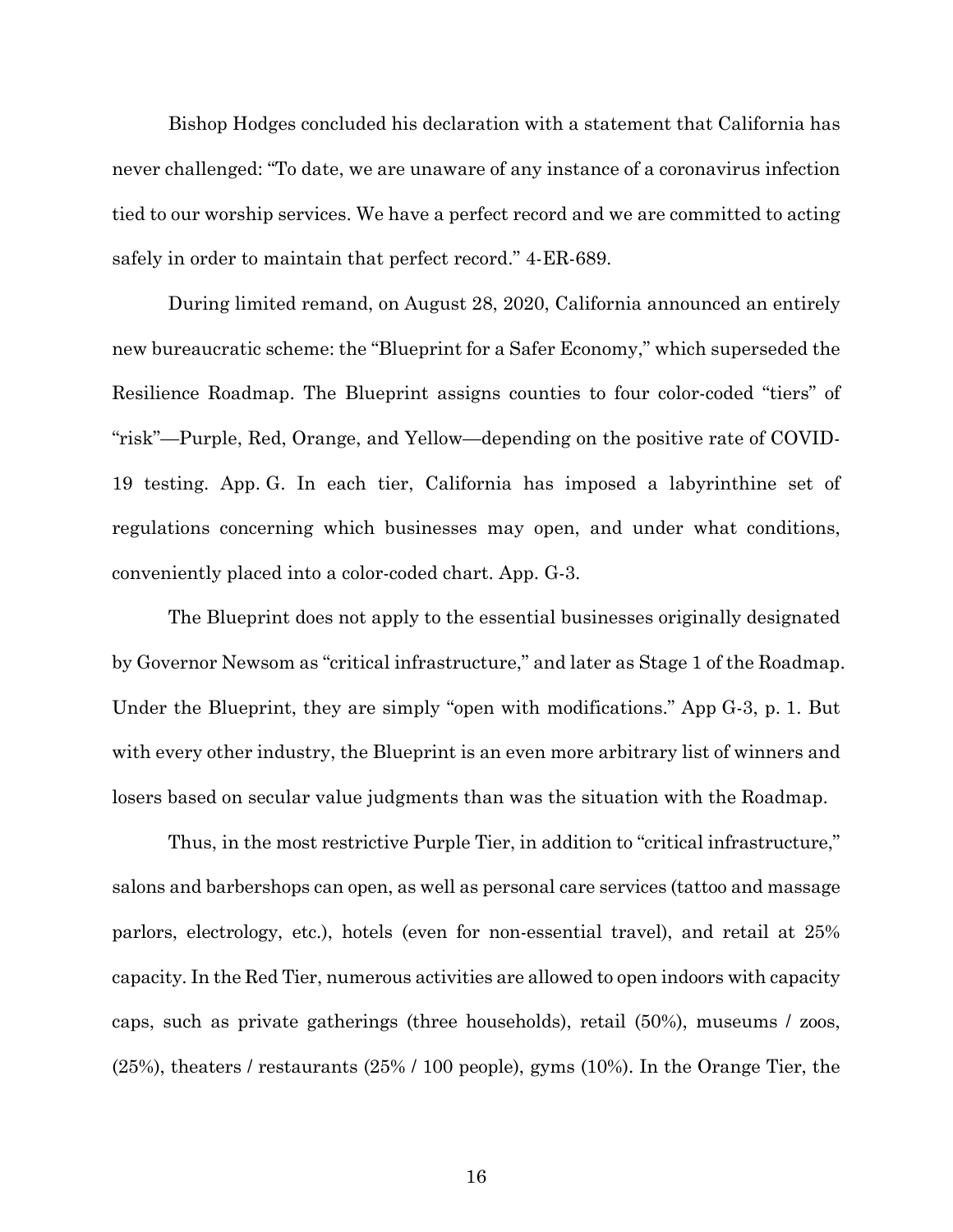above industries' capacity caps are doubled and retail loses its cap entirely, while entertainment (bowling alleys, cardrooms) can open at 25%. Finally, in the Yellow Tier, capacity caps are again increased for theaters, gyms, restaurants, and entertainment centers—and bars can finally reopen. App. G-3.

In stark contrast, the "Industry Guidance" for churches provides the following strict limitations, depending on what tier a county is in:

| Widespread                         | <b>Substantial</b>                                                                                          | <b>Moderate</b>                                                                                             | <b>Minimal</b>                                                      |
|------------------------------------|-------------------------------------------------------------------------------------------------------------|-------------------------------------------------------------------------------------------------------------|---------------------------------------------------------------------|
| Tier 1                             | Tier 2                                                                                                      | Tier 3                                                                                                      | <b>Tier 4</b>                                                       |
| Outdoor Only<br>with modifications | Open indoors<br>with modifications<br>Max 25% capacity or<br>$\bullet$<br>100 people, whichever<br>is fewer | Open indoors<br>with modifications<br>Max 50% capacity or<br>$\bullet$<br>200 people, whichever<br>is fewer | Open indoors<br>with modifications<br>Max 50% capacity<br>$\bullet$ |

App. G-3, p. 3. Under the Blueprint, houses of worship never regain their full capacity, not even in the yellow tier. At its inception, San Diego County was assigned to the Red Tier, and has never proceeded to less restrictive tiers.

On October 15, 2020, the District Court in this case denied South Bay's renewed motion for a preliminary injunction. App. F. The parties informed the Ninth Circuit, which then ordered supplemental briefing. Meanwhile, on November 10, San Diego County announced that it had been pushed from the Red Tier into the Purple Tier of the Blueprint—meaning churches were required to close. 3-ER-618. Then, on November 16, Governor Newsom exercised the Blueprint's "emergency brake," which allows him to override the Blueprint. Using that tool, Governor Newsom pushed "94.1 percent of California's population" into the Purple Tier. 3-ER-618–19. As noted above, that percentage is now 99.9%. At this time, South Bay filed with this Court a petition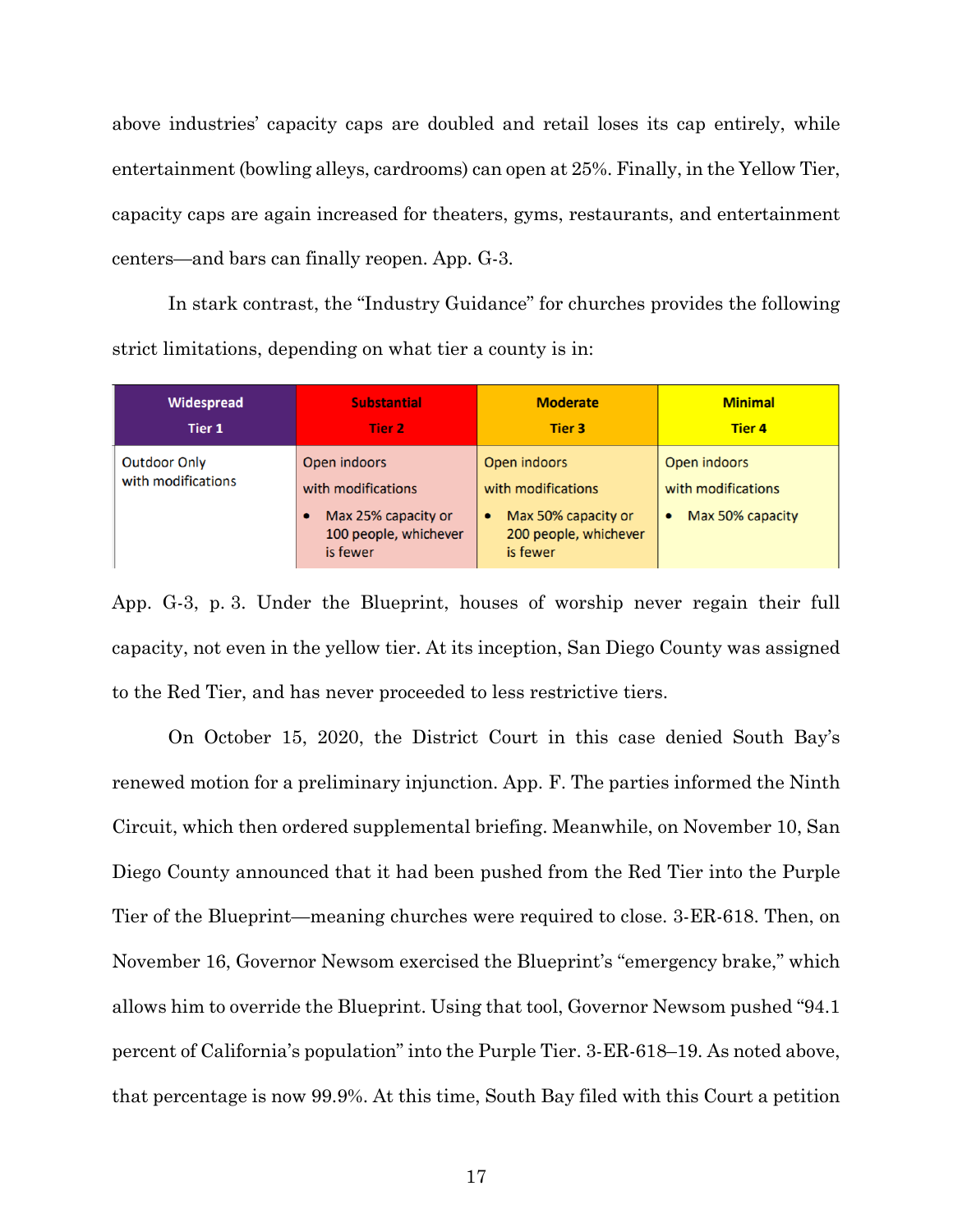for a writ of certiorari before judgment. No. 20-746.

On November 25, 2020, this Court issued its decision in *Brooklyn Diocese*, and eight days later, on December 3, 2020, published its order in *Harvest Rock II*. Then, on December 8, 2020, the Ninth Circuit vacated the District Court's refusal of a preliminary injunction, and remanded with instructions to reconsider that decision in light of *Brooklyn Diocese*. App. E.

## **F. The Third Round of Litigation Under the "Regional Stay Home Order"**

On December 3, 2020, Governor Newsom announced yet another scheme that suppresses indoor worship: the "Regional Stay Home Order" (Regional Order) which overlays the Blueprint. When triggered, the Regional Order essentially pushes the affected region back into Stage 1 of the former Roadmap, with only "critical infrastructure" allowed to remain open. When the Regional Order expires due to better COVID-19 statistics, a county is reassigned to a tier in the Blueprint. App. H. Thus, even after the Regional Order expires, counties in the region are simply returned to the church-suppressing regime of the Blueprint.

In addition, in a departure from the "critical infrastructure" restrictions, schools are allowed to remain open, as well as non-essential retail at 20%, and grocery stores at 35%, but churches have the same Purple Tier restrictions. That order went into effect in the "Southern California Region" encompassing San Diego County on Monday, December 7, 2020. App. H.<sup>[6](#page-30-0)</sup> Currently, the Regional Order covers three of

<u>.</u>

<span id="page-30-0"></span><sup>6</sup> The Supplemental Order located at Appendix H-2 was not included in the record below, but merely cited by the District Court. *See* App. D-1, p.9 n.30. The list of "critical infrastructure" located at Appendix H-3 is now posted online at https://covid19.ca.gov/essential-workforce/ (Jan. 24, 2021). Minor changes have been made to §§ 8.13, 8.16, and 13.15, and a new § 1.22 has been added.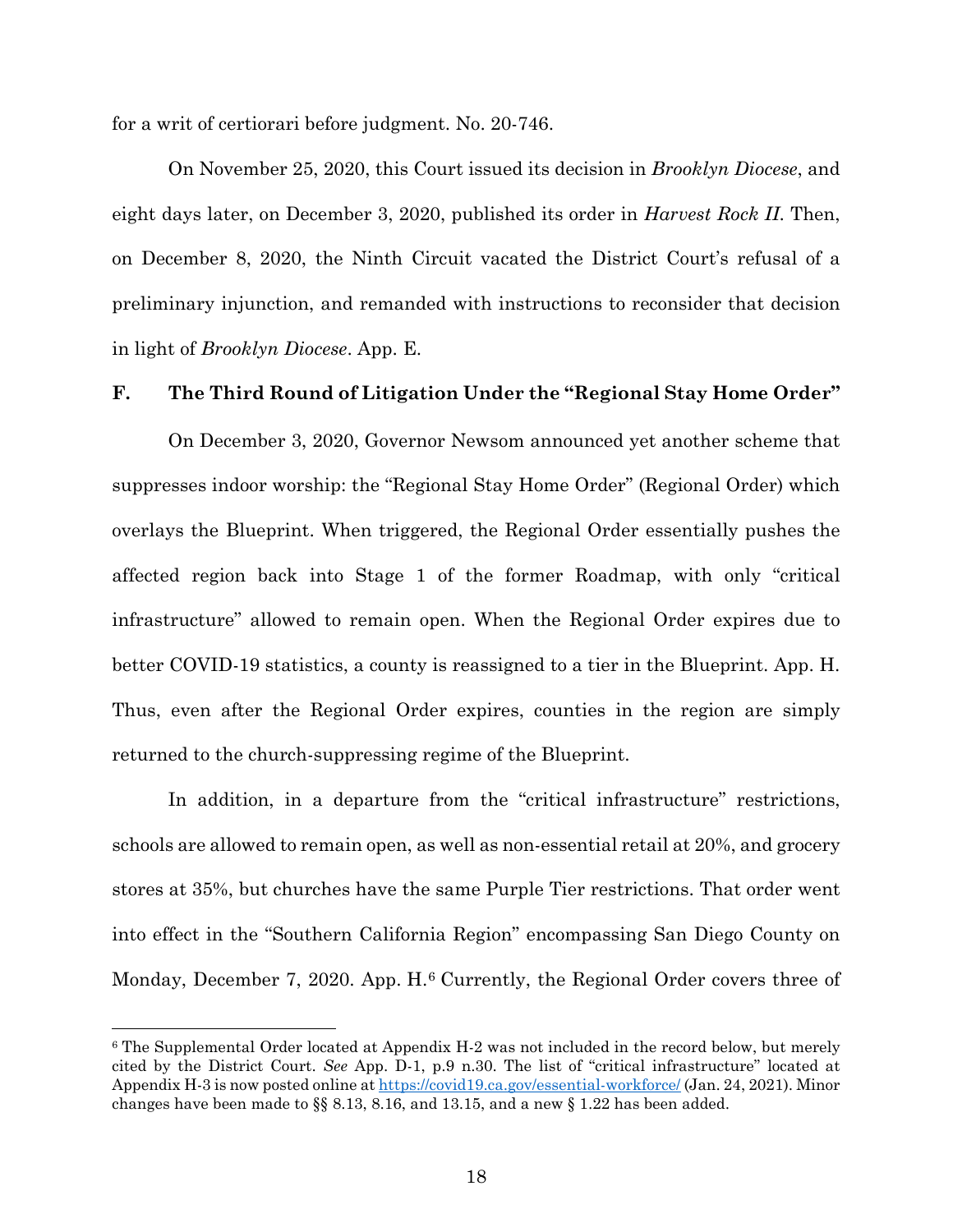the State's five regions and 90.9% of its population.[7](#page-31-0)

On December 18, 2020, after further submissions of briefs and expert declarations, the District Court heard oral argument on South Bay's renewed motion for a preliminary injunction. App. D-2. On Monday, December 21, 2020, the District Court denied South Bay's renewed motion for a preliminary injunction. App. D-1. The District Court distinguished all contrary precedents on the basis that "the climate in Southern California is warm year-round," and so California's closure of churches is not "an effective ban on religious services" and does not "strike at the very heart of the First Amendment's guarantee of religious liberty." App D-1, pp. 21–23.[8](#page-31-1) Further, the District Court limited its analysis to the Regional Order, ignoring the Blueprint entirely, and also failed to address San Diego County's order closing churches.<sup>[9](#page-31-2)</sup>

On the same day that the District Court issued its order denying injunctive relief, South Bay appealed to the Ninth Circuit, and the next day, December 22, filed an urgent motion for an injunction pending appeal, seeking relief by Christmas. On December 23, the Ninth Circuit set an expedited briefing schedule on South Bay's appeal. App. C. The day after that, Christmas Eve, the Ninth Circuit denied South Bay's motion for an injunction pending appeal, "without prejudice." App. B. Because oral argument on the merits of the appeal was set for only three weeks away—

<u>.</u>

<span id="page-31-0"></span><sup>7</sup> *See* https://covid19.ca.gov/safer-economy/ (Jan. 24, 2021).

<span id="page-31-1"></span><sup>&</sup>lt;sup>8</sup> This conclusion is very similar to the District Court's earlier one, finding that no "fundamental rights" were being infringed upon because "[i]ndividuals can practice religion in whatever way they wish as long as they're not sitting with each other in large groups inside." 8-ER-1836:9–17, 1847:9–11.

<span id="page-31-2"></span><sup>9</sup> The District Court stated that at the hearing South Bay requested 20% occupancy, identical to nongrocery retail. *See* App. A, p. 19 & n. 18; App. D-1, p. 23 n. 49. This statement is inaccurate, which the hearing transcript makes clear. App. D-2.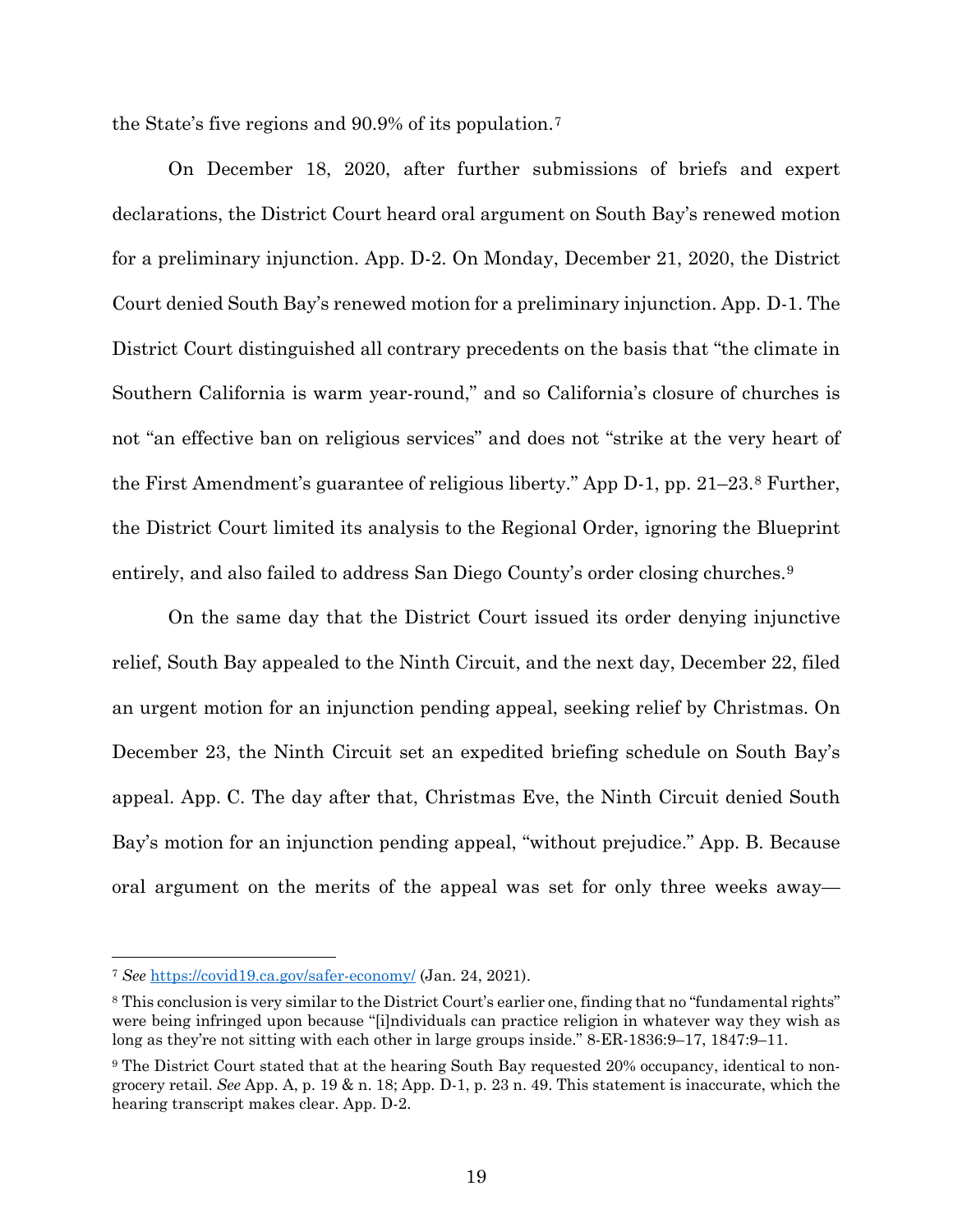January 15, 2021—South Bay did not seek relief from this Court at that time. On January 22, 2021, the Ninth Circuit affirmed, in large part, the District Court's denial of preliminary injunctive relief. App. A.

#### **REASONS FOR GRANTING THE APPLICATION**

The All Writs Act, 28 U.S.C. § 1651, authorizes an individual Justice or the full Court to issue an injunction when (1) the circumstances presented are "critical and exigent;" (2) the legal rights at issue are "indisputably clear;" and (3) injunctive relief is "necessary or appropriate in aid of the Court's jurisdiction." *Ohio Citizens for Responsible Energy, Inc. v. NRC*, 479 U.S. 1312 (1986) (Scalia, J., in chambers) (citations and alterations omitted). A Circuit Justice or the full Court may also grant injunctive relief "[i]f there is a 'significant possibility' that the Court would" grant certiorari "and reverse, and if there is a likelihood that irreparable injury will result if relief is not granted." *Am. Trucking Ass'ns, Inc. v. Gray*, 483 U.S. 1306, 1308 (1987) (Blackmun, J.). However, the Court also has discretion to issue an injunction "based on all the circumstances of the case." *Little Sisters of the Poor Home for the Aged v. Sebelius*, 571 U.S. 1171 (2014). For example, in the fast-changing COVID-19 landscape, relief may be appropriate to protect a religious objector from discrimination "before another Sabbath passes." *Brooklyn Diocese*, 141 S. Ct. at 68.

"A plaintiff seeking a preliminary injunction must establish that he is likely to succeed on the merits, that he is likely to suffer irreparable harm in the absence of preliminary relief, that the balance of equities tips in his favor, and that an injunction is in the public interest." *Winter v. Nat. Res. Def. Council, Inc.*, 555 U.S. 7, 20 (2008).

20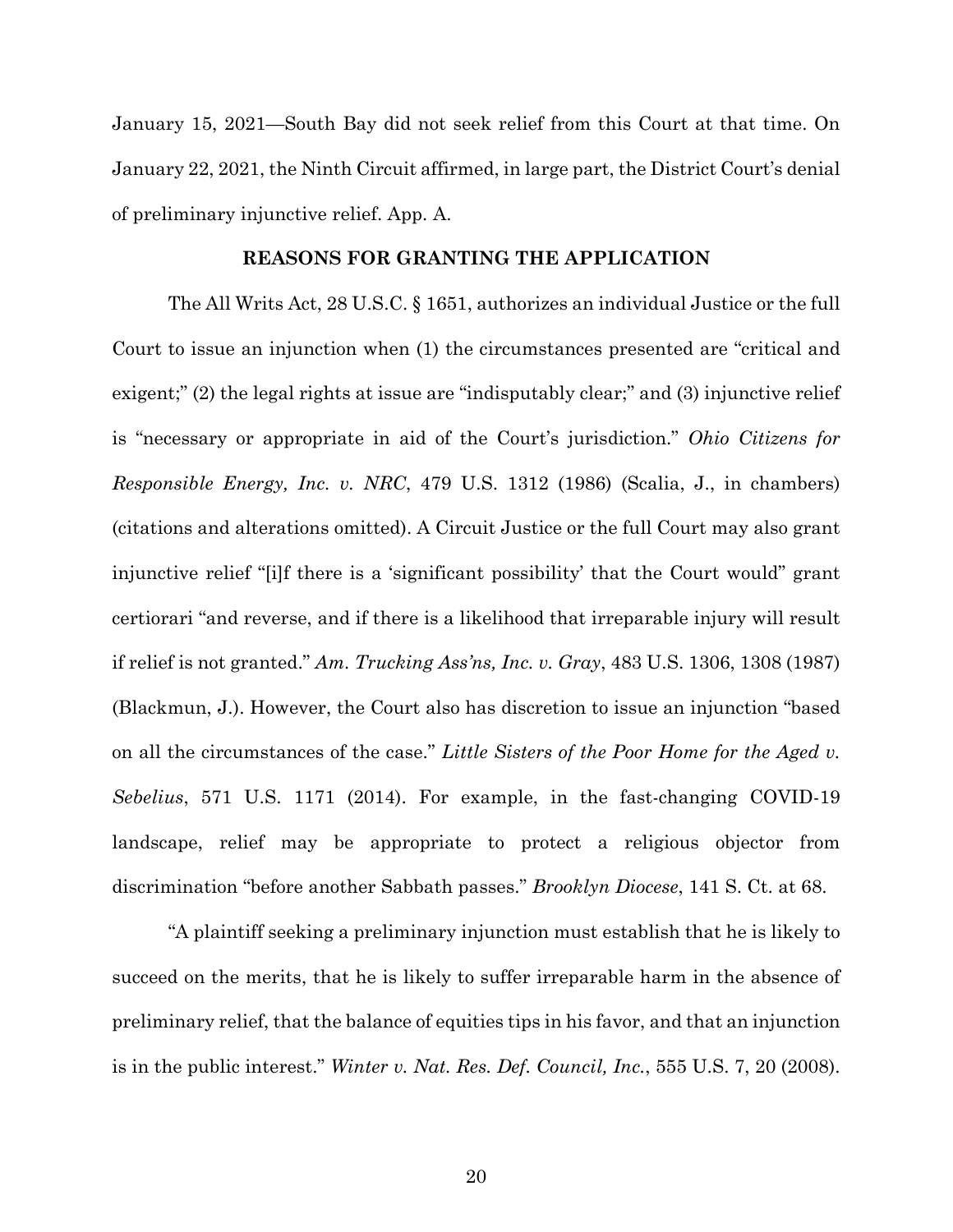Normally, when preliminary injunction "appellants seek vindication of rights protected under the First Amendment," reviewing courts "are required to make an independent examination of the record as a whole without deference to the factual findings of the trial court." *Bery v. City of New York*, 97 F.3d 689, 693 (2d Cir. 1996) (citing *Bose Corp. v. Consumers Union of United States*, 466 U.S. 485, 499 (1984); *Hurley v. Irish American GLIB*, 515 U.S. 557, 567-68 (1995)).<sup>[10](#page-33-0)</sup>

Nevertheless, here the Ninth Circuit applied merely a "limited and deferential" review, App. A, p. 20, which had the practical effect of leading to numerous factual errors being copied over from the District Court's opinion into the Ninth Circuit opinion. South Bay has corrected as many of those errors as it could below.

## **1. There is a "Significant Possibility" that this Court would Grant Certiorari and Reverse Because the Violation of South Bay's—and all Californians' rights—is Indisputably Clear.**

## **1.1. The Worship Restrictions Are Subject to Strict Scrutiny**

Under the First Amendment, a law burdening religion need only pass rational basis scrutiny if it is "neutral" and "of general application." *Church of the Lukumi Babalu Aye, Inc. v. City of Hialeah*, 508 U.S. 520, 531 (1993). But a law that is not neutral or generally applicable must satisfy strict scrutiny. *Id*. at 546.

Strict scrutiny is required of regulations that restrict churches to a greater degree than " 'essential' businesses," "acupuncture facilities, camp grounds, garages," "plants manufacturing chemicals and microelectronics," "transportation facilities," "a

<u>.</u>

<span id="page-33-0"></span><sup>10</sup> *See also Old Dominion Branch No. 496, Nat'l Ass'n of Letter Carriers v. Austin*, 418 U.S. 264, 282 (1974); *NAACP v. Claiborne Hardware Co.*, 458 U.S. 886, 924 (1982); *Child Evangelism Fellowship of New Jersey Inc. v. Stafford Twp. Sch. Dist.*, 386 F.3d 514, 524 (3d Cir. 2004) (Alito, J.); *Edge v. City of Everett*, 929 F.3d 657, 664 (9th Cir. 2019).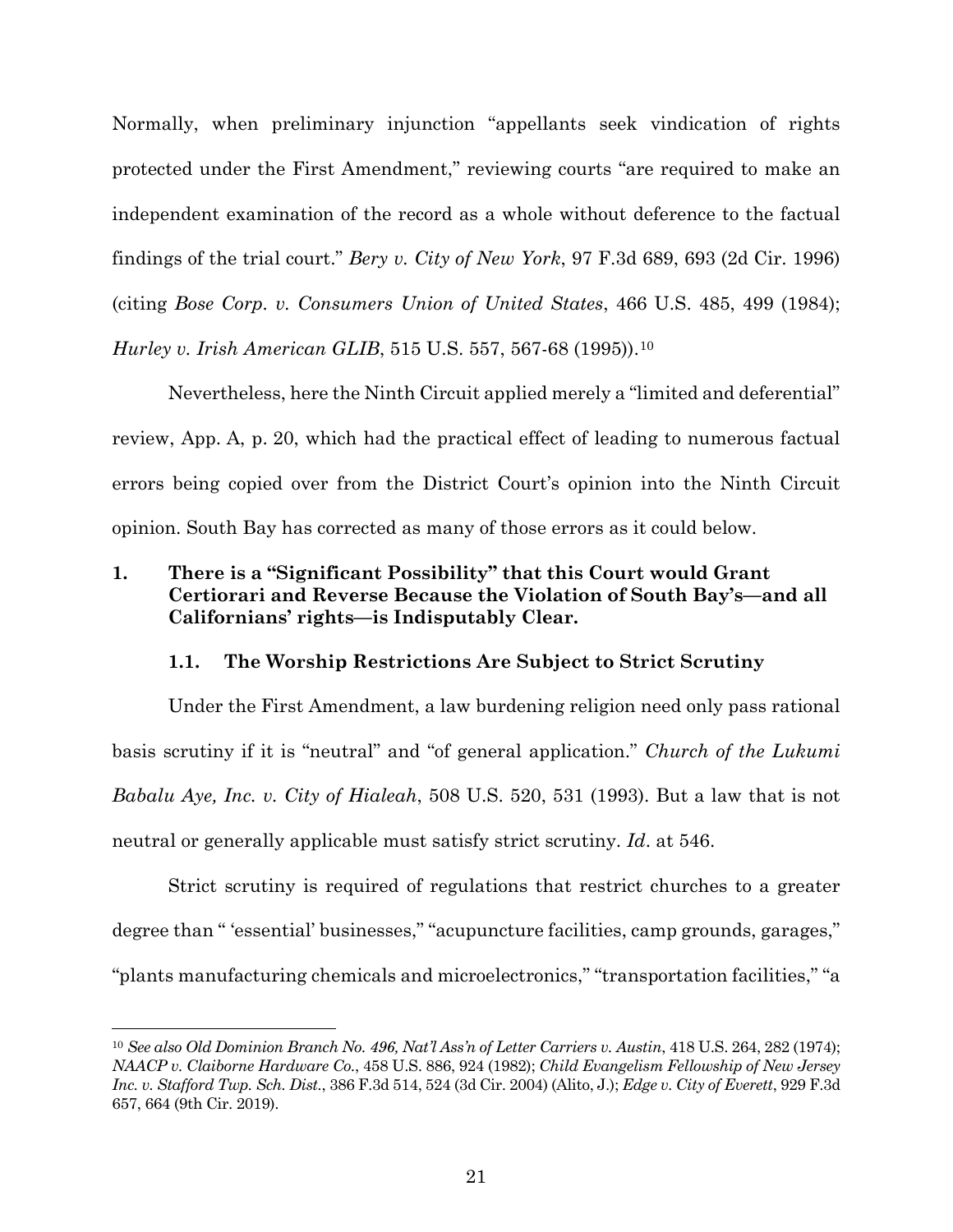large store," "factories and schools," *Brooklyn Diocese*, 141 S. Ct. at 66–67, "casinos, restaurants and bars, amusement and theme parks, gyms and fitness centers, movie theaters, and mass protests." *Calvary Chapel II*, 982 F.3d at 1231. Such orders cannot be defended as neutral or generally applicable.

Here, California's occupancy restrictions on churches are plainly far more severe than those imposed on other industries. Under the Regional Order and the Purple Tier of the Blueprint, churches are at 0% occupancy, while many other industries can open without any occupancy limit, including various offices, factories, transit, and schools, while retail is allowed between 25–35%. *See* App. G; App. H.

The ban on singing in church is also not neutral because it applies only to certain industries, while others are exempt. As Judge O'Scannlain noted, singing is banned in church but "speaking loudly or shouting [is allowed] on an indoor television studio set filled with actors projecting lines and directors barking orders or in an indoor practice facility or locker room filled with dozens of professional athletes and coaches shouting instructions to each other[.]" *Harvest Rock I*, 977 F.3d at 736 (O'Scannlain, J., dissenting). *This was confirmed by California's declarants*, who stated that for music and film production, "[s]inging in large groups is permitted" so long as specific, *self-designed*, safeguards are adhered to, such as arranging singers in a line, and ensuring adequate ventilation and testing. 3-ER-489–90, 498.

Here, the lower courts accepted that *Brooklyn Diocese* compelled them to apply strict scrutiny to the occupancy restrictions. However, the Ninth Circuit held that the ban on singing in church was only subject to rational basis review because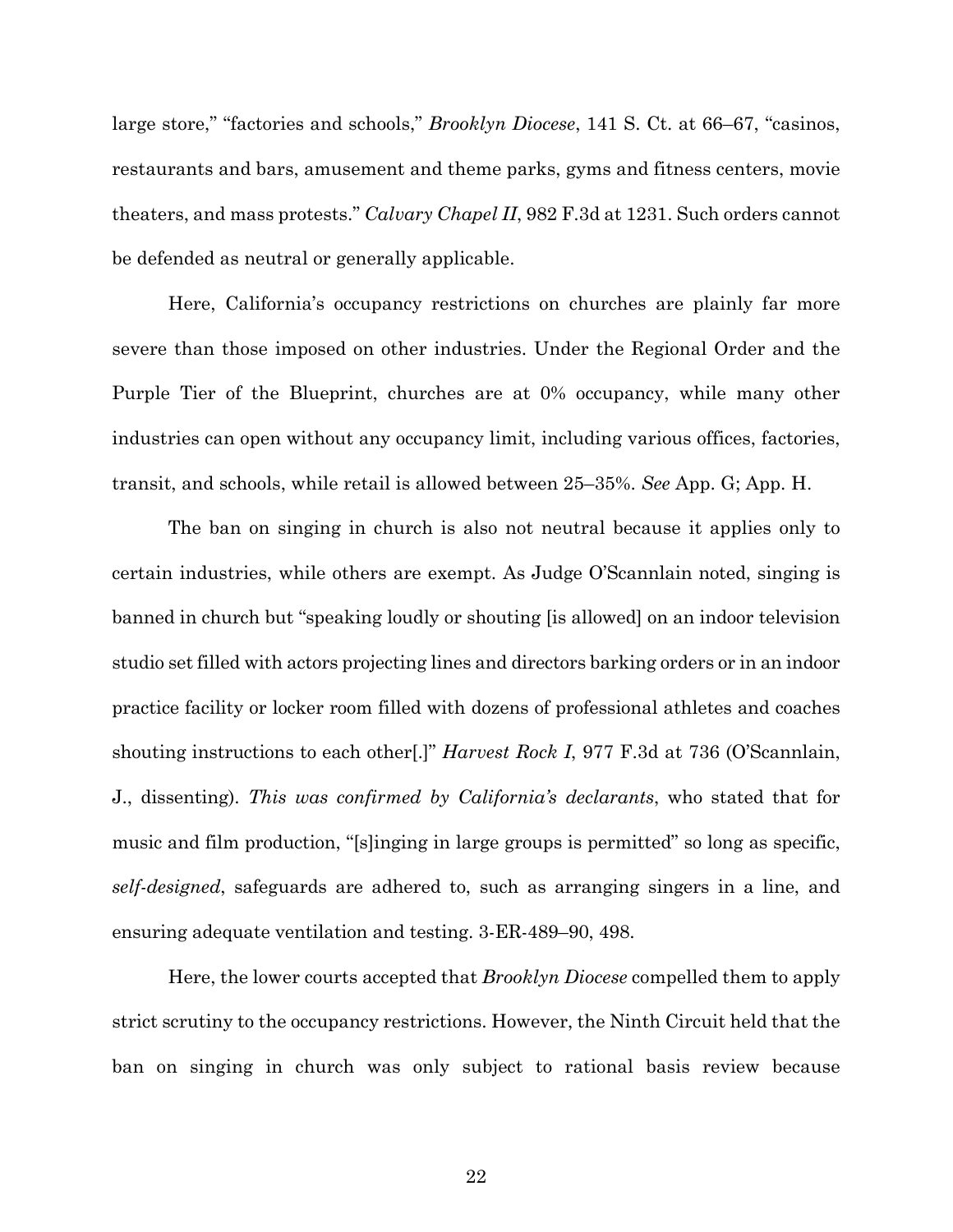"California's ban on indoor singing and chanting applies to *all* indoor activities, sectors, and private gatherings." (The District Court was silent as to singing.) App. A, pp. 23–25, 49–50; App. D-1, pp. 14–15.

This in incorrect. California falsely stated this twice in its appellate brief, *see* RB-12–13, 58, which South Bay noted. *See* ARB-12–13. The Order cited by California only (absurdly) bans singing at private parties (which cannot be enforced). 3-ER-389.[11](#page-35-0) With respect to music and film production, and professional sports,<sup>[12](#page-35-1)</sup> the Ninth Circuit faulted South Bay for not identifying an *affirmative* grant of permission for those industries to engage in singing or loud vocalizations. App. A, p. 35–36. But declarants from those industries made clear that they interpreted the absence of a prohibition as permission to sing—and indeed had devised protocols to safely sing. 3-ER-489, 497–98. That one individual in the film industry is unaware of any musical being filmed (ignoring altogether the actual music industry and professional sports), App. A, p. 36 (quoting 3-ER-498), is irrelevant to the industries' *right* to sing—even in large groups so long as they adhere to certain safety precautions. Strict scrutiny must be applied.[13](#page-35-2)

<u>.</u>

<span id="page-35-0"></span><sup>11</sup> The Ninth Circuit also noted that singing is banned at indoor at protests, schools, and restaurants. App. A, p. 6. This is accurate, but there is no general, across-the-board, indoor singing ban.

<span id="page-35-1"></span><sup>&</sup>lt;sup>12</sup> The Ninth Circuit said that the exemption for professional sports was raised for the first time on appeal. App. A, p. 36. This is inaccurate. FER-53:8; FER-13:26, 24:6.

<span id="page-35-2"></span><sup>13</sup> In addition, just like the alternative holding in *Brooklyn Diocese*, here churches have been subjected to invidious discrimination from the very beginning. On May 7, 2020, Governor Newsom openly declared that houses of worship were not permitted to reopen because they provide a "low reward." 5-ER-1121. Further, like Governor Cuomo's hasty withdrawal of his Red Zone "in the shadow of our review," *Brooklyn Diocese*, 141 S. Ct. at 72, California's restrictions have been gerrymandered to meet the litigation needs of the moment rather than "public health." Governor Newsom's May 25 granting of permission to worship, 5-ER-1123–24, 6-ER-1209–21, occurred immediately after Judge Collins' May 22 dissent in *S. Bay I* and South Bay's application to this Court. And his blessing of all outdoor activity without restriction, 5-ER-1125, 6-ER-1247–55, occurred only after his politically expedient approval of the George Floyd demonstrations threatened to expose his COVID-19 regime's lack of neutrality and general applicability upon judicial review. 5-ER-1140; *see Spell v. Edwards*, 962 F.3d 175, 181–83 (5th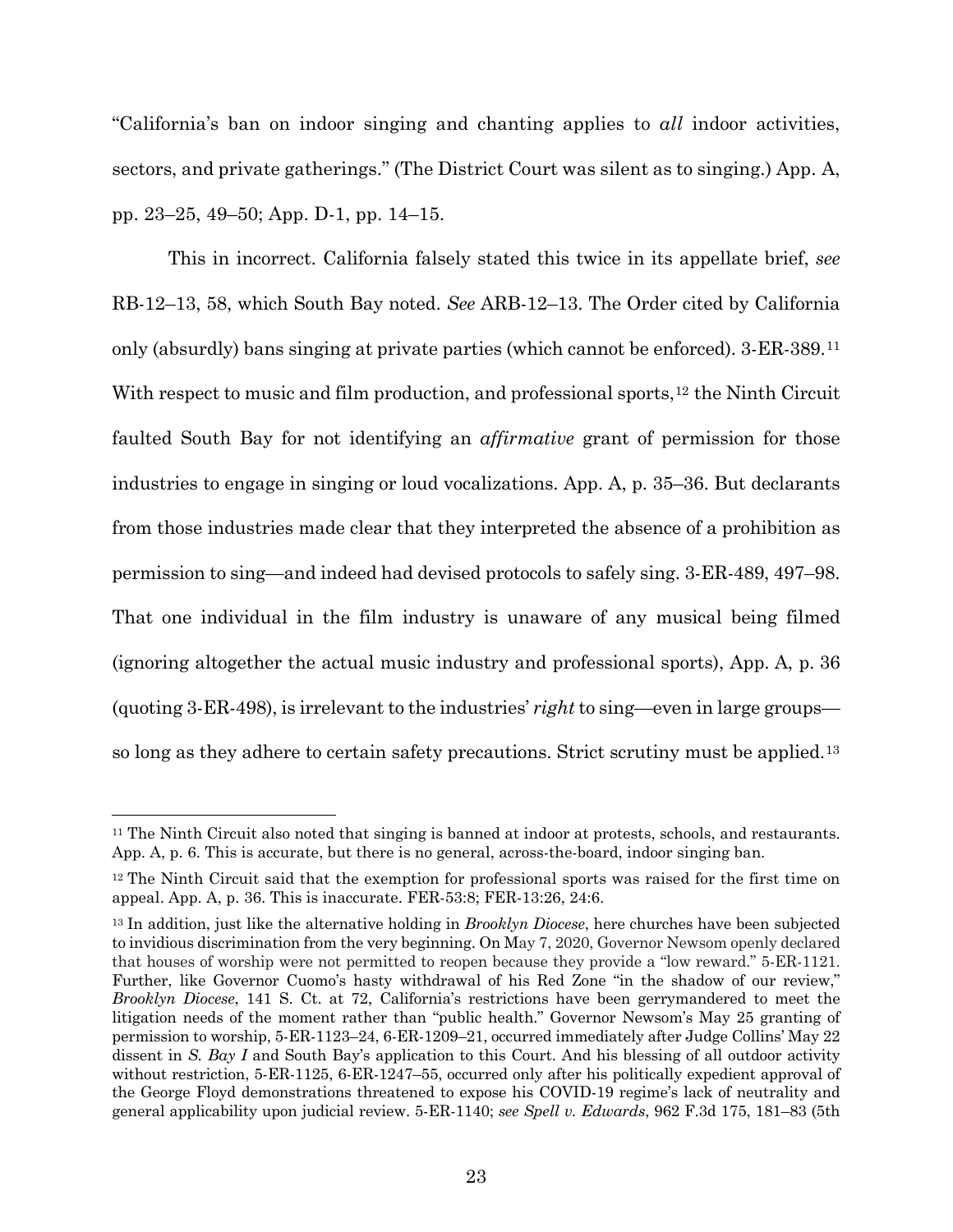### **1.2. The Worship Restrictions Cannot Satisfy Strict Scrutiny**

To satisfy strict scrutiny, "a law restrictive of religious practice must advance interests of the highest order and must be narrowly tailored in pursuit of those interests." *Lukumi*, 508 U.S. at 547 (quotations omitted). This test "is not watered down but really means what it says." *Id*. (cleaned up). "A law that targets religious conduct for distinctive treatment . . . will survive strict scrutiny only in rare cases." *Id*.

Although the extreme underinclusivness of California's regulations make suspect its claimed compelling interest, *see Brown v. Entm't Merchants Ass'n*, 564 U.S. 786, 801–02 (2011); *Yellowbear v. Lampert*, 741 F.3d 48, 60 (10th Cir. 2014) (Gorsuch, J.), because the propriety of the issuance of an extraordinary writ of injunction does not turn on this prong, South Bay does not contest whether California has a compelling interest in its restrictions.

### **1.2.1. The Ban on Worship in Churches is Overinclusive**

Turning to narrow tailoring, a regulation may not be either overinclusive or underinclusive. *Lukumi*, 508 U.S. at 546. With respect to overinclusiveness, the issue is whether the government's "interests could be achieved by narrower ordinances that burdened religion to a far lesser degree." *Id*.

Here, California argued, and the Ninth Circuit accepted, App. A, pp. 27–40, that a ban on worship in churches for 99.9% of Californians is "narrowly tailored"

<u>.</u>

Cir. Jun. 18, 2020) (Ho, J., concurring); *Soos v. Cuomo*, 470 F.Supp.3d 268, 281–83 (N.D.N.Y. June 26, 2020); *Calvary Chapel Dayton Valley v. Sisolak*, 140 S. Ct. 2603, 2607–08 (Jul. 24, 2020) ("*Calvary Chapel I*") (Alito, J., dissenting). The Ninth Circuit dismissed these concerns out of hand. App. A, p. 25 n.21. But California's public health orders as litigation tactics are precisely the type of orders this Court views with suspicion, for "reasonable observers have reasonable memories." *McCreary Cty., Ky. v. Am. Civil Liberties Union of Ky.*, 545 U.S. 844, 866 (2005).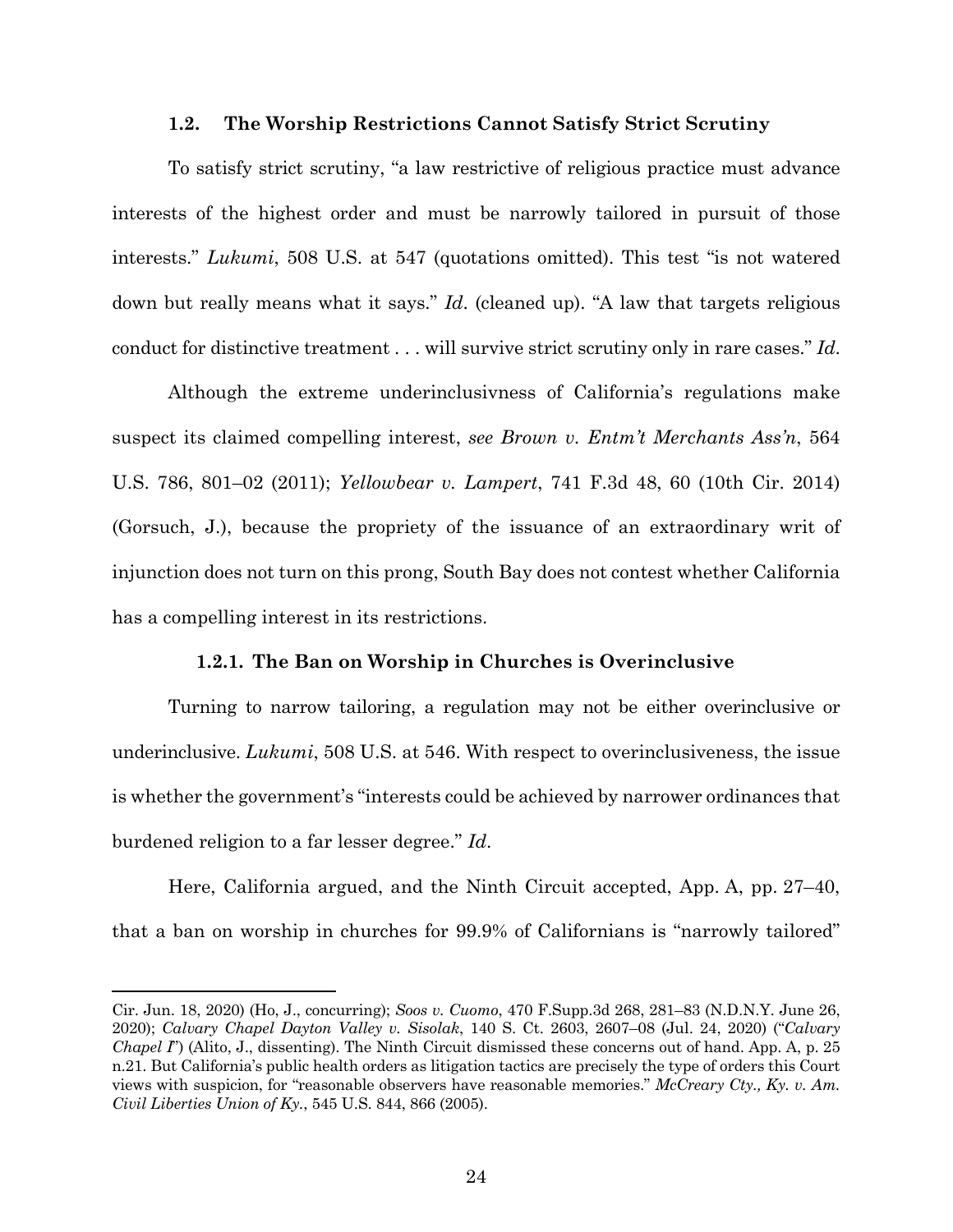because California's three impressively credentialed experts opined on their own authority that attending church is risker than engaging in any other activity. 3-ER-500–35 (Dr. Watt); 3-ER-536–82 (Dr. Rutherford); 3-ER-583–605 (Dr. Stoto).

For the Blueprint, the Ninth Circuit stated that California has identified eight factors relating to the transmission risk of a specific activity, and that it then applies them to all industries to determine their risk profile. App. A, p. 27–30; 2-ER-361–62.[14](#page-37-0) But there is no scientific basis for concluding that the eight "factors" show that church services lasting an hour or so have a greater transmission risk than, say, buses and trains filled with passengers during hours-long journeys, or meatpacking plants filled with workers laboring shoulder-to-shoulder for eight or more hours per day.

The Ninth Circuit distinguished transit from worship on the basis that "interactions in a transit setting are likely to be asocial, brief and distant." App. A, pp. 33–34. But California's experts' analysis was primarily focused on transit terminals—bus stations and airports—not transit itself. By "distant," California's experts simply argued that oftentimes "middle seats are not being sold." 3-ER-534, 3- ER-576. For warehouses and factories, the Ninth Circuit stated that it was not "assum[ing] the worst when people go to worship" and "assum[ing] the best when people go to work," App. A, p. 34 (quoting *S. Bay II*, 140 S. Ct. at 1615 (Kavanaugh, J., dissenting)), it was simply acknowledging that California is "*mandating* additional restrictions" at workplaces, such as "testing or contact tracing," that is not

 $\overline{a}$ 

<span id="page-37-0"></span><sup>14</sup> The Ninth Circuit repeated the District Court's mistaken identification of only *seven* factors. App. 27. But the Blueprint clearly lists eight factors. The missing factor is (3): "Ability to limit the number of people per square foot." App. G-2, pp. 6–7.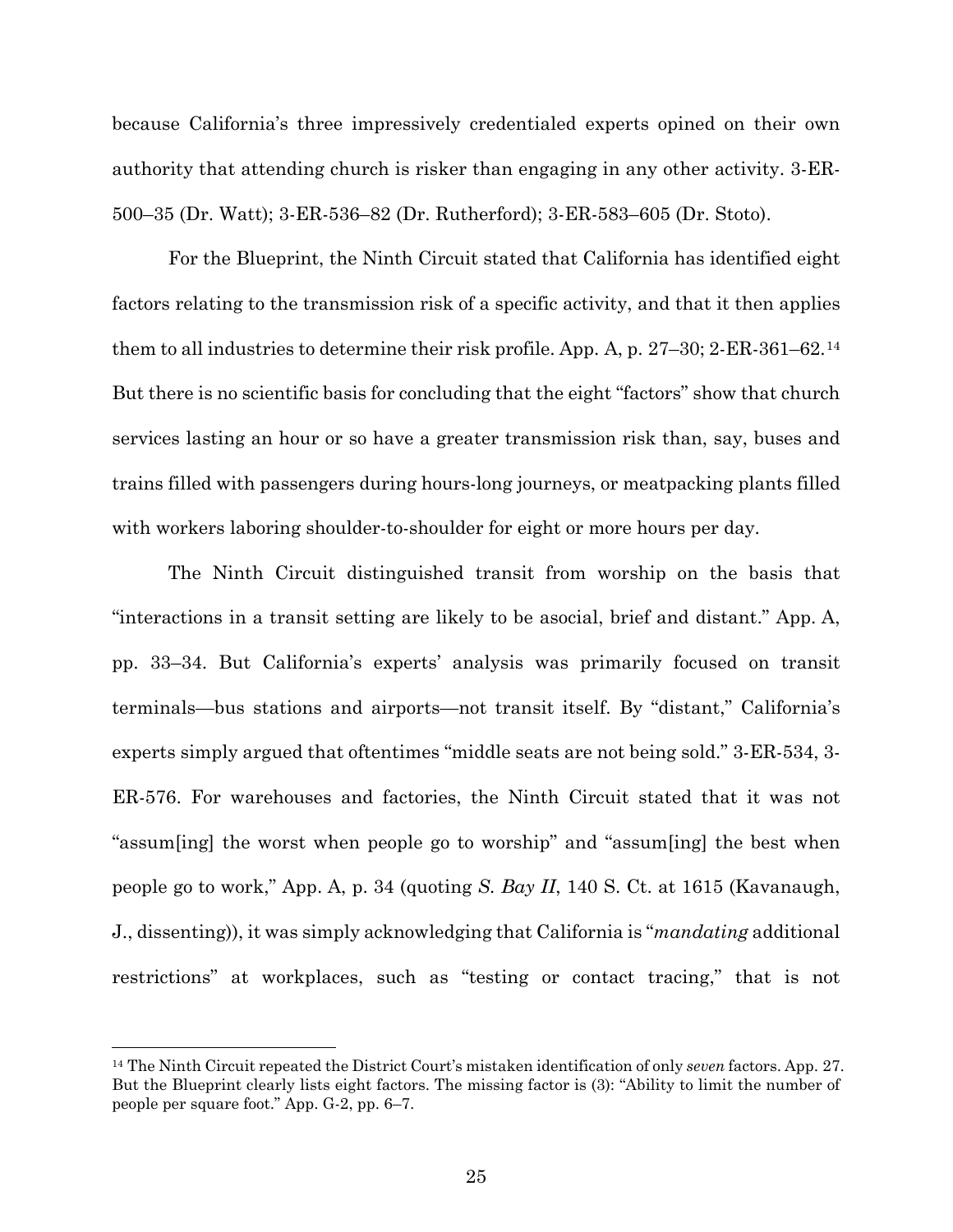"practicable" for worshippers. App. A, p. 35.

-

The Ninth Circuit's focus on "practicability" is precisely "assuming the worst" of worshippers. Millions of people of faith would lay down their lives for their faith. Although they should not have to jump through absurd hoops to worship God, they would do anything and everything to get back into Church. And the evidence submitted by South Bay makes clear that even using these "eight factors," churches are not more "high risk" than California's favored industries. *See* 5-ER-982–83, 1136, FER-81–121 (grocery stores); 5-ER-985–86, 1138, FER-123 (factories).[15](#page-38-0)

At any rate, the eight "factors" are the same sort of superficially plausible "science," masking secular value judgments, rejected by this Court in *Brooklyn Diocese*. As noted in South Bay's appellate briefs, AOB-59–61, ARB-6–11, New York argued in *Brooklyn Diocese* that "indoor religious gatherings commonly possess 'problematic features' from an epidemiological perspective that create an outsized risk of COVID-19 spread. They tend to involve large numbers of people from different households arriving simultaneously; congregating as an audience for an extended period of time to talk, sing, or chant; and then leaving simultaneously—as well as the

<span id="page-38-0"></span><sup>&</sup>lt;sup>15</sup> Only one of South Bay's experts is referenced by the Ninth Circuit, which noted that the District Court dismissed his comparative risk analysis. App. A, p. 18. California's main criticism of that expert was simply that instead of being a trained epidemiologist, his qualifications come from being employed as the medical advisor to a COVID-19 planning group since the beginning the pandemic, 4-ER-685–87, that he placed too much emphasis on fomite transmission, 9-SER-1874, and that he has been politically criticized for pioneering the abortion pill reversal protocol. 8-SER-1829. But his opinions have been credited in multiple cases across the country, including multiple where injunctive relief was granted, 2-ER-187, 5-ER-976, and his opinions were implicitly credited by the dissent in *S. Bay II*, 140 S. Ct. at 1615 (Kavanaugh J., dissenting) ("[T]he State may not take a looser approach with . . . supermarkets [and] factories . . . while imposing stricter requirements on places of worship."). And, of course, the lower courts should have rejected an attack on that expert based on his support for all human life. *See Bray v. Alexandria Women's Health Clinic*, 506 U.S. 263, 270 (1993) ("Whatever one thinks of abortion, it cannot be denied that there are common and respectable reasons for opposing it").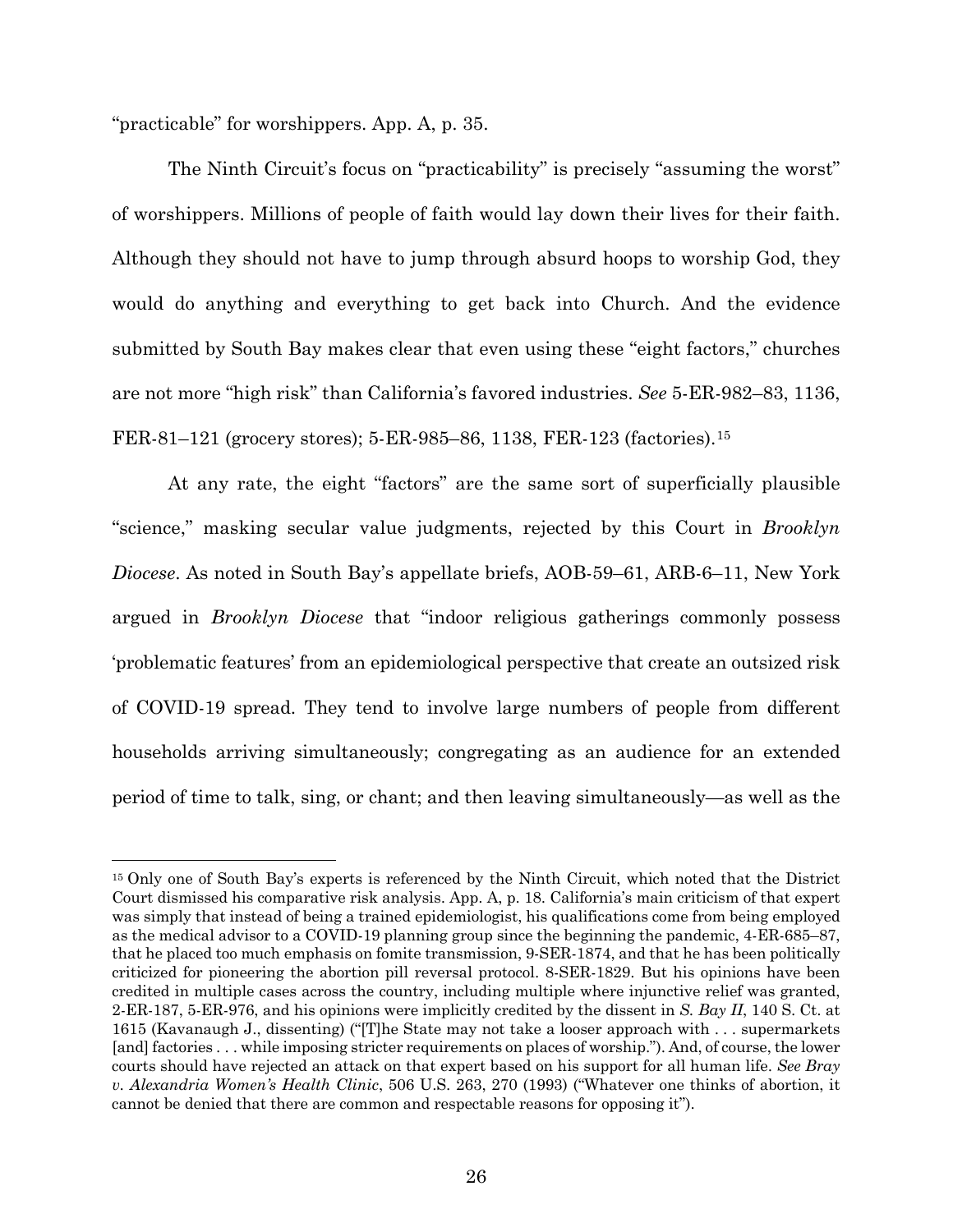possibility that participants will mingle in close proximity throughout." Opposition to Application for Writ of Injunction, p.22, *Roman Catholic Diocese of Brooklyn v. Cuomo*, No. 20A87 (U.S. Nov. 18, 2020) (citations omitted), https://bit.ly/3mMBTmM.

Similarly, in *Brooklyn Diocese* the American Medical Association and the Medical Society of the State of New York weighed in with an *amicus* brief arguing that places worship are dangerous to public health according to a five-factor test: (1) enclosed spaces; (2) large groups; (3) close proximity to others; (4) long duration of exposure and staying in one place; and (5) loud talking and singing. Brief of the Am. Med. Ass'n and the Med. Soc. of N.Y. as *Amici Curiae* in Support of Respondent, pp.3– 6, *Roman Catholic Diocese of Brooklyn v. Cuomo*, No. 20A87 (U.S. Nov. 18, 2020), https://bit.ly/39eAYqz.

While New York's experts and the AMA's *amicus* brief were cited by dissenting Justices Breyer and Sotomayor, *see Brooklyn Diocese*, 141 S. Ct. at 78 (Breyer, J., dissenting), at 79 (Sotomayor, J., dissenting), the majority saw them for what they are: a pseudo-scientific attempt to distinguish religious gatherings from business gatherings so as to justify harsher treatment of religion. *Id*. at 67.

California's argument, and the Ninth Circuit's opinion, are essentially Justice Sotomayor's dissent. But that opinion is not this Court's precedent, and "*[s]tare decisis*  instructs us to treat like cases alike." *June Med. Servs.*, 140 S. Ct. at 2141 (Roberts, C.J., concurring). Supposedly scientific "factors," supported only by experts' say-so (even a lengthy and repetitive say-so) are not enough to justify discrimination against places of worship as they do not "assess the transmission risk of religious worship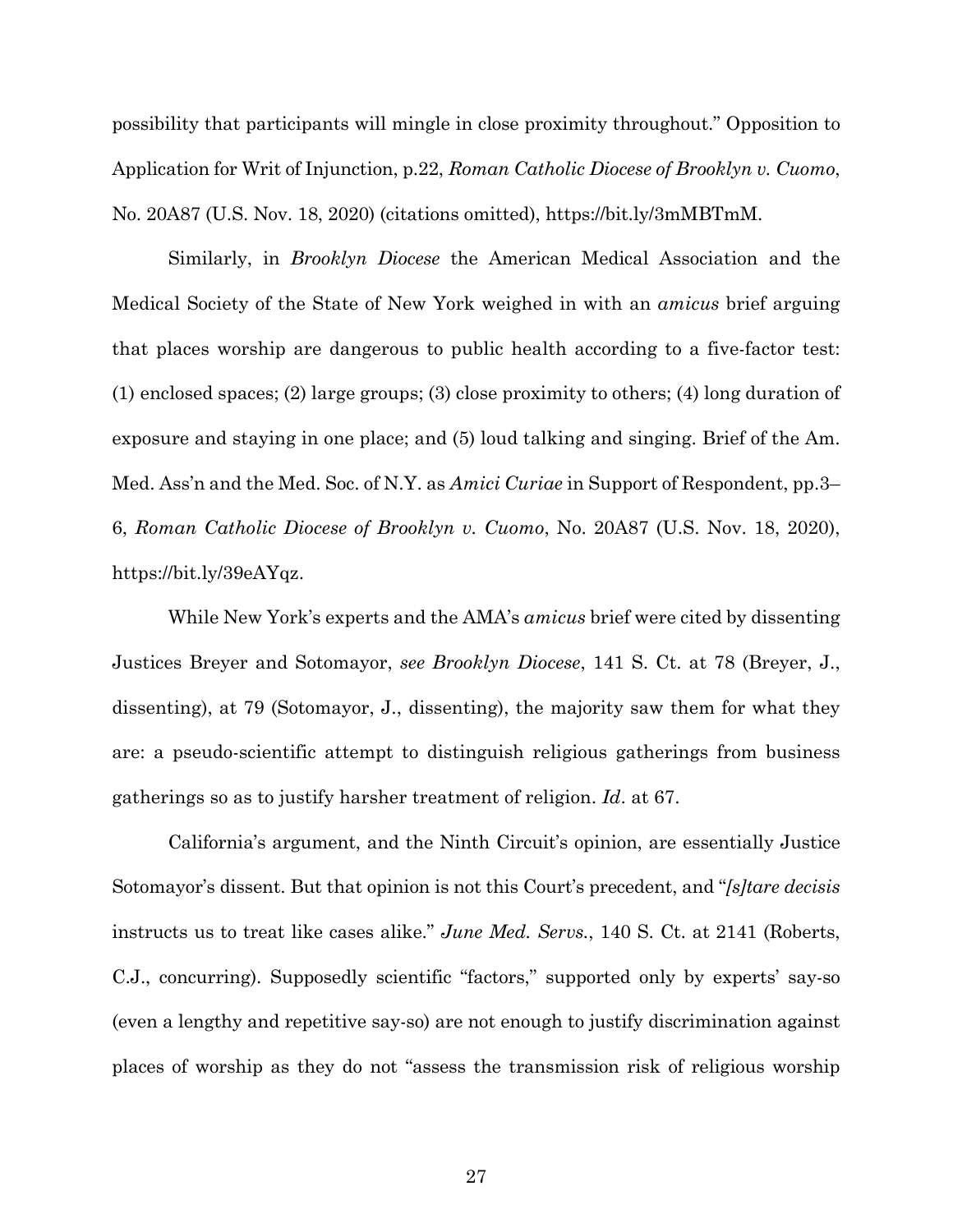based on any data[.]" *Agudath Israel of Am. v. Cuomo*, 983 F.3d 620, 628 (2d Cir. 2020).

The Ninth Circuit placed great weight on the unsupported opinions of California's expert declarations even though they were not "based on sufficient facts or data," as required by Federal Rule of Evidence 702(b). In that regard, California's expert declarations meet none of the factors set out by this Court in *Daubert v. Merrell Dow Pharmaceuticals, Inc.*, 509 U.S. 579 (1993): (1) whether the expert's technique or theory can be or has been tested—that is, whether the expert's theory can be challenged in some objective sense, or whether it is instead **simply a subjective conclusory approach that cannot reasonably be assessed for reliability**; (2) whether the technique or theory has been subject to peer review and publication; (3) the known or potential rate of error of the technique or theory when applied; (4) the existence and maintenance of standards and controls; and (5) whether the technique or theory has been generally accepted in the scientific community. *Id*. at 593–94. Rather, as was the case in New York, California's so-called scientific evidence leaves the objective observer pondering: "Who knew public health would so perfectly align with secular convenience?" *Brooklyn Diocese*, 141 S. Ct. at 69 (Gorsuch, J., concurring).

California also argued, and the Ninth Circuit accepted, that California had tried less restrictive alternatives, but they "proved inadequate in reducing community spread[.]" App. A, pp. 19, 39. But California's argument on "inadequacy" appeared only in its briefing; California's declarants never explained how or why California determined that lesser restrictions were insufficient, why certain restrictions must be imposed, or "how the Governor arrived at the specific numerical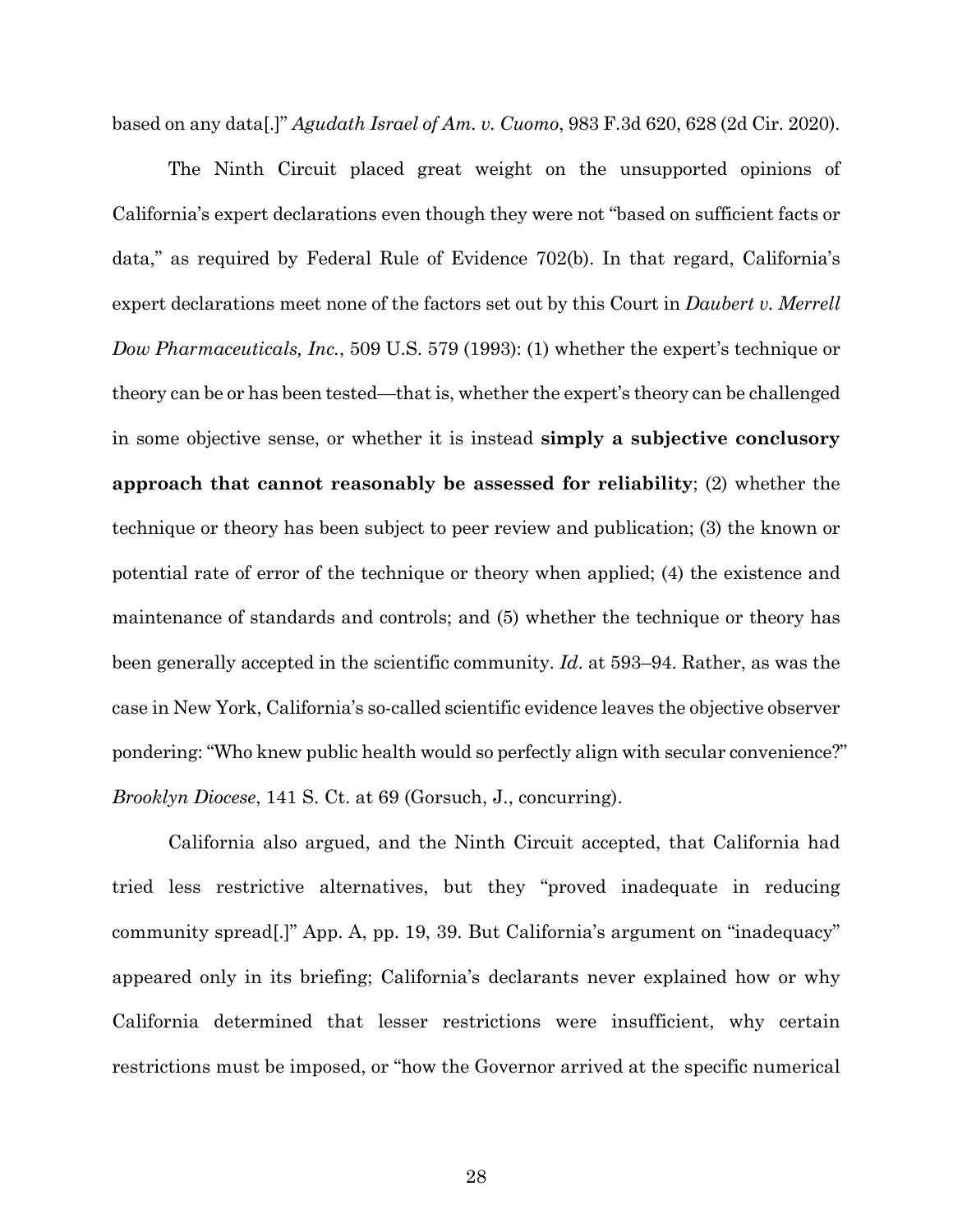and percentage capacity limitations in the Order." *Agudath Israel*, 983 F.3d at 628. No such explanation exists. The reality is that California's rise in cases is not being driven by all the closed churches. If "cases" are rising, it is because Californians have simply chosen to cease complying with draconian, patently ineffective and often nonsensical restrictions on their lives. "Mitigation fatigue" has set in. Californians *en masse* are tired of chasing the moving goal post of a return to normality. 2-ER-197– 99; *see also* 5-ER-977–79.

Importantly, California's eight factors do not even apply to businesses deemed "critical infrastructure," which operate under both the Blueprint and the Regional Order regardless of transmission risk. Back in March, grocery stores were allowed to remain open—*not* because California believed them to be perfectly safe but because people *need* to eat. As Justice Alito observed when serving on the Third Circuit, foreshadowing this Court's holding in *Brooklyn Diocese*, that is precisely the kind of "value judgment in favor of secular motivations . . . but not religious motivations" that "must survive heightened scrutiny." *Fraternal Order of Police Newark Lodge No. 12 v. City of Newark*, 170 F.3d 359, 366 (3d Cir. 1999) (medical exemption from nobeard policy triggered strict scrutiny of refusal to grant religious exemption).

Opposing this basic fact, California argued, and the Ninth Circuit accepted, that grocery stores are only open because they are "low-risk," not because people "need to eat." App. A, p. 35. California's only supporting evidence was a few sentences from the Blueprint webpage, which did not expressly support the proposition. *See* App. G-2, pp. 6–7. The overwhelming evidence followed common sense: "critical

29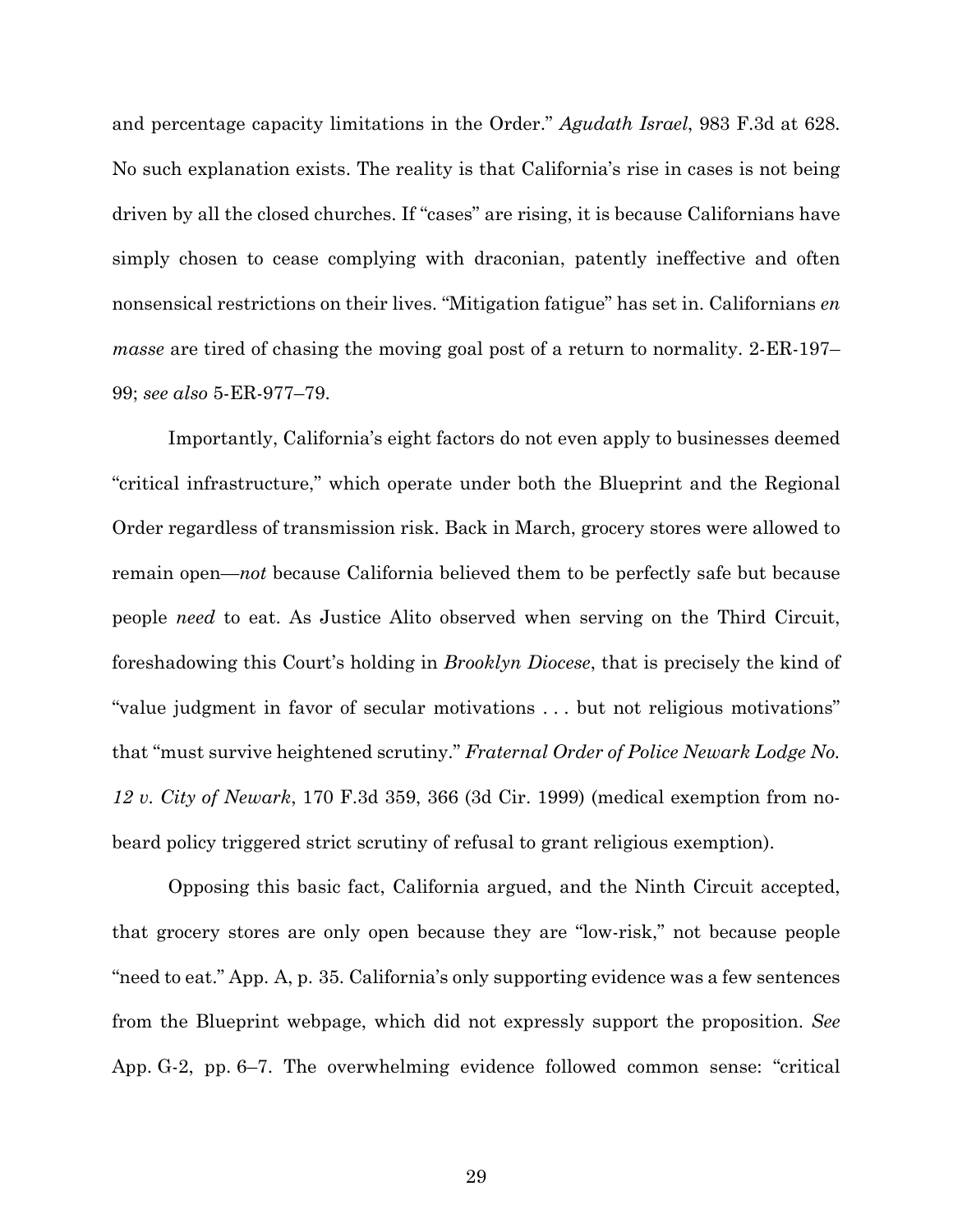infrastructure" is precisely what it sounds like: food, shelter, clothing. *See* § A, *supra*; 4-ER-919, 3-ER-521:4–13. Indeed, Dr. Watt's declaration stated: "Certain sectors of the economy have been designated as essential. [citation] For example, food processing must continue for people to be able to eat. *While these essential activities are permitted to continue to operate*, they must follow requirements for all workplaces that are designed to reduce the risk of COVID-19 transmission *as much as possible*." 3-ER-527 (italics added). [16](#page-42-0)

As a fallback, in their declarations, California's experts also argued that all the "critical infrastructure" industries also happened to be low-risk, based on their sayso, and so "no harm, no foul." *See* 3-ER-534–35, 568–77. But "[t]he government's justification 'must be genuine, not hypothesized or invented *post hoc* in response to litigation.' " *Agudath Israel*, 983 F.3d at 633 (quoting *United States v. Virginia*, 518 U.S. 515, 533 (1996)). Courts "cannot and will not uphold a statute that abridges an enumerated constitutional right on the basis of a factitious governmental interest found nowhere but in the defendants' litigating papers." *Id*. at 635 (quoting *Colo. Christian Univ. v. Weaver*, 534 F.3d 1245, 1268 (10th Cir. 2008)). This Court should not allow California to argue now, deep into litigation, that its secular value judgments favoring bodily needs over religion were "science" based on "risk factors" all along.

Finally, the Ninth Circuit stated that "South Bay has not pointed to anything in the record to support the notion that the lesser restriction it seeks—100%

<u>.</u>

<span id="page-42-0"></span><sup>16</sup> *See also Cal. Restaurant Ass'n, Inc. v. Cnty. of Los Angeles Dep't of Pub. Health*, No. 20STCP03881, at \*41 n.16 (Cal. Super. 2020) (2-ER-162) (with respect to a list of outbreaks, noting that number of outbreaks does not necessarily translate to transmission risk in an industry: "essential sectors that were never required to cease indoor operations will necessarily be overrepresented on this list.").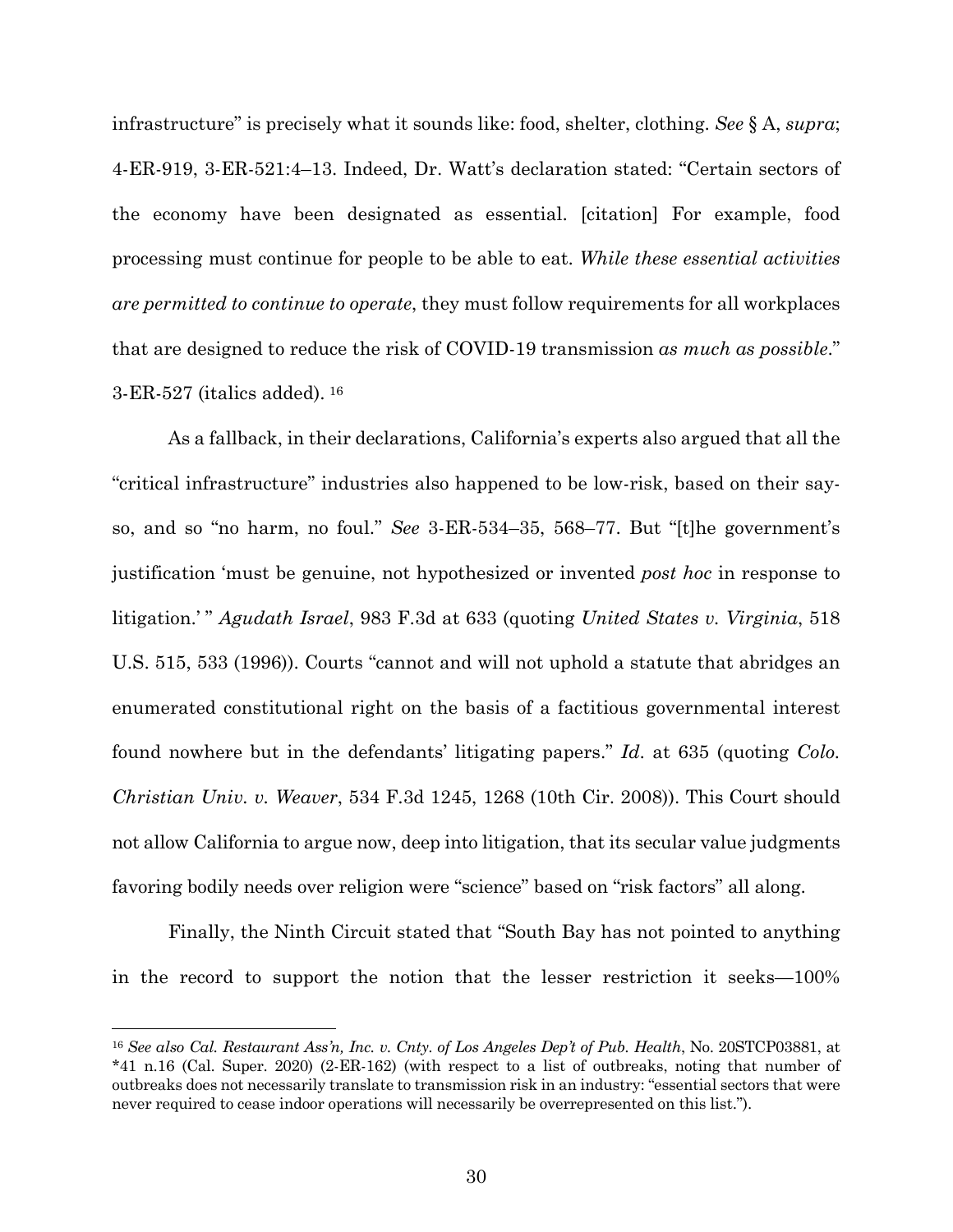occupancy with a reliance solely on mask-wearing, social distancing, and sanitation measures—would be effective to meet California's compelling interest in controlling community spread." App. A, pp.38–39. This is baffling and incorrect.

First, Los Angeles County—the epicenter of the pandemic in California—has lifted its restrictions on churches. **The injunction South Bay seeks is the health order in Los Angeles County.** App. J. That less restrictive health order was first issued on December 19, 2020. App. J-2, ¶ 2.b & n.1. Certain language in it was tweaked for a December 29, 2020 version of the order, but the substance did not change. App. J-3, ¶ 2.b & n.1. Under both versions, although it is a violation of California's order to worship in church, it is *not* an independent violation of Los Angeles County's order because Los Angeles believes California's order is unconstitutional. Previously, Los Angeles had a lengthy "Appendix F" detailing all of the requirements churches were required to follow, including worshipping outdoors only. On December 19, 2020, Los Angeles amended that protocol to permit worshipping indoors. App. J-4. But by December 29, 2020, "Appendix F" became a one paragraph statement that churches "should" worship outdoors, but they "must" adhere to the generic social-distancing requirements of "Appendix A." App. J-5.

At oral argument, the panel judges asked about the December 19 and 29 versions of the orders, and counsel explained how the substance was identical. Indeed, Los Angeles County actually offered on January 14, 2021—the day before oral argument—to settle a separate lawsuit permitting the church to worship indoors so long as it abided by "Appendix A." *See* https://youtu.be/fTigF7mzhiI?t=3615.

31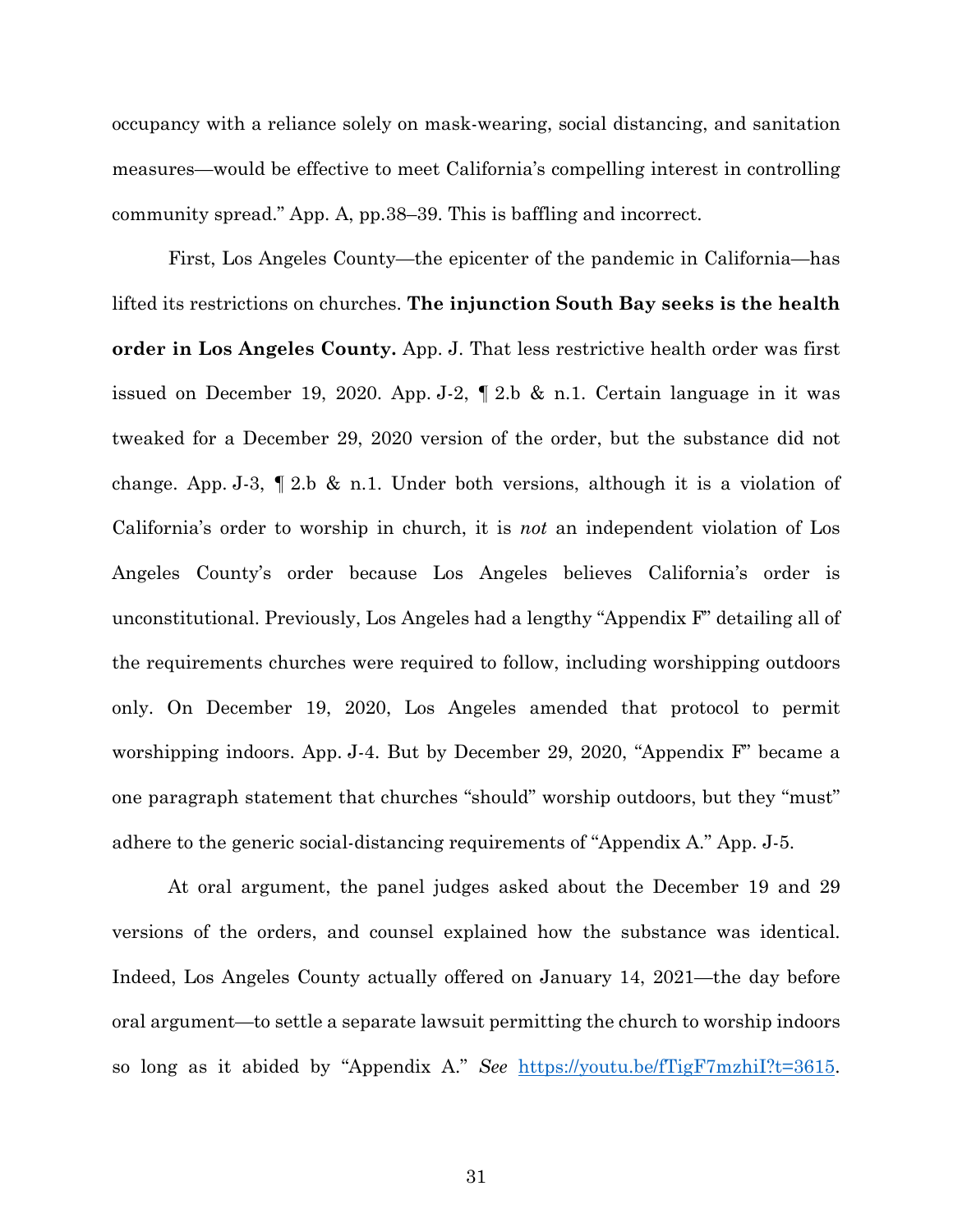Churches are open in Los Angeles County.[17](#page-44-0)

<u>.</u>

Second, the fact that South Bay has a "perfect record," 4-ER-689, means that a total closure of its church, while Walmart shoppers go their merry way, is *per se* overinclusive. Even with the threat of "asymptomatic transmission," South Bay's safety measures *have proven sufficient*. *See Agudath Israel*, 983 F.3d at 633 ("Those limits are 'far more severe than has been shown to be required to prevent the spread of the virus at [Appellants'] services,' particularly because the Governor has pointed to no evidence of any outbreaks related to Appellants' churches and synagogues") (quoting *Brooklyn Diocese*, 141 S. Ct. at 67).

The Ninth Circuit rejected this, stating that South Bay's perfect record "is entirely anecdotal" and "undermined by [equally anecdotal] evidence of outbreaks in similarly situated places of worship." App. A, p. 39. There is, in fact, *no evidence* of "outbreaks in *similarly situated*" worship settings. South Bay examined every isolated and anecdotal case put forth by California, including the ones from China. Although for some it was impossible to determine the proximate cause of the outbreak, in the vast majority of the anecdotal cases California cited, the congregations involved were not following CDC guidelines, were not socially distancing, were not wearing masks, and were not following the many precautions that South Bay has been following. *See* 4-ER-672–83. Moreover, several of the anecdotal cases were from February and March when much less was known about

<span id="page-44-0"></span><sup>&</sup>lt;sup>17</sup> Appendices J-4 and J-5 were not submitted below. South Bay includes them here because it is alarmed by the Ninth Circuit's statement—contrary to California's, RB-51—that churches are actually closed in Los Angeles, and that South Bay's noting otherwise constituted "repeated misrepresentations on appeal[.]" App. A, p. 38 n.34.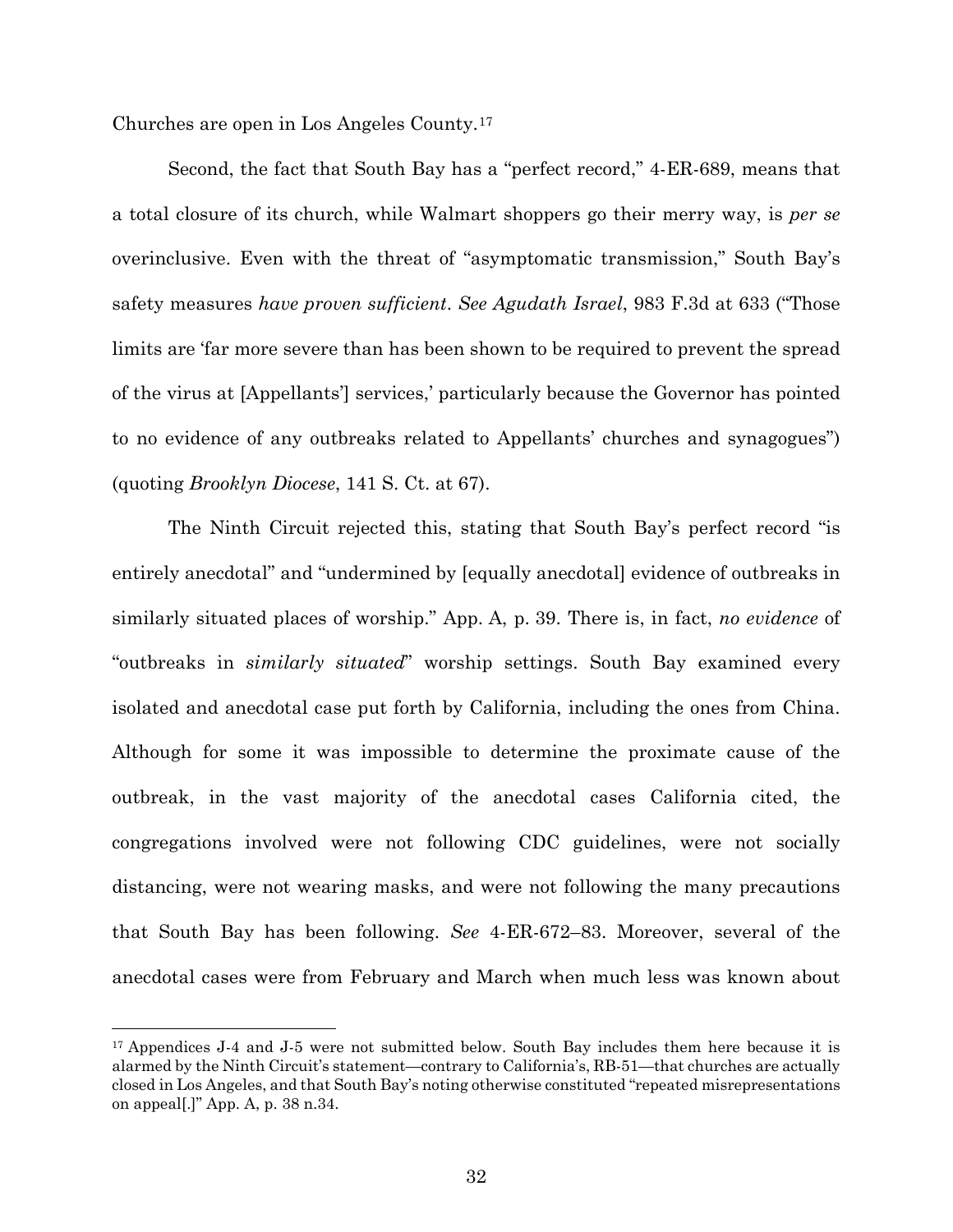the virus. *See also* 4-ER-726–27, 735, 739–40 (California Superior Court Judge Chalfant reviewing the same anecdotes and concluding that they are "not evidence," "not good enough," and "you can't just make stuff up" to restrict religious rights).

The District Court specifically cited two claimed outbreaks: at Awaken Church in San Diego and Grace Community Church in Los Angeles. *See* App. D-1, p. 23 (citing 2-SER-148, 317–25 [Awaken]; 2-SER-149, 330–52 [Grace]). But Awaken Church asserts that "[w]e trust each person who walks through our doors to make the decision that is best for him/her regarding the use of a facemask," and "we trust each person to participate in whatever level of social distancing they feel comfortable with." *See* https://awakenchurch.com/. And the outbreak at Grace Community Church involved "three part-time employees" who contracted the virus on the job at a spiritual retreat—*not* at a worship service. 2-ER-340. The irrelevance of anecdotes is clear from the fact that there have been COVID-19 outbreaks tied to virtually every industry. *See* 5-ER-1138–39, 7-ER-1785–811; *Brooklyn Diocese*, 141 S. Ct. at 67.

Finally, South Bay cited a study by Real Clear Science that actually tracked COVID-19 transmission at churches. That study found zero transmissions of COVID-19 at 17,000 Catholic parishes where more than one million Masses had been offered during the pandemic period under study. In other words, following CDC guidelines for churches actually works—and not just based on anecdotal say-so. 4-ER-674.

Presumably if California could have cited an outbreak at a church following CDC guidelines—as indeed the outbreaks cited above were self-reported—it would have done so. California's ban on worship in churches is overinclusive. *See, e.g., First*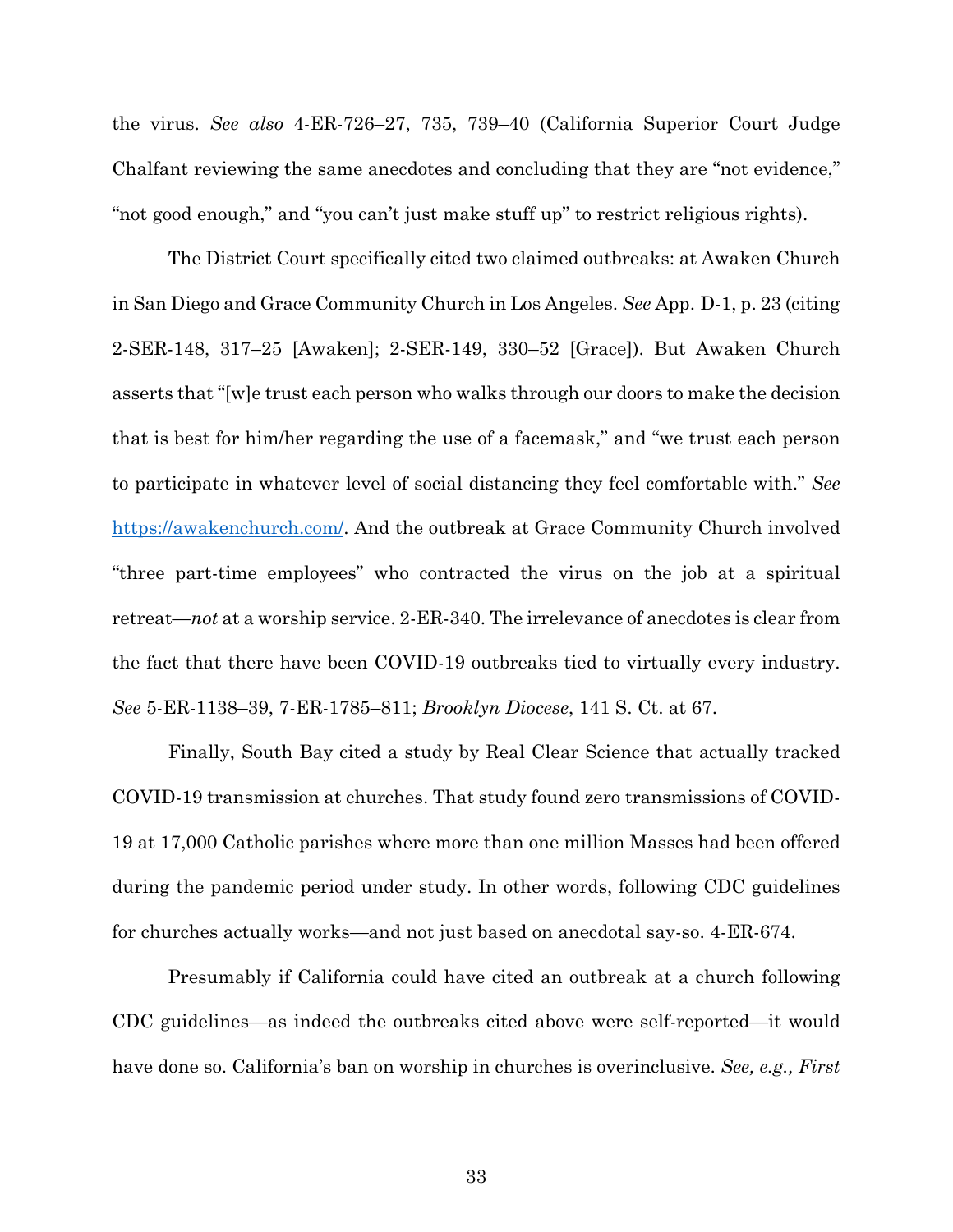*Pentecostal Church of Holly Springs v. City of Holly Springs, Mississippi*, 959 F.3d 669, 670 (5th Cir. 2020) (granting injunction "upon the assurances by the Church that it will satisfy the requirements entitling similarly situated businesses and operations to reopen") (cleaned up); *Maryville Baptist Church, Inc. v. Beshear*, 957 F.3d 610, 616 (6th Cir. 2020) (enjoining enforcement of COVID-19 restrictions "if the Church, its ministers, and its congregants adhere to the public health requirements mandated for 'life-sustaining' entities").

#### **1.2.2. The Ban on Worship in Churches is Underinclusive**

With respect to underinclusiveness, a law must not "leave[] appreciable damage to [its] supposedly vital interest unprohibited." *Lukumi*, 508 U.S. at 547 (cleaned up). But both the Regional Order and the Blueprint leave unprohibited a vast amount of damage to the professed interest in stopping COVID-19, given numerous exemptions for activities that involve large groups of people in close proximity for long durations (*e.g.*, factories, warehouses, meatpacking plants, homeless shelters, drop-in centers, public transportation, protests, airlines and airline terminals, etc.), or that are impossible to conduct outdoors (*e.g.*, retail, officebased businesses, etc.), or that require loud vocalizations (*e.g.*, professional sports and music and film production).

As noted above, under the Regional Order, various offices (finance, government, supply chain, or otherwise supporting an essential industry), film production, laundromats, essential manufacturing, and schools can all stay open with only neutral requirements of social distancing and face coverings—and no limit on the number of

34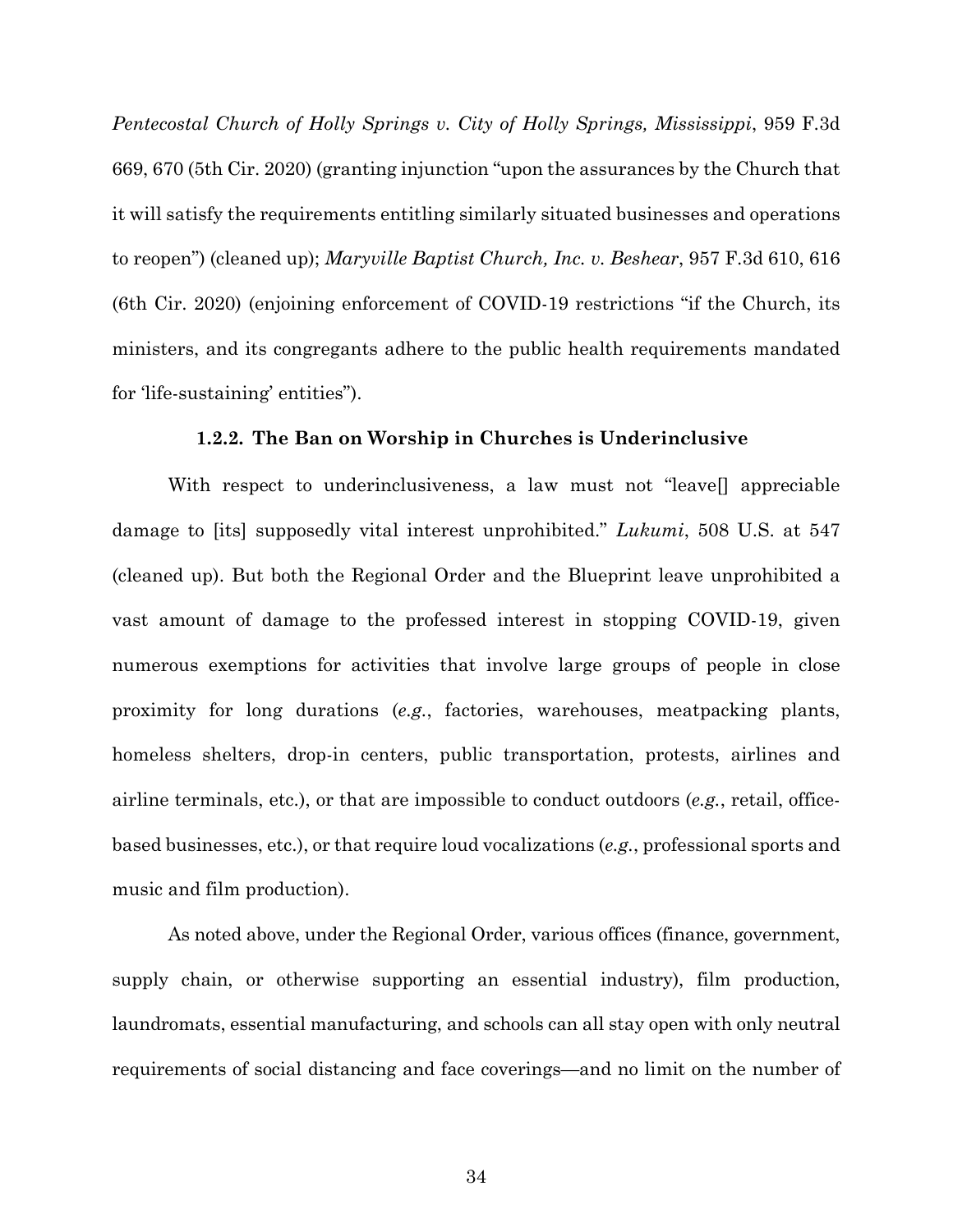people that may attend. 3-ER-440–43, 5-ER-1170–92. And, once San Diego County moves back into the Blueprint, with each Tier more and more industries will be favored over churches. 3-ER-379–84.

As of January 24, 2021, California is reporting 36,790 COVID-19 related fatalities. 7-ER-1645–52.[18](#page-47-0) That number of deaths does not motivate California to shut down Hollywood, professional sports, big-box stores, banks, transit, manufacturing, retail, and so on. *See* §§ E, F, *supra*. But, as California would have it, the mere specter of even one infection emanating from South Bay Church justifies its total closure, along with the total closure of virtually every house of worship in the State. The manifest absurdity of California's position in itself evinces an official determination to treat the undeniable viral vectors at favored businesses "less harshly," *Brooklyn Diocese*, 141 S. Ct. at 67, than houses of worship even though customers will contract the virus and some will die.

As explained by South Bay's experts, all public health policy necessarily weighs lives. 2-ER-266–70, 276–78 (Dr. Bhattacharya); 2-ER-293–96 (Mr. Kaufman); *see also* 4-ER-901–03, 5-ER-1058–61. 62,000 Californians die from heart disease every year, 5-ER-1142, but California has not decided to shut down all fast-food in an overwhelming show of force aimed at curing this disease. Similarly, over 200 Black Americans are killed by police every year, [19](#page-47-1) and both public health experts and California explicitly determined that this form of "racism" justified lifting COVID-19

 $\overline{a}$ 

<span id="page-47-0"></span><sup>18</sup> *See* https://covid19.ca.gov/state-dashboard/ (Jan. 24, 2021).

<span id="page-47-1"></span><sup>19</sup> *Number of people shot to death by the police in the United States from 2017 to 2020, by race*, STATISTA (Jan. 5, 2021), http://bit.ly/2Xygbc9.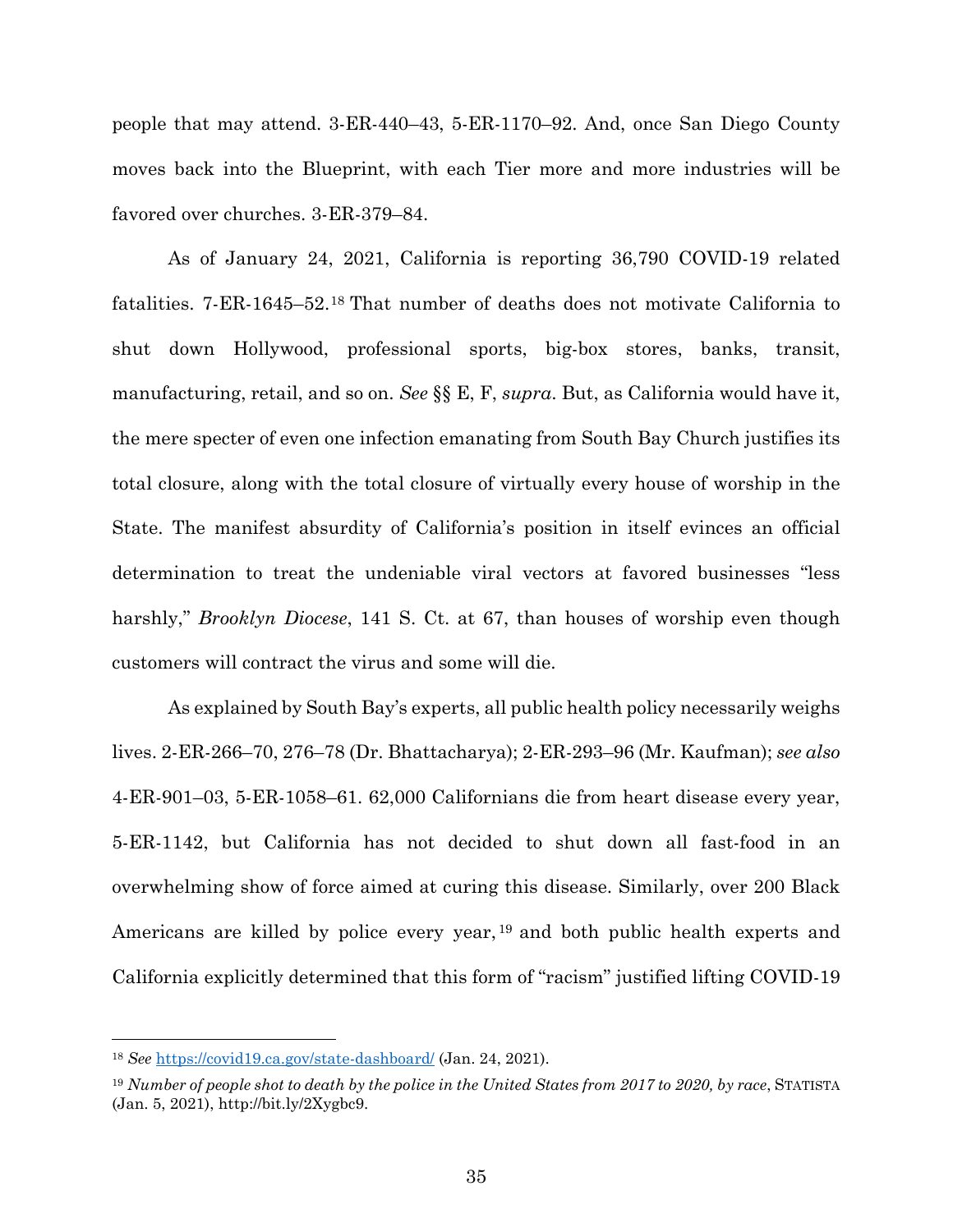restrictions for protestors, even after acknowledging that doing so led to more coronavirus-related fatalities. *See* 2-ER-276–78, 5-ER-1140–41, FER-125–28.

Why are 36,000 lives worth losing so that Hollywood can remain open and protestors can march? California never explained, and the Ninth Circuit brushed aside this argument, simply holding that California's restrictions are narrowly tailored, and stating that "heart disease [] poses no greater risk when large groups are permitted to congregate." App. A, pp. 26–27. The answer is simply that California does not view its own "claimed interest" as "so compelling" as to apply to favored activities. This is unconstitutional. *Yellowbear*, 741 F.3d at 60.

#### **1.2.3. The Singing Ban is Not Narrowly Tailored**

Turning to singing, California's experts opine that "louder and more forceful expression" is more likely to spread COVID-19. 3-ER-513–14, 544, 565–68. But in terms of an actual study on point, South Bay submitted a comprehensive report produced by a collaboration between a university and three music institutes in Germany, titled "Risk Assessment of a Coronavirus Infection in the Field of Music." 5-ER-979–82 (citing https://bit.ly/31Q9Ni6).

That study cited research conducted by medical, engineering, and vocal experts to conclude that singing can safely take place in worship services that adhere to social distancing, mask wearing and adequate ventilation protocols. 5-ER-979–82. Although California's experts padded the record with eight studies, 5-SER-964, 970–72, 7-SER-1524–76, some of those studies did not involve COVID-19 at all, 7-SER-1535–61, and those that did merely noted the potential for COVID-19 spread through singing

36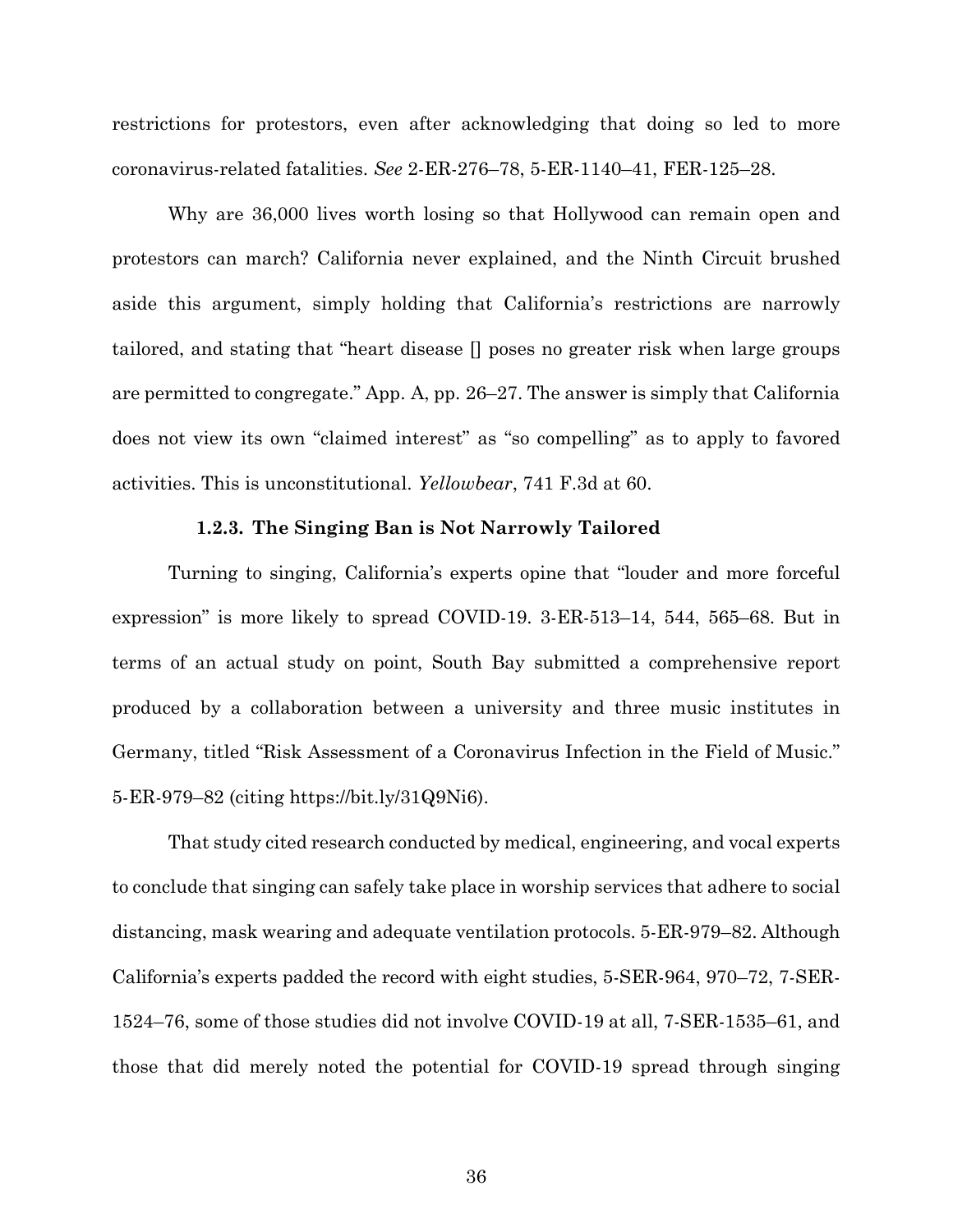undertaken *without precautions*, 7-SER-1562–76, such as wearing "cloth masks" and "opening windows and doors for increased ventilation," 7-SER-1563—the same measures that South Bay proposes, and the same measures that the music and film industries use during their singing. 3-ER-489–90, 498.

California's singing ban cannot survive strict scrutiny. [20](#page-49-0)

#### **2. The Other Preliminary Injunction Factors Favor South Bay**

Here, both lower courts rightly recognized that South Bay was suffering irreparable harm, App. A, pp. 43–44; App. D-1, p. 12, but wrongly concluded that the balance of equities and the public interest favored California.

In terms of harm to South Bay, both lower courts found that because the climate in Southern California is warm year-round, South Bay can simply worship outside. App. A, pp. 44 –46; App. D-1, pp. 21–22. In limiting the relevance of *Brooklyn Diocese* to "personal attendance," the Ninth Circuit essentially stated that the Catholic Church is worshipping outside, so why can't you? App. A, p.44. If South Bay would simply follow California's "encourage[ment] to '[c]onsider modifying' certain religious traditions," then everything would be fine. App. A, p. 29. On the other hand, according to the lower courts, the COVID-19 pandemic is a real crisis and "it is difficult to see how allowing more people to congregate indoors will do anything other

 $\overline{a}$ 

<span id="page-49-0"></span><sup>20</sup> The Ninth Circuit also stated that neutral social distancing requirements will preclude South Bay's ability to engage in its "altar calls" or "laying of the hands." App. A, pp. 39–40. So far in all COVID-19 litigation, California has acknowledged an implicit exception to social distancing requirements for religious sacraments, such as the reception of Holy Communion, and so did not raise this point itself. But in light of the Ninth Circuit's comment, this Court should make clear that California cannot permit personal care services to operate—massage and tattoo parlors and nail and hair salons, which are open in the Purple Tier, 3-ER-617—or any industry that does not have to abide by social distancing, while banning religious sacraments.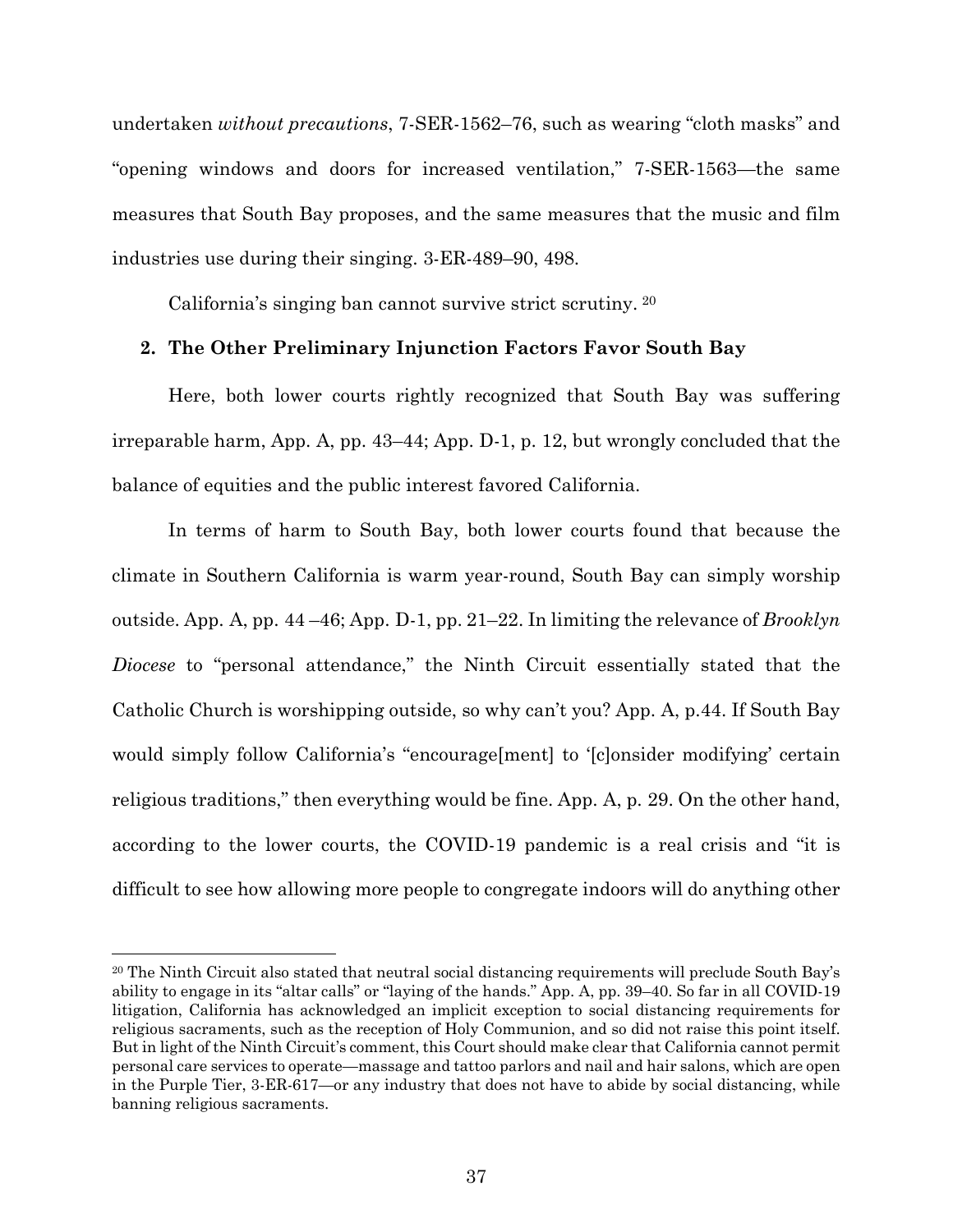than lead to more cases[.]" App. A, p. 46; App. D-1, pp. 5, 24.

These holdings are problematic. In the morning, when church services are often held, the temperature in San Diego County in the winter is not "warm."[21](#page-50-0) But more importantly, in *Brooklyn Diocese* this Court did not purport to hold that "personal attendance" at worship services was a *per se* important religious requirement, whereas other religious requirements are not. Rather, in *Brooklyn Diocese*, this Court paid attention to the *actual problems* raised by the religious adherents to arrive at its conclusion that, for them, "there are important religious traditions . . . that require personal attendance." *Brooklyn Diocese*, 141 S. Ct. at 68. Here, there are "important religious traditions" in the Pentecostal faith that require worship services "*in the temple*," with "*sing[ing] praise to God*," and with "*all*" *gathering* "*in one place*." Most basically, worship is sacred, it does not belong in a parking lot. 4-ER-907, 8-ER-1854.

The lower courts "misse[d] the point." *Capitol Hill Baptist Church v. Bowser*, No. 20-CV-02710 (TNM), 2020 WL 5995126, at \*5 (D.D.C. Oct. 9, 2020). The government "may think that its proposed alternatives are sensible substitutes. And for many churches they may be. But . . . [i]t is for the Church, not the [government], to define for itself the meaning of 'not forsaking the assembling of ourselves together.' Hebrews 10:25." *Id*. As the Second Circuit concluded with appropriate bluntness: "The court below concluded that Agudath Israel had not demonstrated irreparable harm because its congregants could 'continue to observe their religion' with

 $\overline{a}$ 

<span id="page-50-0"></span><sup>21</sup> *See Hourly Weather: Chula Vista, CA*, THE WEATHER CHANNEL (Jan. 24, 2021), http://bit.ly/2Mn68UX.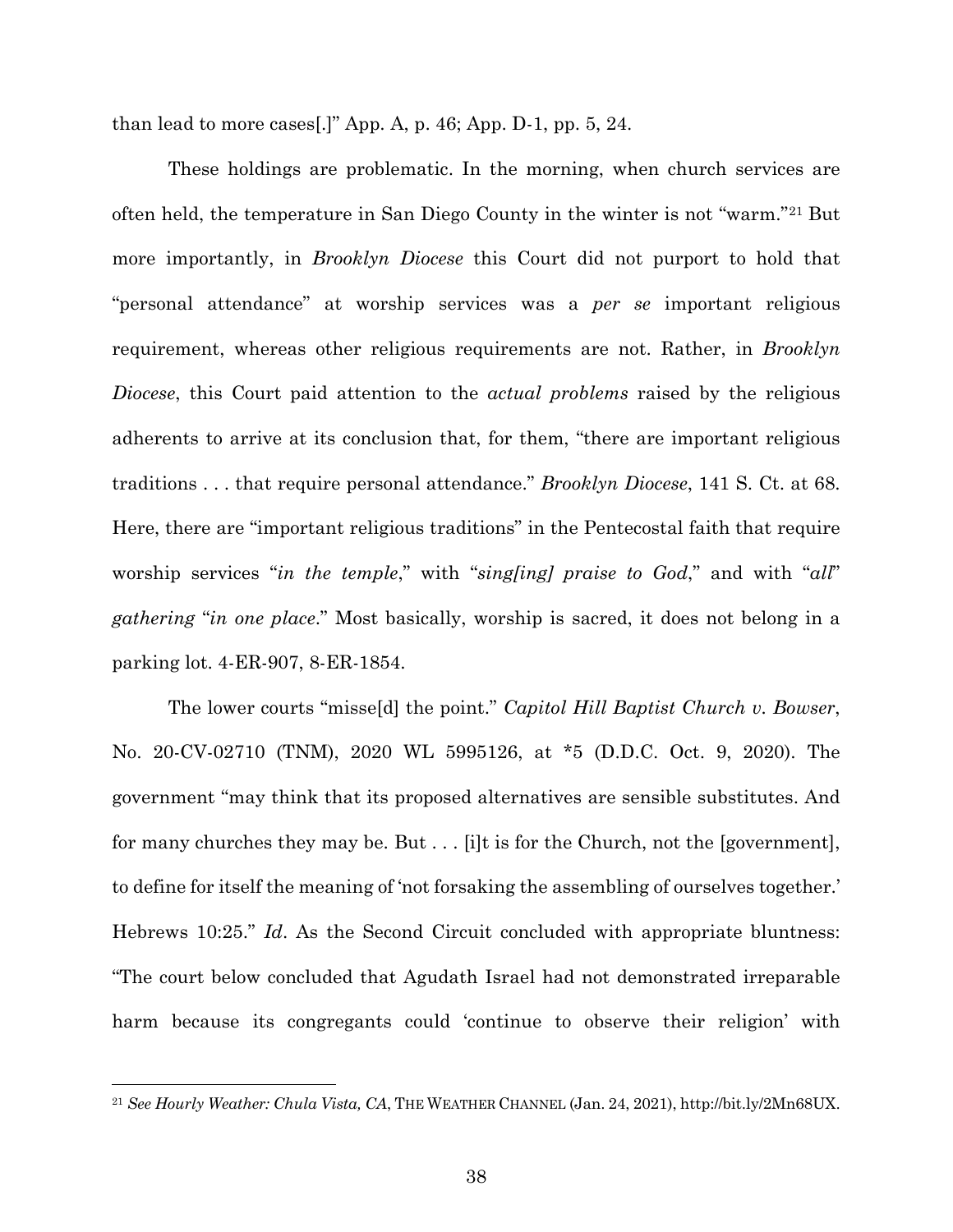'modifications.' This was error. It is not within the judicial ken to question the centrality of particular beliefs or practices to a faith[.]" *Agudath Israel*, 983 F.3d 636 (citation omitted); *see also On Fire Christian Ctr., Inc. v. Fischer*, 453 F. Supp. 3d 901, 911 (W.D. Ky. 2020); *Denver Bible Church v. Azar*, No. 1:20-cv-02362-DDD-NRN, 2020 WL 6128994, at \*12 (D. Colo. Oct. 15, 2020).

Turning to the statistics, looking to Rt, the metric of spread, California is currently doing amazingly well, at 0.86. The vast majority of other states have greater Rt.[22](#page-51-0) Yet when all 50 states and the District of Columbia were ranked by severity of COVID-19 restrictions, by eleven professors on seventeen metrics, California was ranked the second worst in severity—with only Hawaii having more severe restrictions. [23](#page-51-1) San Diego County to date has a total of 2,375 COVID-19 related fatalities.[24](#page-51-2) With a population of 3,338,330, 5-ER-1144, the probability of dying of COVID-19 in San Diego County is 71.1 out of 100,000. In comparison, annually, 155.2 out of 100,000 San Diegans die from cancer, and 146.8 out of 100,000 from heart disease. 5-ER-1144.

In terms of hospital capacity, San Diego has 6,416 total licensed hospital beds, with only 4,856 (or 75.7%) currently in use. It also has 853 total licensed ICU bed capacity, with only 702 (or 82.3%) in use.[25](#page-51-3) With its most recent renewed motion,

 $\overline{a}$ 

<span id="page-51-3"></span><sup>25</sup> https://www.sandiegocounty.gov/content/dam/sdc/hhsa/programs/phs/Epidemiology/COVID-19\_Daily\_Status\_Update.pdf, pp. 6–7, (Jan. 24, 2021).

<span id="page-51-0"></span><sup>22</sup> *See* https://rt.live/ (Jan. 24, 2021).

<span id="page-51-1"></span><sup>23</sup> *See* Adam McCann, *States with the Fewest Coronavirus Restrictions*, WALLET HUB (Oct. 6, 2020), http://bit.ly/2M0tpf3.

<span id="page-51-2"></span><sup>24</sup> https://www.sandiegocounty.gov/content/dam/sdc/hhsa/programs/phs/Epidemiology/COVID-19%20Deaths%20by%20Date%20of%20Death.pdf (Jan. 24, 2021)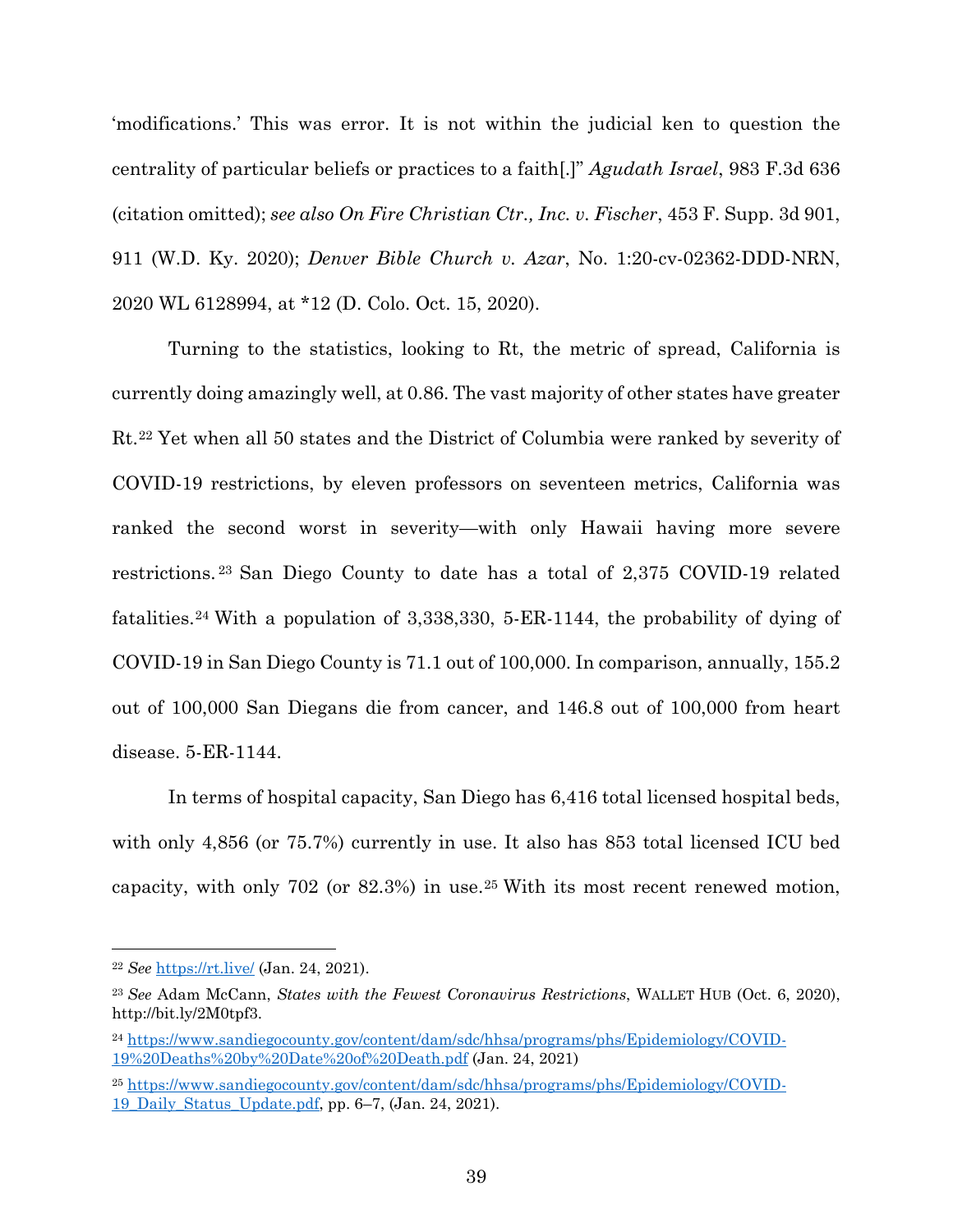South Bay submitted an expert report comparing the situation in New York and California as of December 9, 2020. California's absolute numbers were nearly double that of New York—because it has double the population—but proportionally the statistics were nearly identical. 3-ER-606–09.

These statistics, however, are a red herring. The principle enunciated by this Court in *Brooklyn Diocese*—now *stare decisis*—is simply this: If the pandemic is not so bad as to require the shuttering of Costco and Hollywood, then *as a matter of law* it cannot be so bad as to require the shuttering of churches. *Brooklyn Diocese*, 141 S. Ct. at 68–69. It would perhaps be very inconvenient to require all groceries to be obtained by calling ahead, and then receiving curbside delivery. But unless we get to that point, there can be no justification for shutting people out of churches but not Costco. All arguments about the severity of the pandemic are thus irrelevant, for "*there is no world* in which the Constitution tolerates color-coded executive edicts that reopen liquor stores and bike shops but shutter churches, synagogues, and mosques." *Brooklyn Diocese*, 141 S. Ct. at 72 (Gorsuch, J., concurring) (italics added).

Thus, all preliminary injunction factors favor South Bay.

### **CONCLUSION**

For all the reasons stated, South Bay respectfully requests that this Court grant the requested emergency application for a writ of injunction pending appeal, and correct the Ninth Circuit's "jurisprudential mistake." *Calvary Chapel I*, 140 S. Ct. at 2615 (Kavanaugh, J., dissenting).